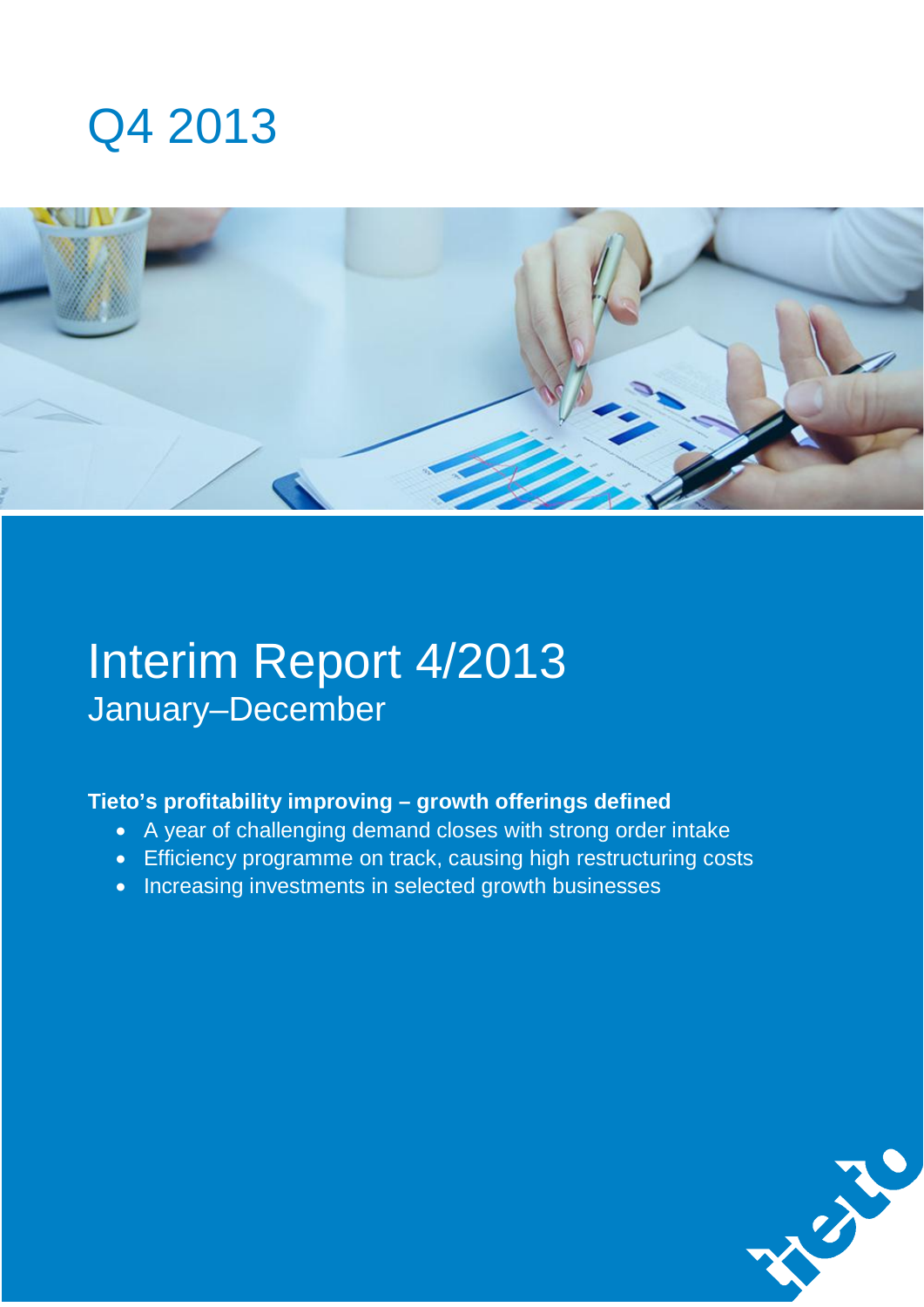### Key figures for the fourth quarter

- Organically, net sales were down by 6.6%
- Outside the telecom sector, net sales were organically down by 3.5% (excluding currency effect -1.4%)
- Fourth-quarter operating profit excl. one-off items decreased to EUR 42.7 (44.2) million, margin increased to 10.2% (9.2)

### Key figures for the full year

- Organically, net sales were down by 3.7%
- Outside the telecom sector, net sales were organically down by 0.7% (excluding currency effect -0.4%)
- Full-year operating profit excl. one-off items rose to EUR 143.8 (138.8) million, margin increased to 8.6% (7.6)
- Proposed dividend up by 8% to EUR 0.90 (0.83) per share, representing dividend yield of over 5%

| <b>EUR</b> million                                                      | 10-12/2013 | 10-12/2012 | $1 - 12/2013$ | $1 - 12/2012$ |
|-------------------------------------------------------------------------|------------|------------|---------------|---------------|
| Net sales, EUR million                                                  | 417.0      | 478.6      | 1 671.3       | 1825.3        |
| Change, %                                                               | $-12.9$    | $-2.3$     | $-8.4$        | $-0.2$        |
| Organic change, %                                                       | $-6.6$     | $-0.1$     | $-3.7$        | 1.3           |
| Operating profit (EBITA), EUR million                                   | 18.7       | $-6.8$     | 91.9          | 68.3          |
| Operating margin (EBITA), %                                             | 4.5        | $-1.4$     | 5.5           | 3.8           |
| Operating profit (EBIT), EUR million                                    | 17.8       | $-7.8$     | 88.2          | 63.0          |
| Operating margin (EBIT), %                                              | 4.3        | $-1.6$     | 5.3           | 3.5           |
| Operating profit (EBIT) excl. one-off items <sup>1)</sup> , EUR million | 42.7       | 44.2       | 143.8         | 138.8         |
| Operating margin (EBIT) excl. one-off items <sup>1)</sup> , %           | 10.2       | 9.2        | 8.6           | 7.6           |
| Profit after taxes, EUR million                                         | 15.0       | $-18.5$    | 62.2          | 29.4          |
| EPS, EUR                                                                | 0.21       | $-0.26$    | 0.86          | 0.41          |
| Net cash flow from operations, EUR million                              | 63.7       | 60.6       | 153.8         | 161.9         |
| Return on equity, 12-month rolling, %                                   | 12.0       | 5.5        | 12.0          | 5.5           |
| Return on capital employed, 12-month rolling, %                         | 17.3       | 13.2       | 17.3          | 13.2          |
| Investments, EUR million                                                | 23.6       | 19.3       | 71.7          | 62.9          |
| Interest-bearing net debt, EUR million                                  | 1.9        | 23.9       | 1.9           | 23.9          |
| Net debt/EBITDA                                                         | 0.0        | 0.2        | 0.0           | 0.2           |
| Book-to-bill                                                            | 1.4        | 1.5        | 1.1           | 1.1           |
| Order backlog                                                           | 1 6 2 4    | 1703       | 1 6 2 4       | 1703          |
| Personnel on 31 December                                                | 14 699     | 16 537     | 14 699        | 16 537        |

 $1)$  Excl. capital gains, impairments and restructuring costs

## Full-year outlook for 2014

Tieto expects its full-year operating profit (EBIT) excluding one-off items to increase from the previous year's level (EUR 143.8 million in 2013).

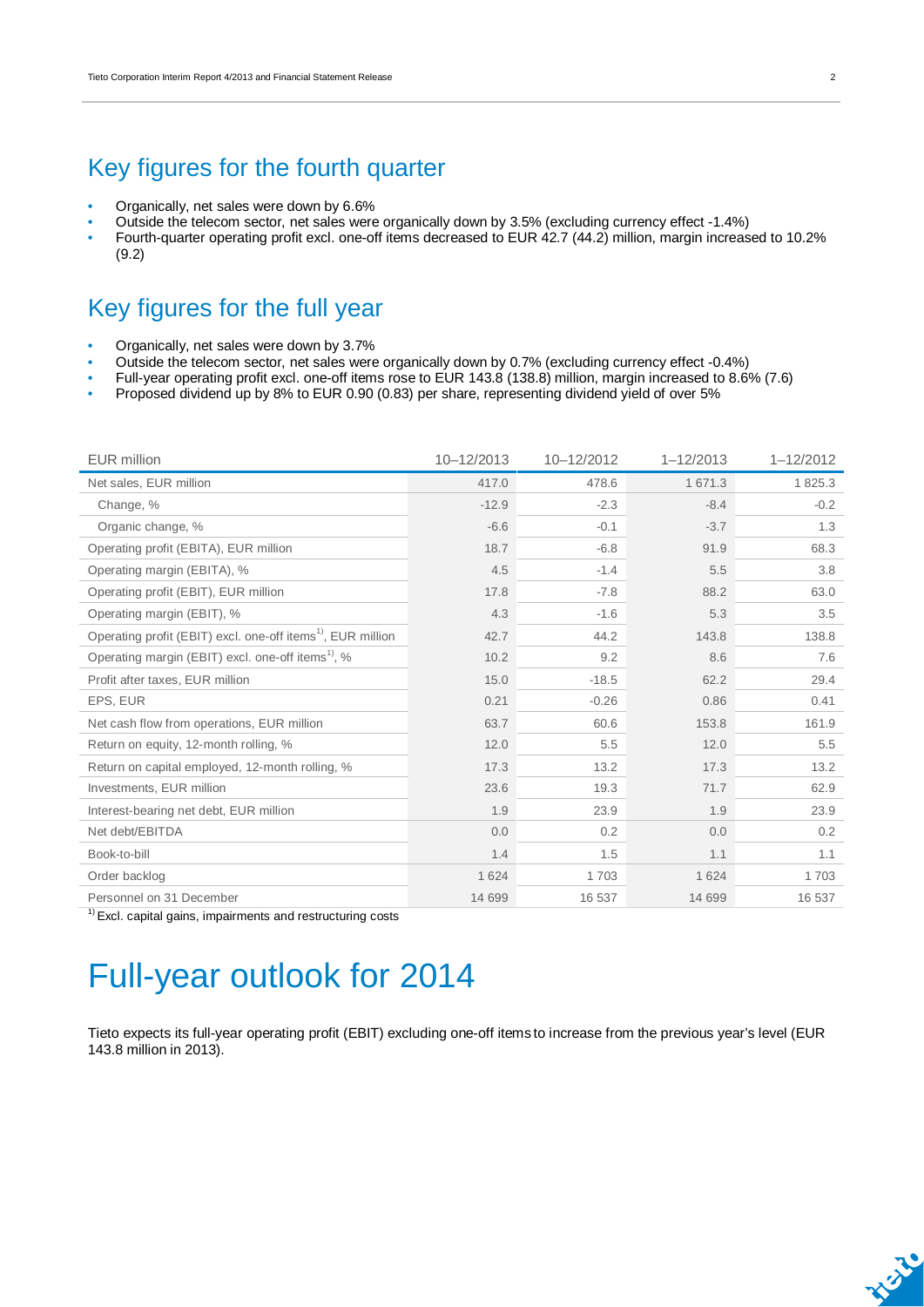## CEO's comment

#### Comment regarding the interim report by Kimmo Alkio, President and CEO:

"2013 was a challenging year, but our fourth-quarter order book was strong and profitability continued to improve. In the low-demand environment we decided to invest in our longer-term competitiveness in terms of both new service innovations and cost efficiency. This led to high restructuring costs but has strengthened Tieto's position in the globally competitive environment.

We now look forward to focusing on higher-growth business opportunities. We will increase our investments in selected services, including customer experience management, healthcare solutions, early-stage investments in the industrial internet, and next generation cloud services. With these investments, we expect to increase the speed of our customers' business transformation. Through our investments in growth businesses I look forward for Tieto to play a big role in new innovative services."

## Market development

In 2013, the Nordic IT services market for IT development projects was stagnant. The outsourcing market experienced a healthy level of interest, but decision-making cycles were long. In 2014, the IT services market is expected to gradually pick up, led by twofold developments. Due to the slow economic growth, clients are looking for additional savings from traditional IT services. On the other hand, internet-driven technology trends enable companies to renew the ways in which they compete in the market, driving investments in modern technologies. Tieto expects the market to grow by around 2% in 2014. Price pressure continues to persist, especially in managed services and application management.

The increasing use of smartphones and tablets, effective use of social media, fast take-off of eCommerce, and higher end-user expectations for internet-based services are challenging the traditional differentiation of enterprises. Therefore, enterprises must look for competitive advantage from customer interaction and experience. Demand for mobile solutions, especially in the customer interface, and business transformation related consulting are on the rise. The focus is currently also on business intelligence and new "as a service" delivery models. Areas like customer experience management, mobility and cloud services are expected to see growth rates of over 20% while the market for traditional IT services is likely to decline. New types of services currently account for less than 20% of the IT services market.

The market for projects to transform ICT infrastructure into more standardized cloud solutions is active. These trends provide ample longer-term opportunities for the renewal of old legacy systems and transformation into new platforms combining traditional IT with scalable and flexible IT environments. New technologies will also change the cost structures. Both the total cost of ownership for customers and the cost level of service providers will change due to a higher level of automation.

The major transformation of the IT industry may result in continuous actions to renew competences. The share of competences like project managers, user experience experts and business analysts will increase gradually. This change coupled with the offshoring trend may drive continued restructuring within companies.

Tieto is able to provide the full stack of integration and operations management services complemented with its own products. In 2014, the company will invest in offerings representing high-growth technologies and scalable services in its selected markets. As a result of this total service offering coupled with strong offshore capability and continued improvements in cost structure, the company is highly competitive in its target markets.

### Market growth drivers

- Mobility is becoming an integrated component in most digital solutions. It is currently an essential feature for customer experience management and also changes the ways in which enterprises interact with partners and suppliers as well as empower their workforce with access to information and services. Most of the connected experiences around mobility need to be integrated into the systems delivering the data or use the data in the right context. Tieto's competitive asset in mobility is built on its strong position as an integrator among its clientele. Tieto's Enterprise Mobility Solution Framework combines the company's capabilities, solutions and partnerships to deliver a full service life-cycle and best-of-breed technology stack.
- Cloud: Customers are increasingly transferring their operations into scalable and flexible cloud environments. On the other hand, this will reduce volumes in traditional IT. As a full IT services partner, Tieto transforms its customers' existing traditional IT systems and business processes into cloud-based environments. New business models open up good business opportunities in all of Tieto's service lines. The company's "as a service" based industry solutions for the healthcare and financial services sector as well as cloud capacity services have experienced healthy growth. In the system integration business, Tieto is seeing new integration opportunities, e.g. moving front-end solutions to

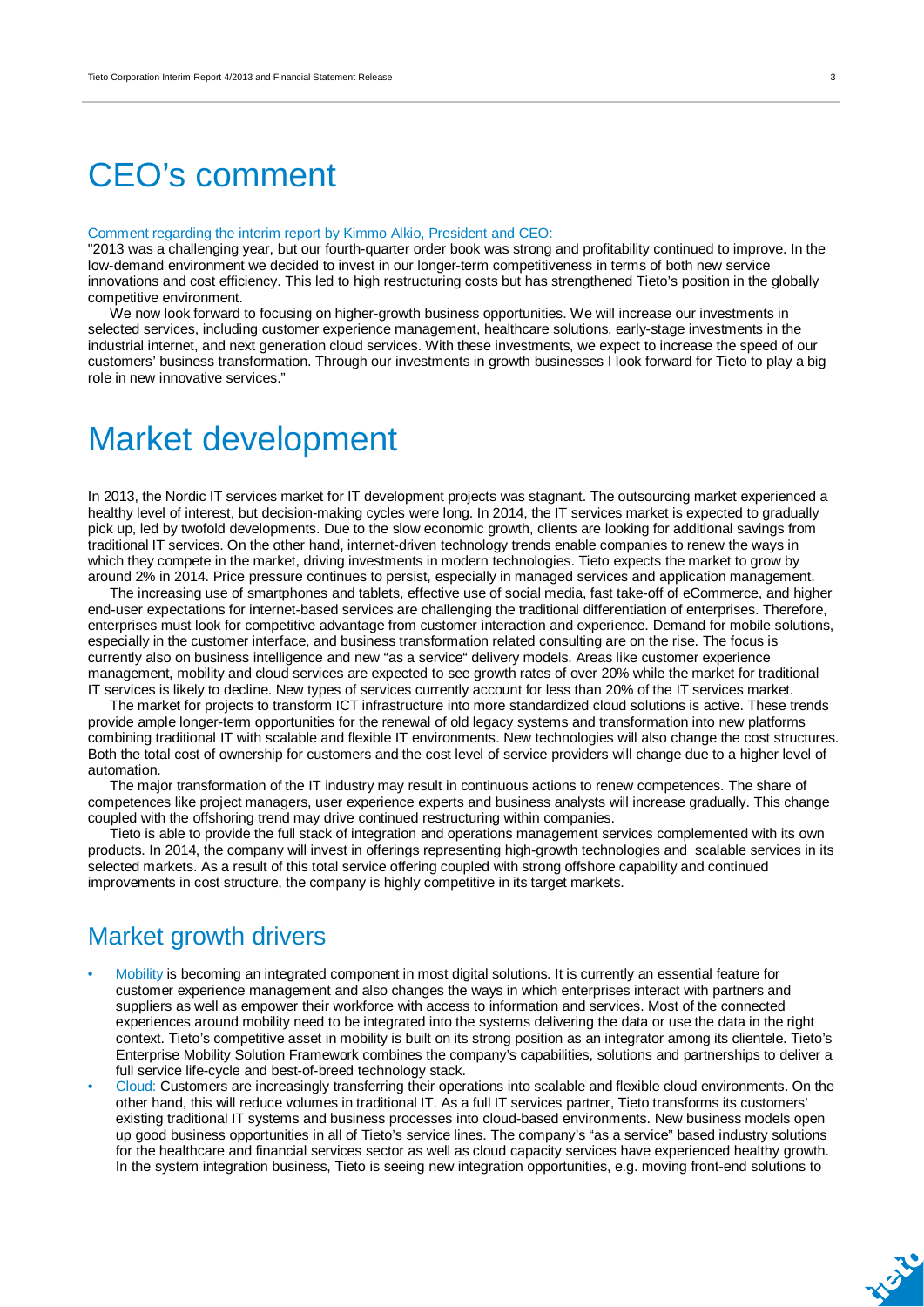the cloud. Tieto's cloud-related sales including all service lines account for a few percentage points of the company's net sales. In Managed Services, around 20% of Tieto's server capacity was being or will be transferred to a cloud environment based on the agreements concluded by the end of 2013. Scalability related to the 1-to-many service model enabled by the cloud and better server capacity utilization support good profitability for cloud services. Additionally, the higher level of automation increases operational efficiency.

- Big Data is one of the fastest-growing areas of IT services in the mid-long term. It is utilized to process, analyze and visualize massive amounts of data, such as information on customer behaviour or log data from telecom networks, making it possible for example to solve new kinds of complex business problems or establish revenue streams based on data-intensive digital services. The share of Big Data in the IT services market is expected to grow from the current level of 1% to around 5% by 2016. Tieto has a full stack offering portfolio for Big Data services and early adopters are already deploying the new technology. Tieto is currently implementing Big Data services for selected customers and has several good ongoing sales opportunities in this area. Tieto is leading the Data to Intelligence research programme launched by DIGILE, the Strategic Centre for Science, Technology and Innovation in the Field of ICT in Finland. The work within the programme in 2013 includes achievements in a number of areas, e.g. realtime analysis of image and video data, context intelligence for marketing and context-aware predictive modelling.
- Social: the value creation opportunity afforded by social technologies lies in improving communications and collaboration within and across organizations. Today's workforce is becoming more and more mobile, distributed and networked, which requires a new approach to collaboration. Social features will be increasingly integrated into IT architectures and will become a necessary component of enterprise technology deployments. Tieto sees Enterprise Social as a growth area that is driving both Tieto Productivity Cloud, a private cloud hosted by Tieto, and the customer experience offerings on it. Google Apps, added to Tieto's service offering in 2013, started to translate into business cases in the fourth quarter.

### Industry sector drivers

Additionally, industry-specific drivers affect the IT service market:

- In the **finance** sector, regulatory changes and a strong focus on profitability drive IT transformation programmes. The market is active but still primarily driven by cost-saving and efficiency initiatives. Customer investments are primarily focused on front office services, customer experience and mobility. The trend of shifting to an "as a service" delivery model is stable.
- In the **public** sector, reduced central government spending and the reorganization of the central government ICT Services Centre may be delaying development activities in Finland. In Sweden, efficiency and cost cutting continue to be key drivers and the operations management and outsourcing market is growing.
- In the **healthcare** sector, the activity level has remained good, partly due to increasing regulation and national programmes to enhance information sharing, while customers are operating on tight budgets, especially in Finland. There is also healthy demand for eServices and mobile solutions in the sector.
- In the **manufacturing** sector, customers are postponing development investments and decreasing service levels. Cost savings comprise an important driver for initiating new IT projects. In the longer term, there are good opportunities to grow business transformation related consulting.
- In the **energy** utilities sector, clients are holding back investments due to cost savings programmes and regulatory changes related to the harmonization of the Nordic markets. The separation of retail and energy distribution drive investments in customer experience management. The market for advanced metering infrastructure in Norway is progressing and procurement processes are ongoing. The **oil & gas** market has remained active while cost cutting is currently on the agenda for oil & gas companies as well.
- The drop in both ad- and subscription-based revenue in the **media** sector has had a negative impact on IT investments in Finland while the market in Sweden and Norway is expected to grow slightly.
- In the **telecom** sector, telecom operators are under pressure and continue to implement cost reduction programmes. However, customers' initiatives to improve efficiency open up new transformation opportunities.
- In the market for **telecom product development**, customers are experiencing many changes, including business re-organizations and intensified competition, which is partly due to new types of players entering the market. As is typical in an operating environment with cost pressures, companies insource part of product development.This has resulted in reduced R&D spending and greater competition for the remaining external R&D spend. In the longer term, the demand for new technologies to handle the traffic from a growing number of connected devices will continue to increase, as will the appetite for a diverse range of end-user devices.

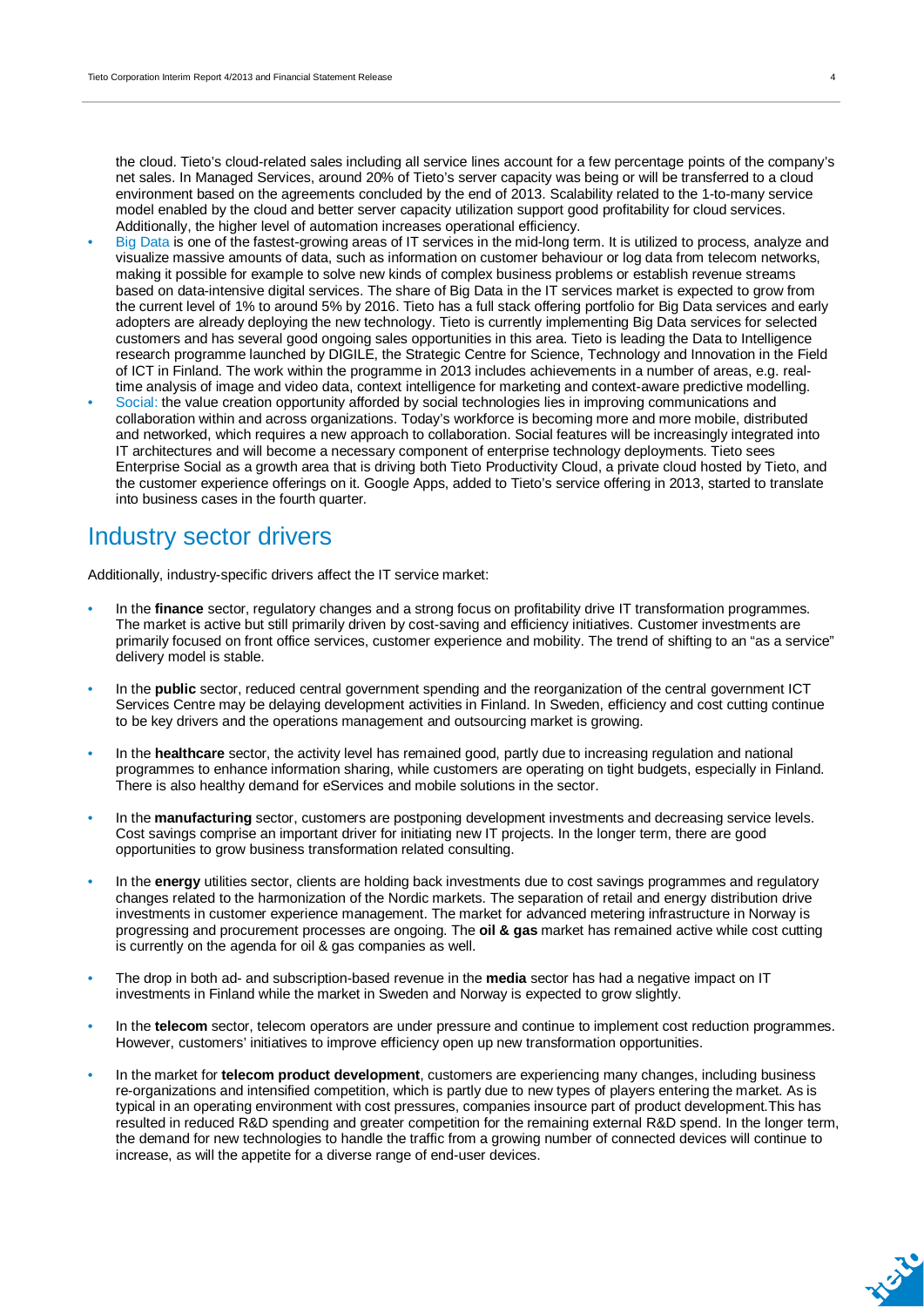## Company strategy

On 1 January 2013, Tieto's new operating model took effect and the new Leadership Team became fully operational. By strengthening its industry-driven structure and service offerings as well as the transparency of its business practices, the company is well positioned to increase its profitability and drive long-term growth.

The company's key targets include geographical focus and improved profitability. The company has implemented several divestments in 2012 and 2013. The divestments decreased year-on-year sales by around EUR 90 million in 2013. The corresponding impact on 2014 sales will amount to around EUR 50 million. Tieto will continue to monitor its businesses with the long-term target of increasing scalability and efficiency within the company.

Consulting and System Integration (CSI) practices such as enterprise content management, transformation consulting and enterprise mobility have been another development area for the company. However, both the softness of the IT market and some internal inefficiency have called for additional measures. Tieto is actively pursuing a programme to standardize its service offerings in line with today's market needs as well as carrying out additional initiatives to strengthen key competences such as project and programme management and transformation capabilities.

In September, Tieto acquired Canvisa Consulting, one of the leading Swedish consultancy companies in business and IT development within the financial services sector. Tieto also announced leadership changes in the Consulting and System Integration business to accelerate its transformation towards being the strategic IT services partner for its customers.

At the turn of the year, the company was in the process of defining its future investments in key offerings, partly compensating for the decline of traditional IT services. Investments (OPEX) in development and innovation will increase by close to EUR 10 million in 2014 compared with 2013 (EUR 40 million in 2013) and will be more focused on the selected offerings.

**Investments in future high-growth offerings** driving significant growth over the following few years from the current level of around EUR 200 million

- Customer Experience Management providing Tieto's customers in the financial services and retail sectors with a competitive advantage by excelling in customer interaction and service
- Lifecare the leading Nordic industry-specific solution for the healthcare and welfare sector
- Industrial Internet an early-stage investment supporting customers' business beyond pure equipment sales by extending to services, especially in the manufacturing sector.

**Investments in other key services** to enhance scalability of selected key offerings

- Selected offerings in Industry Products to further strengthen well-performing solutions in the areas of financial services, hydrocarbon accounting and supply chain management
- Modernization of services in application management and infrastructure management to drive simplification, speed and efficiency
- Cloud services, mainly in Managed Services, to further drive growth of existing services, e.g. Tieto Cloud Server and Tieto Productivity Cloud, and to launch new services.

These offerings are expected to contribute to growth and the long-term operating margin (EBIT) target of 10% towards 2016. Capital expenditure (CAPEX) in 2014 is anticipated to remain at the level of 3–4% of sales, which is below the current depreciation level (EUR 78.3 million in 2013).

### Streamlining of the company in 2013

The programme to create a competitive cost structure, launched in March 2012, was concluded in the second quarter of 2013. The programme had a positive impact of over EUR 60 (25) million on the company's operating profit in the full year.

New technologies and standardization drive industry changes and changes in customer behaviour towards less labour-intensive solutions as well as new pricing and service models. Additionally, Tieto continues to experience overcapacity due to the longer-term decline in the telecom sector. To ensure that Tieto can profitably deliver high-quality services at competitive prices, the company will continue to focus on improving efficiency. In May, Tieto started personnel negotiations in the CSI service line with the target of reducing up to 300 positions. In August, the company started personnel negotiations in Managed Services and Product Development Services, aiming to reduce up to 270 positions. In October, Tieto announced initiatives to reduce the number of positions by up to an additional 770 globally.

With the actions initiated in 2013, Tieto's objective is to reduce up to 1 340 positions, of which around 500 in CSI, 300 in Managed Services, 400 in Product Development Services and the rest mainly in industry groups and support functions. Of the redundancies, around 70% have been and will be implemented in Finland and Sweden, around 5% in other onshore countries and around 25% in offshore countries.

Around 880 of the redundancies materialized during the year and the company achieved savings of around EUR 9 million related to the programme in 2013, mainly in the fourth quarter. Tieto booked EUR 48.5 million in one-off costs the related to the streamlining actions initiated in 2013 in its full-year results. These costs cover around 1 250 job cuts, and

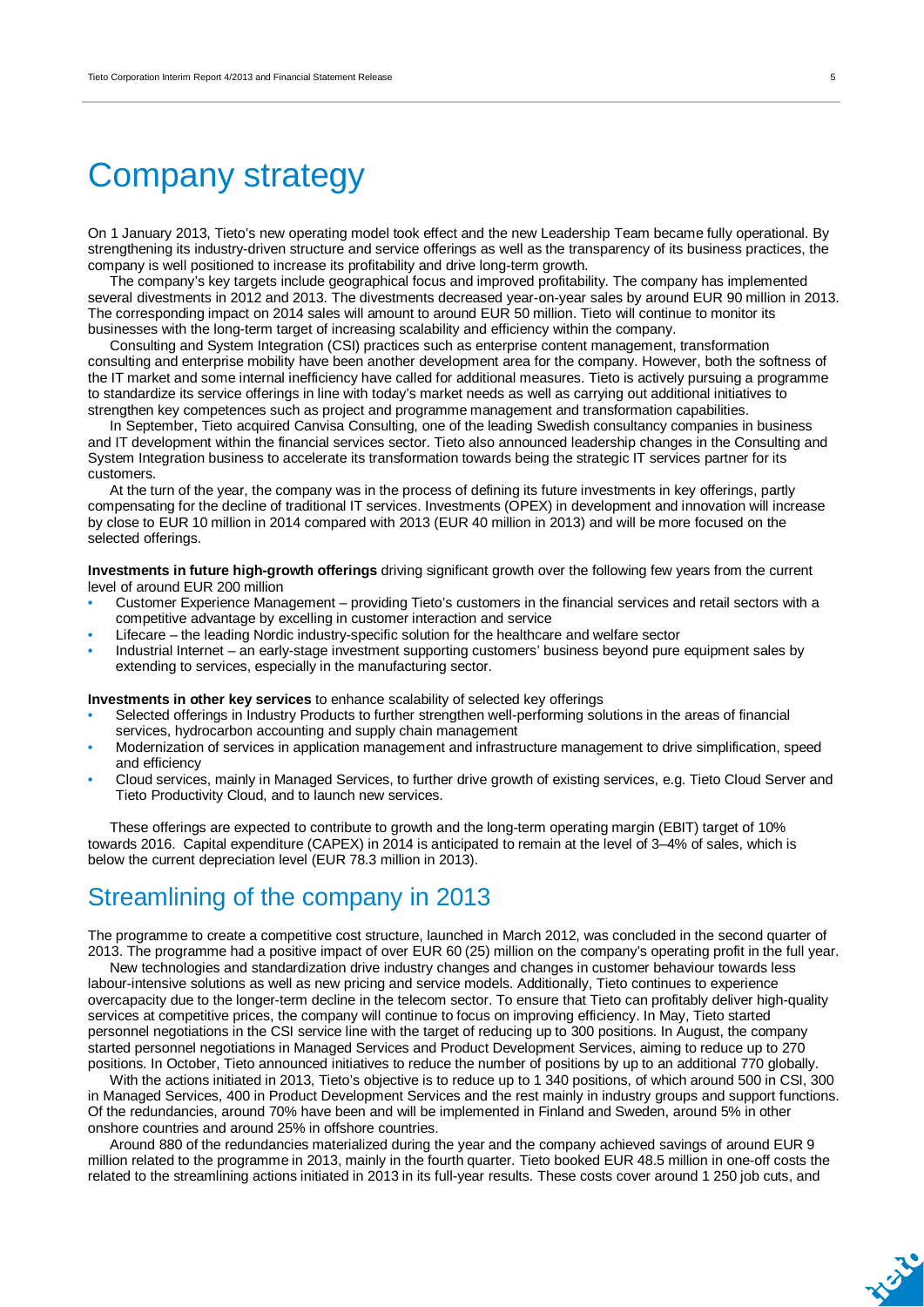the rest of related restructuring costs will be booked in 2014. Additionally, Tieto has booked an impairment loss of EUR 8.0 million related to the divestment of its local German and Dutch businesses and a net amount of EUR 0.9 million (positive) in other divestment-related one-off items.

### Performance improvement in 2014

The market for new technologies will continue to grow whereas sales of traditional services may decline. Sales development in 2014 is subject to customers' IT spend and service focus and price development among other factors. In IT services, the company's objective is to grow in line with the market. In Product Development Services, fluctuations are anticipated to continue. The challenging operating environment and high comparison figure for the first quarter of 2013 are expected to lead to a sales decline in Product Development Services during the first half.

With the efficiency programme initiated in 2013, the company's target is to achieve annualized savings of over EUR 50 million, of which around EUR 9 million affected operating profit for 2013. The programme is expected to have a positive effect of around EUR 10 million in the first quarter of 2014 and the full effect is expected to materialize as of the second quarter.

Tieto's has seen significant restructuring costs over the past years due to the transformation of the company, combined with a challenging demand environment. Going forward, restructuring needs will be based on increased automation, competence transformation and demand adaptation.

## Financial performance in October–December

Fourth-quarter net sales were down by 13% and amounted to EUR 417.0 (478.6) million. Divestments had a negative impact of EUR 33.5 million. Organically, net sales declined by 6.6%. The clients in the telecom sector continued to cut spending, resulting in a 17% drop in the sector in the fourth quarter. Outside the telecom sector, Tieto's sales were organically down by 3.5%. Overall, sales development reflects decreased volumes in project business, including product development, as well as lower prices in contract renewals. Currency fluctuations had a negative impact of EUR 9 million on sales.

Fourth-quarter operating profit (EBIT) amounted to EUR 17.8 (-7.8) million, representing a margin of 4.3% (-1.6). Operating profit included EUR 24.4 million in restructuring costs, EUR 0.4 million in other divestment-related costs and a EUR 0.1 million decrease in capital gains. Operating profit excl. one-off items<sup>1)</sup> stood at EUR 42.7 (44.2) million, or 10.2% (9.2) of net sales. Profitability was affected by the negative volume and price development as well as salary inflation. Salary inflation had a negative effect of close to EUR 4 million on operating profit. Additionally, quality costs related to some large projects in the Finnish public sector were significant. The negative development was partly offset by the cost savings programme and the decrease in bonus accruals. The cost savings programmes had a positive effect of around EUR 9 million on operating profit compared with the fourth quarter of 2012. Personnel costs excl. restructuring costs were down by around EUR 48 million, of which around half is attributable to the divestments. Currency changes did not have any significant impact on operating profit. Overall, good performance in Industry Products was the main contributor to profitability improvement.

Depreciation and amortization amounted to EUR 20.8 (21.5) million. Net financial expenses stood at EUR 1.6 (1.2) million in the fourth quarter. Net interest expenses were EUR 1.7 (1.2) million and net gains from foreign exchange transactions EUR 0.2 (0.2) million. Other financial income and expenses amounted to EUR -0.1 (-0.2) million.

Fourth-quarter earnings per share (EPS) totalled EUR 0.21 (-0.26). Earnings per share excluding one-off items<sup>1)</sup> and the non-recurring taxes related to the divestment amounted to EUR 0.48 (0.41).

 $<sup>1</sup>$  Excl. capital gains, impairments and restructuring costs</sup>

The comparison figures for 2012 sales and operating margin have changed from the figures published initially due to some fine-tuning of the operating model that took effect on 1 January 2013. New comparison figures have been published on Tieto's website.

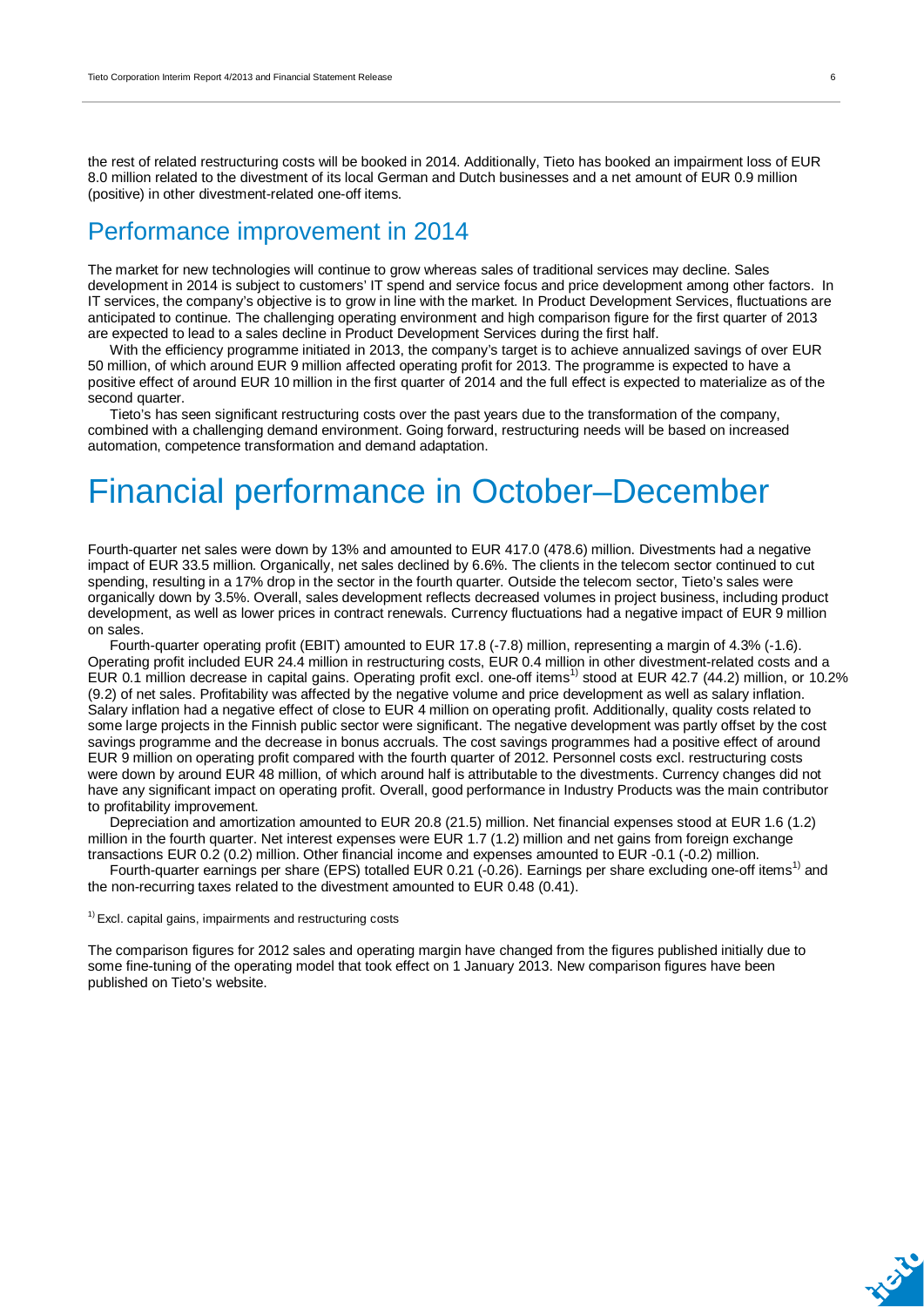### Financial performance by service line

| <b>EUR million</b>                         | Customer<br>sales<br>10-12/2013 | Customer<br>sales<br>10-12/2012 | Change, %      | Operating<br>profit<br>10-12/2013 | Operating<br>profit<br>10-12/2012 |
|--------------------------------------------|---------------------------------|---------------------------------|----------------|-----------------------------------|-----------------------------------|
| <b>Managed Services</b>                    | 129                             | 127                             | $\overline{2}$ | $-1.7$                            | 5.1                               |
| Consulting and System Integration          | 101                             | 131                             | $-22$          | $-1.6$                            | 4.5                               |
| <b>Industry Products</b>                   | 123                             | 137                             | $-10$          | 29.3                              | 11.4                              |
| <b>Product Development Services</b>        | 63                              | 84                              | $-24$          | $-1.3$                            | $-23.9$                           |
| Support Functions and Global<br>Management |                                 |                                 |                | $-6.9$                            | $-5.0$                            |
| Total                                      | 417                             | 479                             | $-13$          | 17.8                              | $-7.8$                            |

### Operating margin by service line

| $\frac{0}{0}$                       | Operating<br>margin<br>10-12/2013 | Operating<br>margin<br>10-12/2012 | Operating<br>margin excl.<br>one-off items <sup>1)</sup><br>10-12/2013 | Operating<br>margin excl.<br>one-off items <sup>1)</sup><br>10-12/2012 |
|-------------------------------------|-----------------------------------|-----------------------------------|------------------------------------------------------------------------|------------------------------------------------------------------------|
| <b>Managed Services</b>             | $-1.3$                            | 4.1                               | 5.4                                                                    | 7.8                                                                    |
| Consulting and System Integration   | $-1.6$                            | 3.4                               | 7.6                                                                    | 14.1                                                                   |
| <b>Industry Products</b>            | 23.8                              | 8.3                               | 24.0                                                                   | 13.5                                                                   |
| <b>Product Development Services</b> | $-2.0$                            | $-28.6$                           | 4.2                                                                    | 2.8                                                                    |
| <b>Total</b>                        | 4.3                               | $-1.6$                            | 10.2                                                                   | 9.2                                                                    |
| $\overline{a}$                      |                                   |                                   |                                                                        |                                                                        |

 $1)$  Excl. capital gains, impairments and restructuring costs

For a comprehensive set of service line and industry group figures, see the tables section.

Tieto's fourth-quarter sales were affected by several divestments implemented during 2012 and 2013. The table below includes customer sales adjusted for divestments.

### Organic change by service line

|                                     | Customer sales adj.<br>for acquisitions | Customer sales adj.<br>for divestments |           |
|-------------------------------------|-----------------------------------------|----------------------------------------|-----------|
| <b>EUR million</b>                  | 10-12/2013                              | 10-12/2012                             | Change, % |
| <b>Managed Services</b>             | 129                                     | 126                                    | 2         |
| Consulting and System Integration   | 100                                     | 116                                    | -14       |
| <b>Industry Products</b>            | 123                                     | 125                                    | $-2$      |
| <b>Product Development Services</b> | 63                                      | 78                                     | $-19$     |
| Total                               | 416                                     | 445                                    | -7        |

The following divestments affected fourth-quarter sales: business operations in Italy and Spain, local businesses in Germany and the Netherlands, the forest business in the UK and the discontinued operations of Fidenta. Additionally, the acquisition of Canvisa Consulting is eliminated.

In Managed Services, the market for projects to transform ICT infrastructure to cloud-based environments remained active in the fourth quarter. Sales of cloud services, launched at the turn of the year, amounted to EUR 6 million, representing 5% of net sales. Currency changes had a negative impact of EUR 2 million on sales and the comparison figures for sales in 2012 included close to EUR 2 million in non-recurring income. Sales of the underlying business grew by over 5%. The Financial Services and the Public, Healthcare and Welfare industry groups enjoyed the strongest growth. Higher volumes did not fully translate into profits due to lower unit prices resulting from intense competition.

In Consulting and System Integration, the decline of the underlying business was attributable to the negative development in the telecom sector and the public sector in Finland while the finance sector saw positive development. Demand for consulting related to cloud services and business transformation remained at a healthy level. Currency

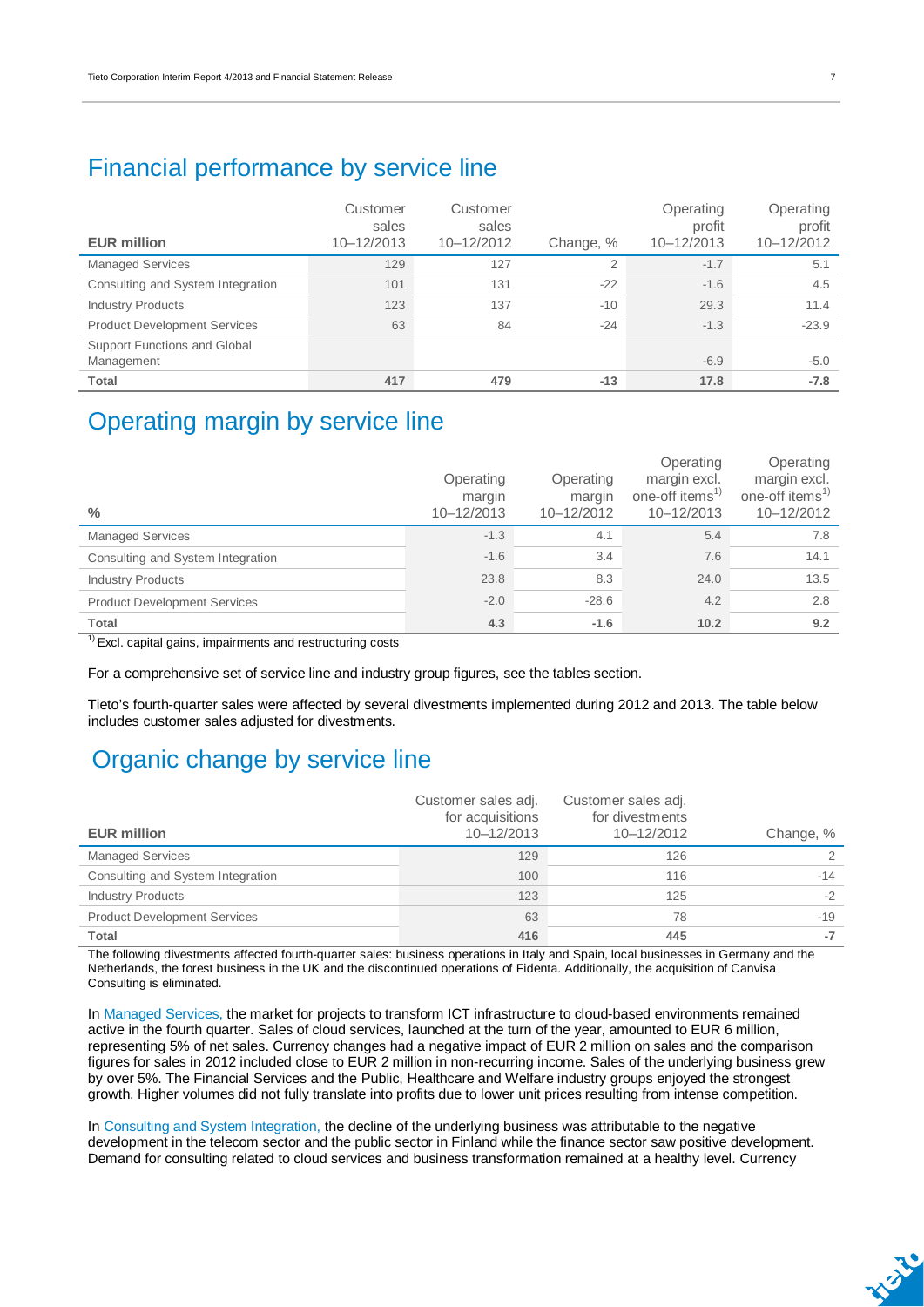changes had a negative impact of EUR 1 million. The service line has continued to streamline its operations but that was insufficient to offset the decline in volumes.

In Industry Products, sales excluding the currency effect of EUR 5 million (negative) saw slight organic growth despite negative sales development in joint ventures. Growth was attributable mainly to good demand related to industry-specific solutions in the financial services and the healthcare and welfare sectors. Demand for oil & gas products has also remained healthy. Mobility and investments in customer experience management drive investments and in addition, good development continued in the maintenance area, both in terms of sales and profit. The strong profitability trend continued due to higher operational efficiency, growth in offerings providing healthy margins and the divestments executed.

In Product Development Services (PDS), sales of the underlying business continued to slide as customers' cost savings pressures resulted in reduced R&D spending as well as in some cases insourcing. PDS has adjusted its operations during the past quarters, resulting in improved utilization rates and improved profitability in the fourth quarter. However, due to customers' short planning cycles and strong fluctuations in demand, profitability has not as yet stabilized to the targeted level. PDS anticipates that short-term fluctuations in demand will continue while planned cost reductions are expected to be finalized in early 2014.

### Customer sales by industry group

| EUR million                         | Customer sales<br>$10 - 12/2013$ | Customer sales<br>10-12/2012 | Change, % |
|-------------------------------------|----------------------------------|------------------------------|-----------|
| <b>Financial Services</b>           | 93                               | 94                           | $-1$      |
| Manufacturing, Retail and Logistics | 81                               | 85                           | -5        |
| Public, Healthcare and Welfare      | 113                              | 127                          | $-11$     |
| Telecom, Media and Energy           | 68                               | 89                           | $-24$     |
| <b>Product Development Services</b> | 63                               | 84                           | $-24$     |
| Total                               | 417                              | 479                          | $-13$     |

### Organic change by industry group

| <b>EUR million</b>                  | Customer sales adj.<br>for acquisitions<br>10-12/2013 | Customer sales adj.<br>for divestments<br>10-12/2012 | Change, % |
|-------------------------------------|-------------------------------------------------------|------------------------------------------------------|-----------|
| <b>Financial Services</b>           | 91                                                    | 86                                                   |           |
| Manufacturing, Retail and Logistics | 81                                                    | 84                                                   | $-4$      |
| Public, Healthcare and Welfare      | 113                                                   | 121                                                  | $-7$      |
| Telecom, Media and Energy           | 68                                                    | 76                                                   | $-11$     |
| <b>Product Development Services</b> | 63                                                    | 78                                                   | $-19$     |
| Total                               | 416                                                   | 445                                                  | -7        |

The following divestments affected fourth-quarter sales: business operations in Italy and Spain, local businesses in Germany and the Netherlands, the forest business in the UK and the discontinued operations of Fidenta. Additionally, the acquisition of Canvisa Consulting is eliminated.

The Financial Services sector continued to offer ample IT transformation project opportunities, and investments in front office and mobility were at a healthy level. Industry-specific solutions provided good growth, particularly in the Cards and Payments areas. Fidenta, Tieto's joint venture with Nordea, was divested on 1 July. Some of the related business will continue within Tieto. Currency changes had a negative impact of EUR 2 million.

Manufacturing, Retail and Logistics concluded several new agreements during the quarter, contributing to both sales and book-to-bill. Growth was affected by currency changes of EUR 1 million (negative) and non-recurring income of EUR 2 million included in the comparison figure for sales in 2012. Due to the expiry of some major agreements and lower prices in some renewals, sales of the underlying business remained at the previous year's level.

Public, Healthcare and Welfare posted a sales decline that reflected reduced project business in the Finnish public sector. In addition to reduced government spending, the reorganization of the central government ICT Services Centre may have affected development activities. Fourth-quarter performance was also impacted by project overruns in the Finnish public sector. Activity level in the healthcare and welfare sector and the Swedish public sector remained good partly due to national programmes. Currency changes had a negative impact of EUR 2 million.

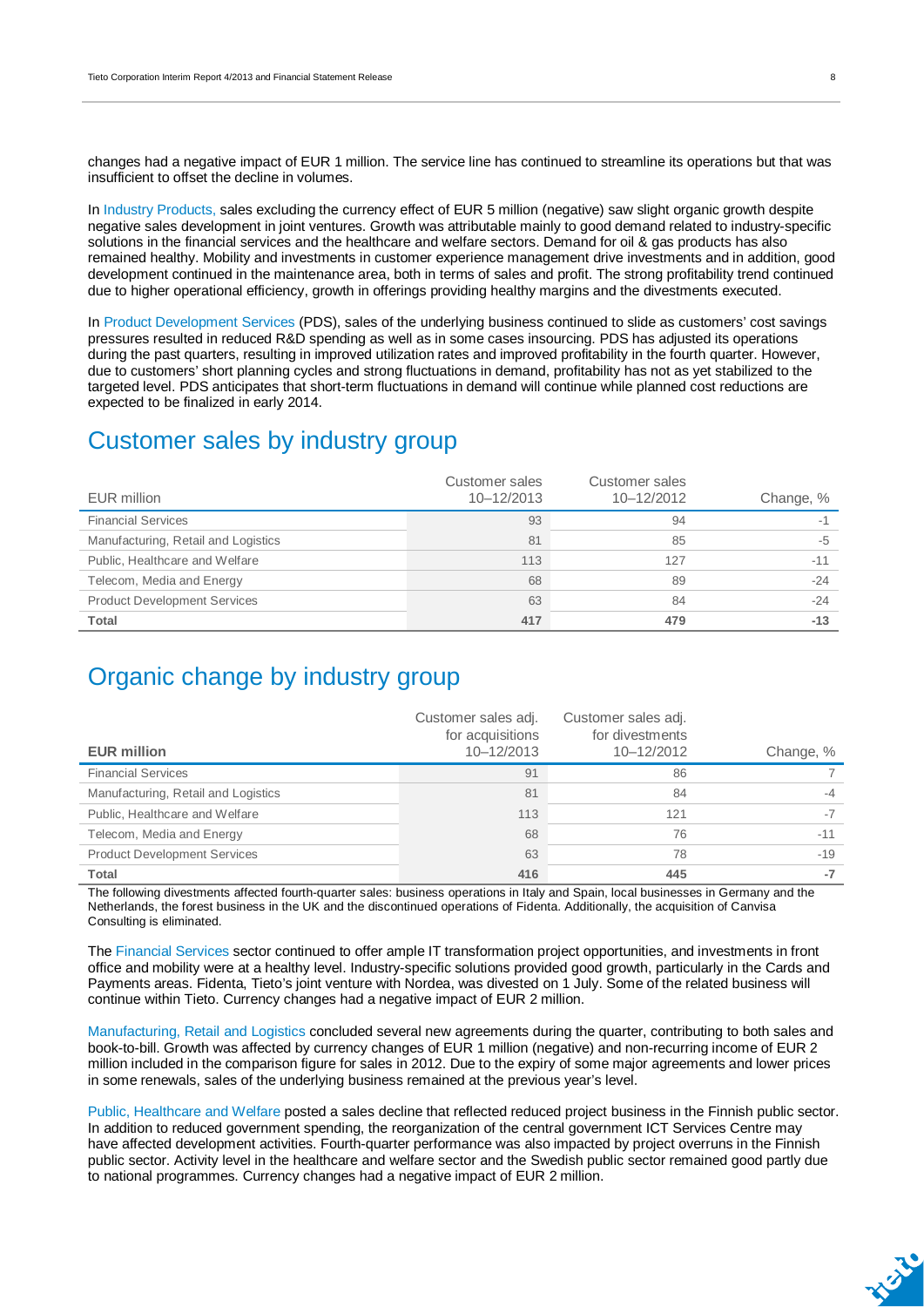In Telecom, Media and Energy, the decline of the underlying business was mainly attributable to the development in the telecom sector which saw reduced volumes in the CSI area. Development also remained weak in the utilities segment due to cost cutting activities whereas Tieto's product for hydrocarbon accounting, developed for oil and gas companies, continued to experience healthy growth. Currency changes had a negative impact of EUR 3 million.

## Financial performance in January–December

Full-year net sales were down by 8% and amounted to EUR 1 671.3 (1 825.3) million. The divestments had a negative impact of EUR 90.9 million. Organically, net sales declined by 3.7%. This was driven mainly by the drop in the telecom sector. Outside the telecom sector, sales were organically down by 0.7%. This development was also reflected as a sales decline in Consulting and System Integration. Currency fluctuations had a negative impact of EUR 3 million on sales.

Full-year operating profit (EBIT) amounted to EUR 88.2 (63.0) million, representing a margin of 5.3% (3.5). Operating profit includes restructuring costs of EUR 48.5 million, an impairment loss of EUR 8.0 million related to the divestment of the German and Dutch operations, capital gains of EUR 1.3 million related to the Fidenta and UK forest business divestments and other divestment related costs of EUR 0.4 million. Operating profit excl. one-off items<sup>1)</sup> stood at EUR 143.8 (138.8) million, or 8.6% (7.6) of net sales.

Profitability was affected by the negative volume and price development as well as salary inflation. Salary inflation had a negative effect of close to EUR 24 million on operating profit. The negative development was offset by the cost savings programme and the decrease in bonus accruals. The cost savings programme had a positive effect of around EUR 48 million on operating profit. Personnel costs excl. restructuring costs and divestment impact were down by around EUR 60 million, partly due to lower bonus accruals. Currency changes had a positive impact of EUR 2 million on operating profit.

Depreciation and amortization amounted to EUR 82.0 (85.0) million. Net financial expenses stood at EUR 6.6 (6.3) million in the full year. Net interest expenses were EUR 6.5 (6.0) million and net gains from foreign exchange transactions EUR 0.8 (0.5) million. Other financial income and expenses amounted to EUR -0.9 (-0.8) million.

Earnings per share (EPS) totalled EUR 0.86 (0.41). Earnings per share excluding one-off items<sup>1)</sup> and the nonrecurring taxes related to the divestment amounted to EUR 1.48 (1.30).

The comparison figures for 2012 sales and operating margin have changed from the figures published initially due to some fine-tuning of the operating model that took effect on 1 January 2013. New comparison figures have been published on Tieto's website.

### Financial performance by service line

| <b>EUR million</b>                         | Customer<br>sales<br>$1 - 12/2013$ | Customer<br>sales<br>$1 - 12/2012$ | Change, % | Operating<br>profit<br>$1 - 12/2013$ | Operating<br>profit<br>$1 - 12/2012$ |
|--------------------------------------------|------------------------------------|------------------------------------|-----------|--------------------------------------|--------------------------------------|
| <b>Managed Services</b>                    | 502                                | 484                                | 4         | 8.4                                  | 6.4                                  |
| Consulting and System Integration          | 409                                | 500                                | $-18$     | 9.0                                  | 34.0                                 |
| <b>Industry Products</b>                   | 471                                | 510                                | -8        | 84.2                                 | 65.2                                 |
| <b>Product Development Services</b>        | 289                                | 331                                | $-13$     | 8.4                                  | $-24.9$                              |
| Support Functions and Global<br>Management |                                    |                                    |           | $-21.7$                              | $-17.8$                              |
| <b>Total</b><br>$\overline{\phantom{a}}$   | 1671                               | 1825                               | $-8$      | 88.2                                 | 63.0                                 |

 $1$ <sup>1)</sup> Excl. capital gains, impairments and restructuring costs

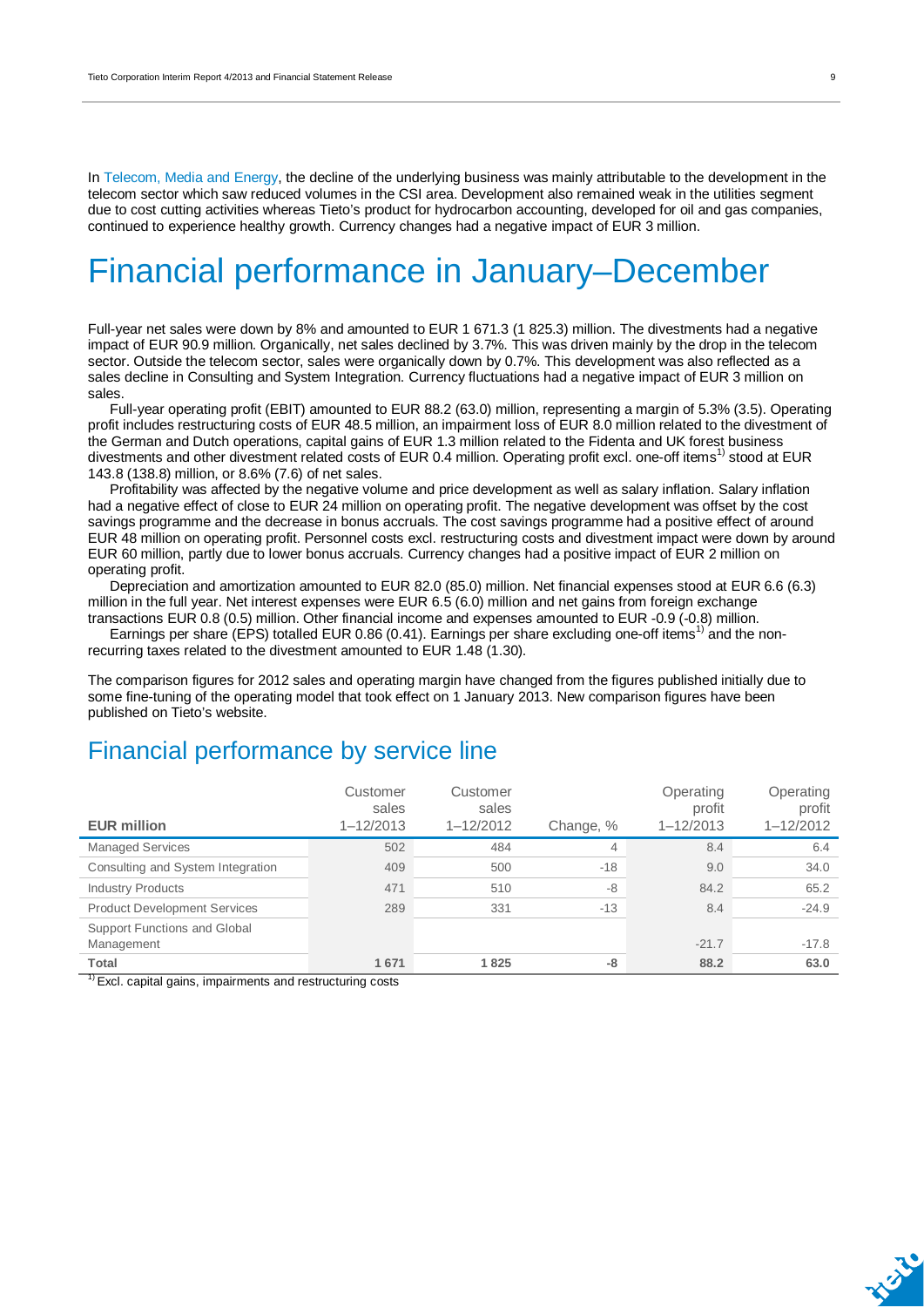### Operating margin by service line

| $\frac{0}{0}$                       | Operating<br>margin<br>$1 - 12/2013$ | Operating<br>margin<br>$1 - 12/2012$ | Operating<br>margin excl.<br>one-off items <sup>1)</sup><br>$1 - 12/2013$ | Operating<br>margin excl.<br>one-off items <sup>1)</sup><br>$1 - 12/2012$ |
|-------------------------------------|--------------------------------------|--------------------------------------|---------------------------------------------------------------------------|---------------------------------------------------------------------------|
| <b>Managed Services</b>             | 1.7                                  | 1.3                                  | 3.8                                                                       | 5.0                                                                       |
| Consulting and System Integration   | 2.2                                  | 6.8                                  | 7.8                                                                       | 11.2                                                                      |
| <b>Industry Products</b>            | 17.9                                 | 12.8                                 | 18.3                                                                      | 12.3                                                                      |
| <b>Product Development Services</b> | 2.9                                  | $-7.5$                               | 6.7                                                                       | 2.9                                                                       |
| <b>Total</b>                        | 5.3                                  | 3.5                                  | 8.6                                                                       | 7.6                                                                       |

 $1)$  Excl. capital gains, impairments and restructuring costs

### Organic change by service line

| <b>EUR million</b>                      | Customer sales adj.<br>for acquisitions<br>$1 - 12/2013$ | Customer sales adj.<br>for divestments<br>$1 - 12/2012$ | Change, %      |
|-----------------------------------------|----------------------------------------------------------|---------------------------------------------------------|----------------|
|                                         |                                                          |                                                         |                |
| <b>Managed Services</b>                 | 502                                                      | 481                                                     | $\overline{4}$ |
| Consulting and System Integration       | 407                                                      | 453                                                     | $-10$          |
| <b>Industry Products</b>                | 471                                                      | 483                                                     | $-3$           |
| <b>Product Development Services</b>     | 289                                                      | 317                                                     | -9             |
| Support Functions and Global Management |                                                          |                                                         |                |
| <b>Total</b>                            | 1670                                                     | 1 7 3 4                                                 | -4             |

The following divestments affected sales: business operations in Italy and Spain, local businesses in Germany and the Netherlands, the forest business in the UK and the discontinued operations of Fidenta. Additionally, the acquisition of Canvisa Consulting is eliminated.

### Customer sales by industry group

| EUR million                         | Customer sales<br>$1 - 12/2013$ | Customer sales<br>$1 - 12/2012$ | Change, % |
|-------------------------------------|---------------------------------|---------------------------------|-----------|
|                                     |                                 |                                 |           |
| <b>Financial Services</b>           | 367                             | 368                             |           |
| Manufacturing, Retail and Logistics | 305                             | 322                             | $-5$      |
| Public, Healthcare and Welfare      | 431                             | 439                             | $-2$      |
| Telecom, Media and Energy           | 279                             | 364                             | $-23$     |
| <b>Product Development Services</b> | 289                             | 331                             | $-13$     |
| Total                               | 1671                            | 1825                            | -8        |

### Organic change by industry group

| <b>EUR million</b>                  | Customer sales adj.<br>for acquisitions<br>$1 - 12/2013$ | Customer sales adj.<br>for divestments<br>$1 - 12/2012$ | Change, % |
|-------------------------------------|----------------------------------------------------------|---------------------------------------------------------|-----------|
| <b>Financial Services</b>           | 365                                                      | 348                                                     | 5         |
| Manufacturing, Retail and Logistics | 305                                                      | 320                                                     | -5        |
| Public, Healthcare and Welfare      | 431                                                      | 428                                                     |           |
| Telecom, Media and Energy           | 279                                                      | 321                                                     | $-13$     |
| <b>Product Development Services</b> | 289                                                      | 317                                                     | -9        |
| Total                               | 1670                                                     | 1734                                                    | -4        |

The following divestments affected sales: business operations in Italy and Spain, local businesses in Germany and the Netherlands, the forest business in the UK and the discontinued operations of Fidenta. Additionally, the acquisition of Canvisa Consulting is eliminated.

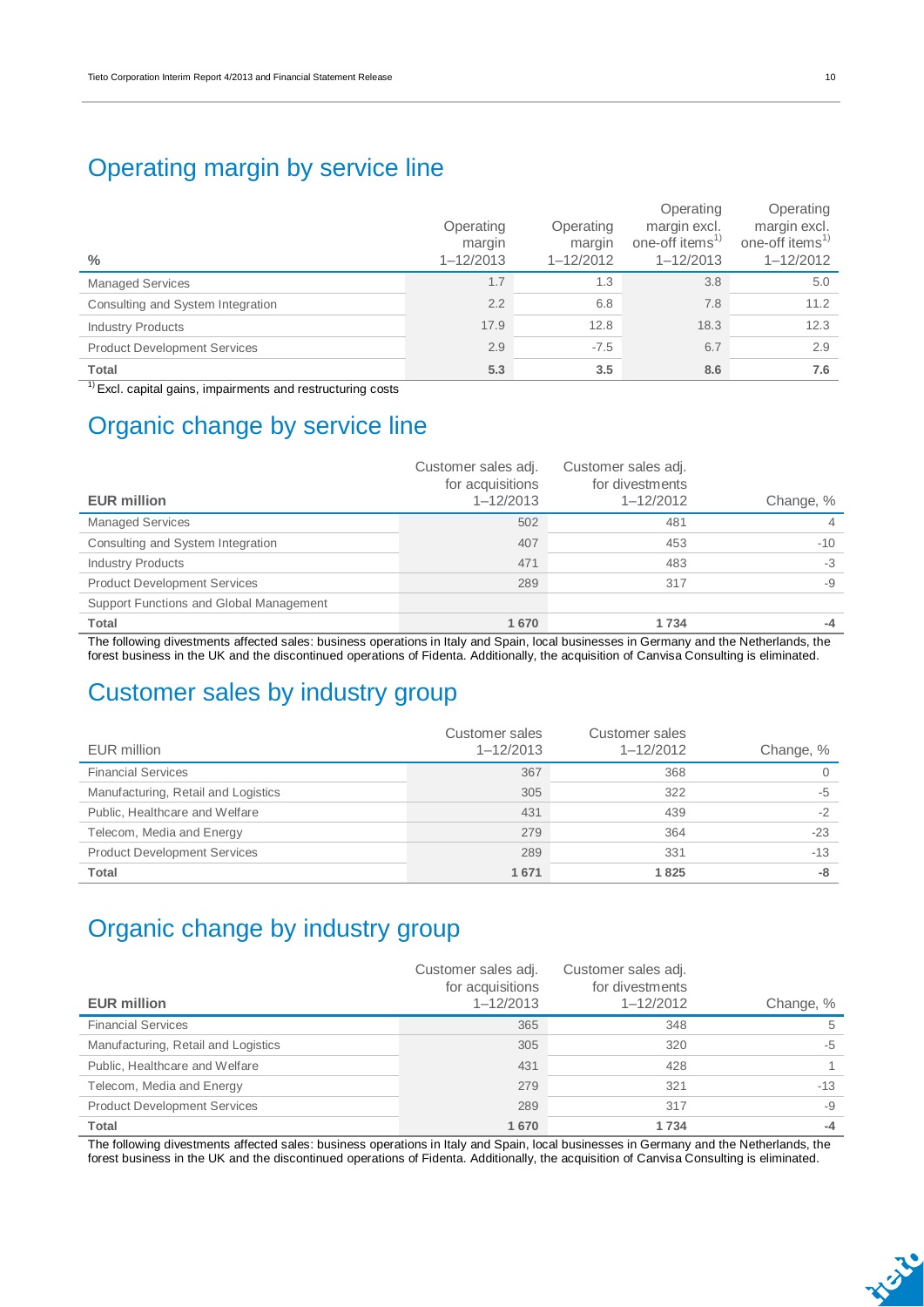## Cash flow, financing and investments

Fourth-quarter net cash flow from operations amounted to EUR 63.7 million (60.6), including the decrease of EUR 40.5 (29.9) million in net working capital. The EUR 12.5 million increase in accounts payable, included in the change in net working capital, had a positive cash flow effect in the fourth quarter. Full-year net cash flow from operations amounted to EUR 153.8 million (161.9).

Payments for restructuring, which have a negative impact on cash flow, saw a declining trend during the year. The impact of the previous cost efficiency programme decreased towards the year end, but grew again in December on back of the new programme. Payments related to restructuring amounted to about EUR 8 million (negative) in the fourth quarter and to around EUR 37 million (negative) in the full year. In the first quarter of 2014, the monthly restructuringrelated cash flow is anticipated to amount to around EUR 4 million.

Tax payments were EUR 20.9 million (in 2012: EUR 10.7 million due to a refund of EUR 15.9 million in Finland) in the full year.

Payments for acquisitions totalled EUR 1.7 million (0.5) in the full year. The divestment of the German and Dutch operations had a negative impact of EUR 22.0 million on the cash flow from investing activities.

Full-year capital expenditure totalled EUR 68.3 (62.6) million, of which paid EUR 58.5 million (59.1). Capital expenditure represented 4.1% (3.4) of net sales and was mainly related to Tieto's data centres.

The equity ratio was 49.3% (46.9). Gearing decreased to 0.4% (4.5). Net debt totalled EUR 1.9 (23.9) million, including EUR 127.2 million in interest-bearing debt, EUR 4.1 million in finance lease liabilities, EUR 6.2 million in finance lease receivables, EUR 1.8 million in other interest-bearing receivables and EUR 121.4 million in cash and cash equivalents.

In May, Tieto issued a senior unsecured bond of EUR 100 million. The six-year bond matures in May 2019 and it carries a coupon of fixed annual interest of 2.875%. The proceeds from the bond offering were used to refinance the bond of EUR 100 million that matured in December 2013. Interest-bearing long-term loans amounted to EUR 102.8 million.

Interest-bearing short-term loans amounted to EUR 24.5 million, including EUR 20 million in commercial papers issued under the EUR 250 million commercial paper programme. Other short-term interest-bearing loans of EUR 4.5 million were mainly related to an agreement for software license financing. The syndicated revolving credit facility of EUR 100 million maturing in May 2016 was not in use at the end of December.

## Order backlog

Tieto fine-tuned its order intake measurement in 2013. Tieto is reporting Total Contract Value (TCV) for the contracts signed during the quarter. Part of the contracts included are replacements of existing agreements, typically related to transformation cases for current customers with long existing contracts and with no incremental impact on the order backlog.

The year closed with a healthy order intake. TCV amounted to EUR 592 (707) million. Fourth-quarter book-to-bill stood at 1.4 (1.5).

TCV for the deals signed during the full-year period amounted to EUR 1 783 (1 987) million. Full-year book-to-bill stood at 1.1 (1.1).

The order backlog comprises services ordered with binding contracts. At the end of the period, the backlog amounted to EUR 1 624 (1 703) million. The comparison figure includes EUR 40 million in order backlog for the divested businesses. In total, 55% (57) of the backlog is expected to be invoiced during 2014.

## Business transactions in January–December

On 4 February, Tieto agreed on a divestment of the majority of its operations in Germany and the Netherlands. The divested business operations, including around 900 employees in total, were transferred to the new owner on 30 June. Net sales of the divested businesses amounted to around EUR 44 million in July–December 2012 and to EUR 37 million in January–June 2013. The German businesses were loss-making in 2012. Tieto booked EUR 8.0 million in impairment losses related to the divestment and EUR 0.4 million in other divestment-related costs. Additionally, due to the transactions, second-quarter taxes rose by EUR 2.3 million. The negative cash flow effect was EUR 22.0 million of which EUR 19.5 million materialized during the second quarter, EUR 2.4 million in the third quarter and EUR 0.1 million in the fourth quarter.

During the second quarter, Tieto and Nordea agreed to discontinue the operations of Fidenta, their joint venture, as from 1 July. Fidenta was owned by Tieto (80%) and Nordea (20%), and Nordea acquired Tieto's 80% stake of the shares

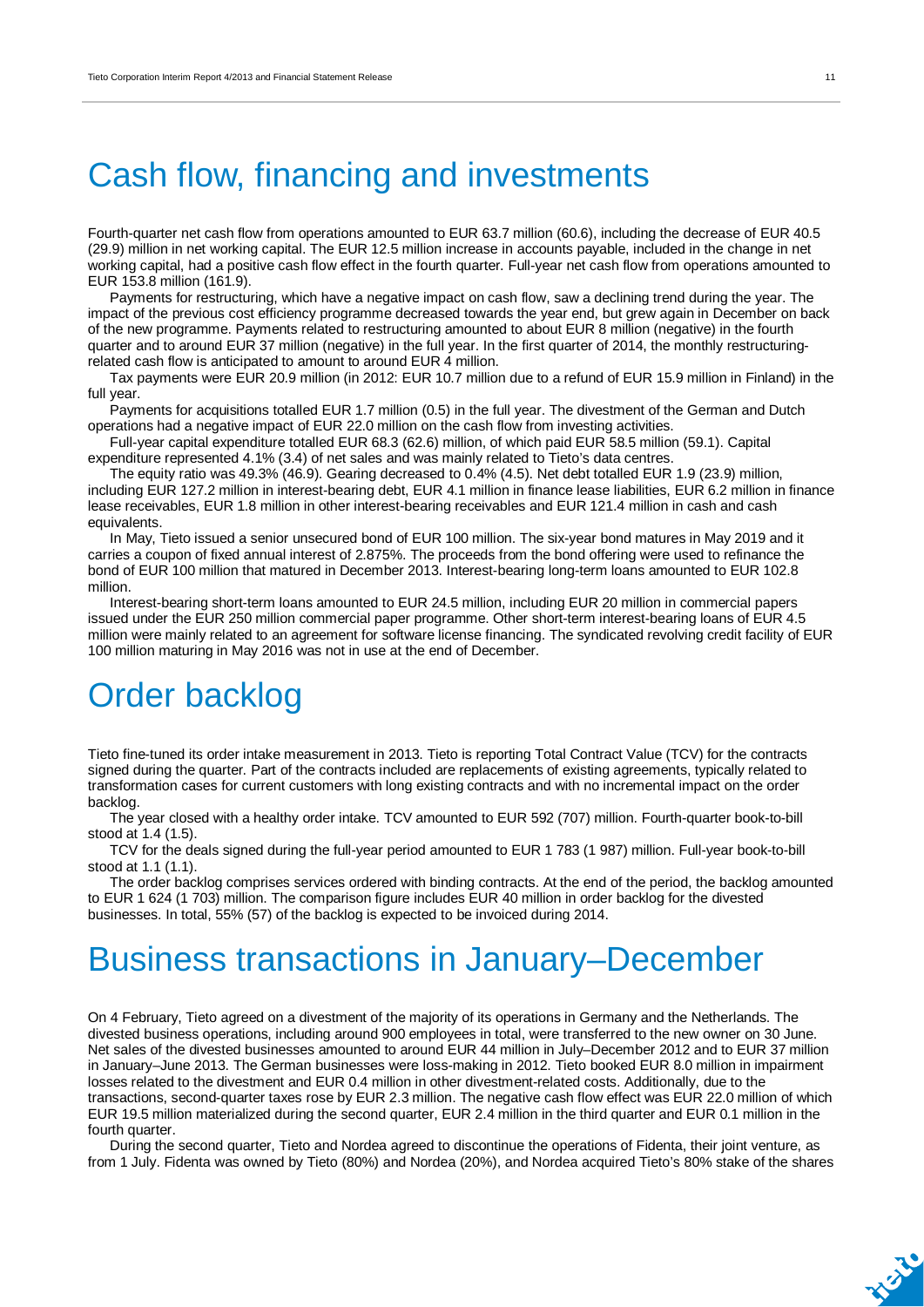on 1 July. In 2012, Fidenta's net sales amounted to around EUR 30 million of which Tieto's share has been reported under the Financial Services industry group and Industry Products service line. Tieto booked a capital gain of EUR 1.2 million related to the agreement. All 154 employees of the company transferred to either Nordea (129 employees) or Tieto (25 employees) on 1 July and part of the services previously delivered by Fidenta were transferred to Tieto. In 2012, Tieto and Nordea signed a framework agreement for using Tieto's IT service offshore centre. This agreement also covers part of the work transferred from Fidenta.

In September, Tieto acquired Canvisa Consulting, one of the leading Swedish consultancy companies in business and IT development within the financial services sector. In the financial year May 2012-April 2013, Canvisa's net sales amounted to SEK 68.6 million (EUR 8.2 million). Canvisa's number of personnel was 37.

In September, Tieto decided to divest its local forest business operations in the UK to Version 1, an IT service provider to major domestic and international customers across all industry sectors in the UK and Ireland. The rationale for divesting the forest business operations in the UK was their low synergy with Tieto's other forest business. Net sales of the divested business amounted to around EUR 3 million in 2012. The business operations and a total of 23 employees transferred to Version 1 on 31 October.

## Major agreements in January–December

### Financial Services

In April, Automatia Pankkiautomaatit Oy renewed its service agreement with Tieto for the next five years. The agreement covers ICT infrastructure services, including production, development and test environments as well as customer support services.

In April, Tieto and SEB concluded a three-year agreement on application and operations management services in order to help the customer achieve effective sub-custody operations.

In May, OP-Pohjola and Ilmarinen signed an extensive service agreement with Tieto. The agreement is a continuation of the service agreement concluded in 2008. In addition to the enhancement of operating services, the agreement also covers OP-Pohjola's and Ilmarinen's infrastructure services. The new agreement term is three years and it includes a two-year option.

In May, Tieto and Bank of America Merrill Lynch signed an agreement for implementing key components from the Deposit and Liquidity Management and Payments software portfolio. Tieto will be working in partnership with the bank to provide innovative products and services to the Global Treasury clients of Bank of America Merrill Lynch.

In December, Aktia selected Tieto to deliver the infrastructure for their new Core Bank solution. The agreement further expands the co-operation between the two parties and covers a project to build up the new infrastructure as well as a long-term commitment for continuous IT environment services.

### Manufacturing, Retail and Logistics

In January, Swedish pharmaceutical company Apoteket AB extended its contract with Tieto for operation, application management and workstation solutions. The three-year contract has an option of a further two years. The order value amounts to approximately EUR 43 million during the three years.

In January, Tieto and Kesko signed a four-year continuation agreement on the supply of IT services. Tieto will continue as the supplier of Kesko Group's infrastructure services, such as capacity, workstation and integration services. In addition, Tieto and Kesko have agreed to expand their cooperation on SAP services, including the development of Kesko Group's SAP services and the maintenance of the main system supporting Anttila's business operations.

In June, Tieto and Volvohandelns Utvecklings AB (VU) agreed that Tieto will take over the delivery of IT infrastructure and end user services of VU. The order value is estimated at EUR 10 million during a three-year period. The transition started in September 2013.

In June, Borregaard chose Tieto to modernize its ICT environment through a five-year agreement. Borregaard will use Tieto's advanced private cloud solutions that utilize leading SAP and Microsoft technology, ensuring increased flexibility and reduced costs.

In June, Tieto and Onninen concluded a three-year agreement on capacity and workstations services.

In June, Tieto and SOK Corporation concluded an agreement on support, maintenance and development services for SOK's SAP system for non-food procurement. The agreement term is 3.5 years and the order value is EUR 16 million.

In September, Tieto and Stora Enso agreed on building a new ERP system for Stora Enso Wood Supply Finland. The agreement covers project management and the ramp-up of the services, including business and technical architecture, applications and system environment, migration and business transition. The project will be finalized in three years.

In November, Tieto and Ruukki signed a new agreement covering Ruukki's Server Operations and Capacity Management Services. Tieto has earlier been Ruukki's main supplier in this area and the new agreement will continue until spring 2017.

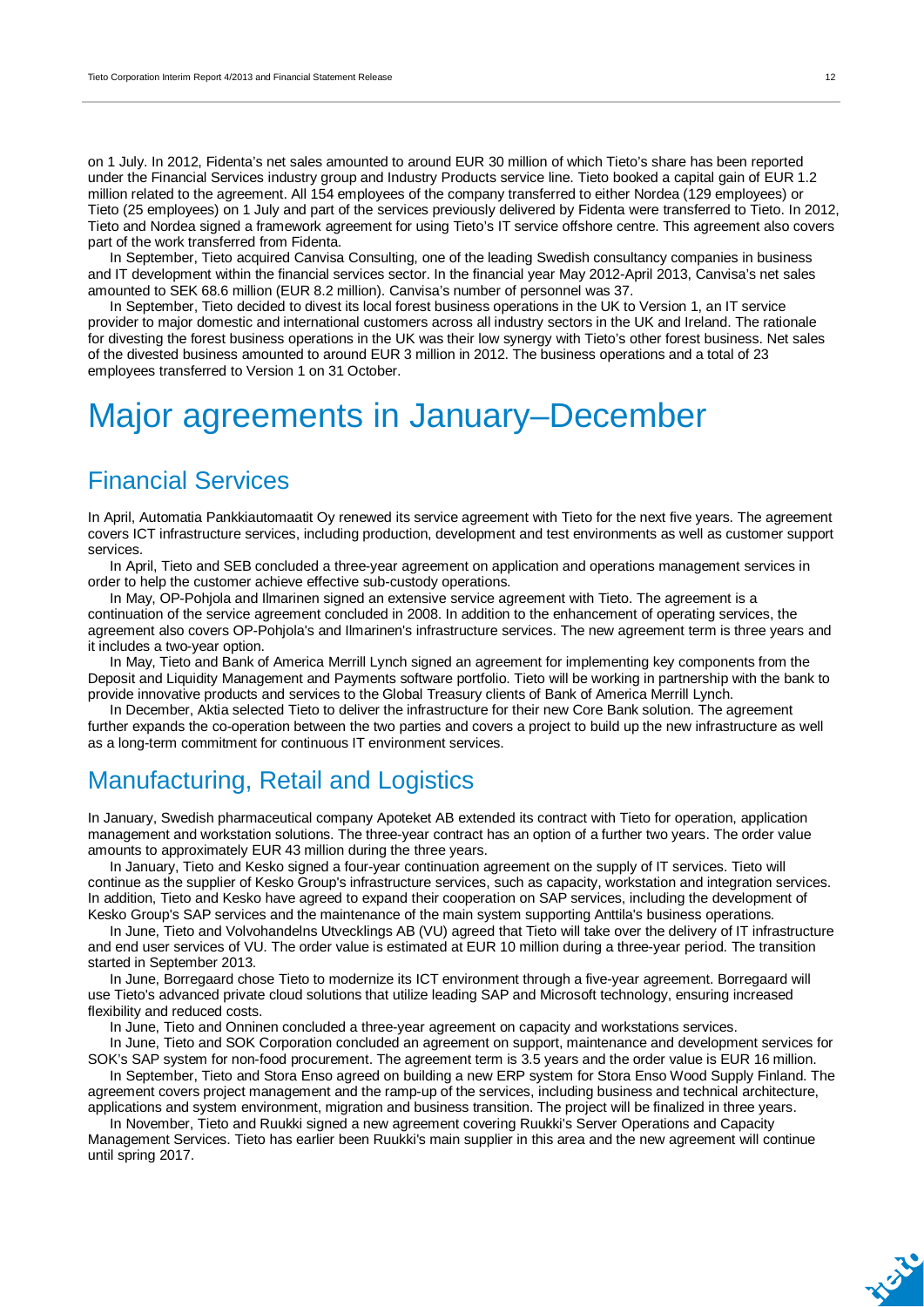### Public, Healthcare and Welfare

In May, Hansel Ltd, the central procurement unit of the Finnish Government, selected Tieto as its framework agreement supplier of data centre and capacity services. The agreement runs for six years and begun during summer 2013. The total value of the agreement amounts to about EUR 200–240 million.

In July, the Swedish county council Landstinget Västernorrland chose Tieto as its supplier of a wide range of IT services, including hosting and monitoring of applications, servers and communications network as well as local support for users. The delivery will be done in collaboration with Konica Minolta | Koneo. Tieto is the contractor and has overall responsibility for the entire delivery. The agreement is for five years with an option for a further two years and the total value is worth around SEK 300 million, of which Tieto's share is more than SEK 200 million.

In September, Tieto made a framework agreement with Skatteverket, the Swedish Tax Agency. It concerns the provision of consultancy services, which are part of Tieto's offering within Consulting and System Integration. The framework agreement covers 10 different suppliers and has an estimated total value of SEK 150 million. The agreement runs for one year.

In the second quarter, the County Council of Norrbotten, together with Region Halland, chose Tieto as a supplier of maintenance and support as well as further development and modernization of the customer's VAS healthcare information system. The agreement, finalized in the third quarter, is for four years with an option for a further four years and the total value of the agreement for the eight-year period is around SEK 248 million.

In November, Tieto was chosen to supply the City of Stockholm with system support for healthcare and welfare services, including healthcare documentation, system support for scheduling and a mobile application that manages reporting within welfare operations. The three-year agreement includes an option to extend up to seven years. According to an evaluation by the client, the order value may amount to SEK 100 million with options and extensions.

In December, Tieto was awarded the contract to supply IT support for the child and pupil register within Skolplattform Stockholm (School Platform Stockholm). The term of the contract is seven years, with an option for an additional eight. In total, the order is worth around SEK 330 million.

### Telecom, Media and Energy

In March, Tieto renewed its agreement with TeliaSonera for mainframe production and application operations. The contract is valid until autumn 2016. The order value during the period amounts to approximately EUR 25 million.

In May, Latvenergo, the largest power supply company in the Baltic States, selected Tieto as system integrator for the implementation of Oracle Customer Care and Billing (CC&B). The new system will support Latvenergo in acquiring new customers and provide the highest possible level of customer service. The project will be finalized during 2014.

In November, Tieto and Sanoma News, part of the Sanoma Group, concluded an agreement on transferring maintenance responsibility for Sanoma News' Customer Relationship Management system to Tieto as from 1 December 2013. As part of the agreement, eleven persons were transferred from Sanoma to Tieto.

### Personnel

The number of full-time employees amounted to 14 699 (16 537) at the end of December. At the end of December, the number of full-time employees in the global delivery centres totalled 6 483 (6 879), or 44.1% (41.6) of all personnel. In Product Development Services, the offshore rate was 60.2% (59.0). In IT services, the offshore rate continued to rise and stood at 39.8% (35.1) at the end of December.

In the full year, the number of full-time employees decreased by a net amount of over 1 800. In addition to around 880 job cuts, divestments decreased the number of employees by close to 1 000. New outsourcing deals added some 150 employees. Additionally, the change was attributable to natural attrition and the recruitment of employees in key areas.

The 12-month rolling employee turnover stood at 9.3% (9.9) at the end of December. The average number of full-time employees was 15 619 (17 646) in the full year.

Wages and salaries for 2013 were EUR 701.0 (779.3) million. In 2013, 72% (73) of personnel were male and 28% (27) female. Salary inflation was around 2.5% in 2013 and is expected to be around 3% on average in 2014. In offshore countries, salary inflation is clearly above the average. Markets like India may see double-digit salary hikes.

## Development

Tieto's offering development costs totalled EUR 40 million in 2013, representing 2.4% of net sales (EUR 38 million in 2012, representing 2.1% of net sales). These costs comprise service development and product development with the

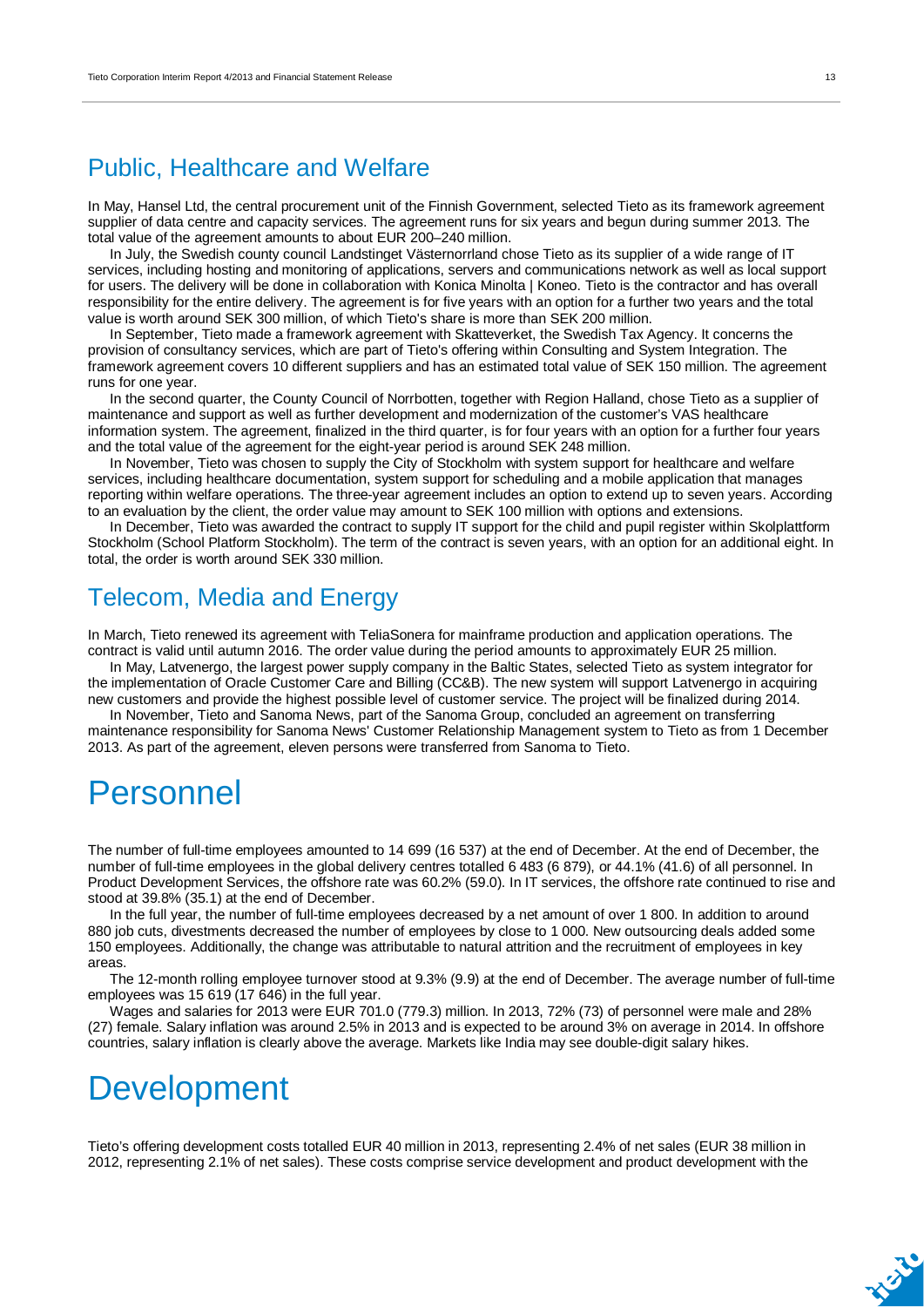focus, for example, on healthcare and welfare products and managed services. Additionally, the costs related to automation in managed services and internal development, including processes and tools, amounted to EUR 17 million. Development costs for major new business concepts and software products are capitalized as intangible assets if they fulfil the requirements stated in the accounting principles. No development costs were capitalized for either 2013 or 2012.

## Shareholders' Nomination Board

The largest shareholders were determined on the basis of the shareholdings registered in the Finnish and Swedish bookentry systems on 31 August 2013. The shareholders nominated the following members to the Shareholders' Nomination Board:

Lars Förberg, Managing Partner, Cevian Capital AG, Kari Järvinen, Managing Director, Solidium Oy, Lauri Vaittinen, Chief Securities Officer, Etera Mutual Pension Insurance Company, Timo Ritakallio, Deputy CEO, Ilmarinen Mutual Pension Insurance Company, and Markku Pohjola, Chairman of the Board of Directors, Tieto Corporation.

## Board of Directors

The Annual General Meeting 2013 re-elected Kurt Jofs, Eva Lindqvist, Sari Pajari, Risto Perttunen, Markku Pohjola, Teuvo Salminen, Ilkka Sihvo and Jonas Synnergren.

### **Management**

On 1 January 2013, the new operating model took effect and the new Leadership Team stepped in.

In June, Eva Gidlöf, member of the Tieto Leadership Team and Head of the Telecom, Media and Energy industry group, decided to pursue new opportunities outside Tieto as of 31 July 2013. Eva Gidlöf was also the Country Manager of Tieto in Sweden. As of 1 July 2013, Kolbjørn Haarr, Head of Tieto's New Markets and a member of Tieto's Leadership Team, took over the responsibility for Telecom, Media and Energy industry group operations. Per Johanson, Head of Financial Services, was appointed as Country Manager of Tieto in Sweden.

In September, Tieto announced changes in the Leadership Team. Satu Kiiskinen, previously Head of Public, Healthcare and Welfare, was appointed as Head of Consulting and System Integration. In addition to his role as Head of Manufacturing, Retail and Logistics, Ari Järvelä was appointed as acting Head of Public, Healthcare and Welfare until the successor for Satu Kiiskinen has been appointed. These changes took effect on 30 September 2013.

Henrik Sund, member of the Tieto Leadership Team and Head of Consulting and System Integration, decided to pursue new opportunities outside Tieto as of 30 September 2013.

### Shares and share-based incentives

Tieto's share price rose by 10% during January–December. The company had 27 454 registered shareholders at the end of 2013. Based on the ownership records of the Finnish and Swedish central securities depositories, 50% of Tieto's shares were held by Finnish and 3% by Swedish investors. In total, there were 25 777 retail investors in Finland and Sweden and they held 15% of Tieto's shares.

Between 10 September and 11 November 2013, a total of 19 200 new Tieto Corporation shares were subscribed for with the company's stock options 2009A. The shares subscribed for were registered in the Trade Register on 26 November. As a result of the subscriptions, the number of Tieto shares increased to 73 132 367. At the end of December, the share capital amounted to EUR 76 555 412.00.

Between 12 November and 31 December 2013, a total of 11 100 new Tieto Corporation shares were subscribed for with the company's stock options 2009A. The shares subscribed for were registered in the Trade Register on 17 January 2014. On that date, the number of Tieto shares increased to 73 143 467.

At the end of 2013, the number of shares in the company's or its subsidiaries' possession totalled 541 794, representing 0.7% of the total number of shares and voting rights. In March, the Board of Directors decided on a directed share issue related to the reward payment for the performance period 2012 of Tieto's Long-Term Incentive Programme 2012–2014. In the share issue, 13 398 Tieto shares held by the company were conveyed without consideration to the

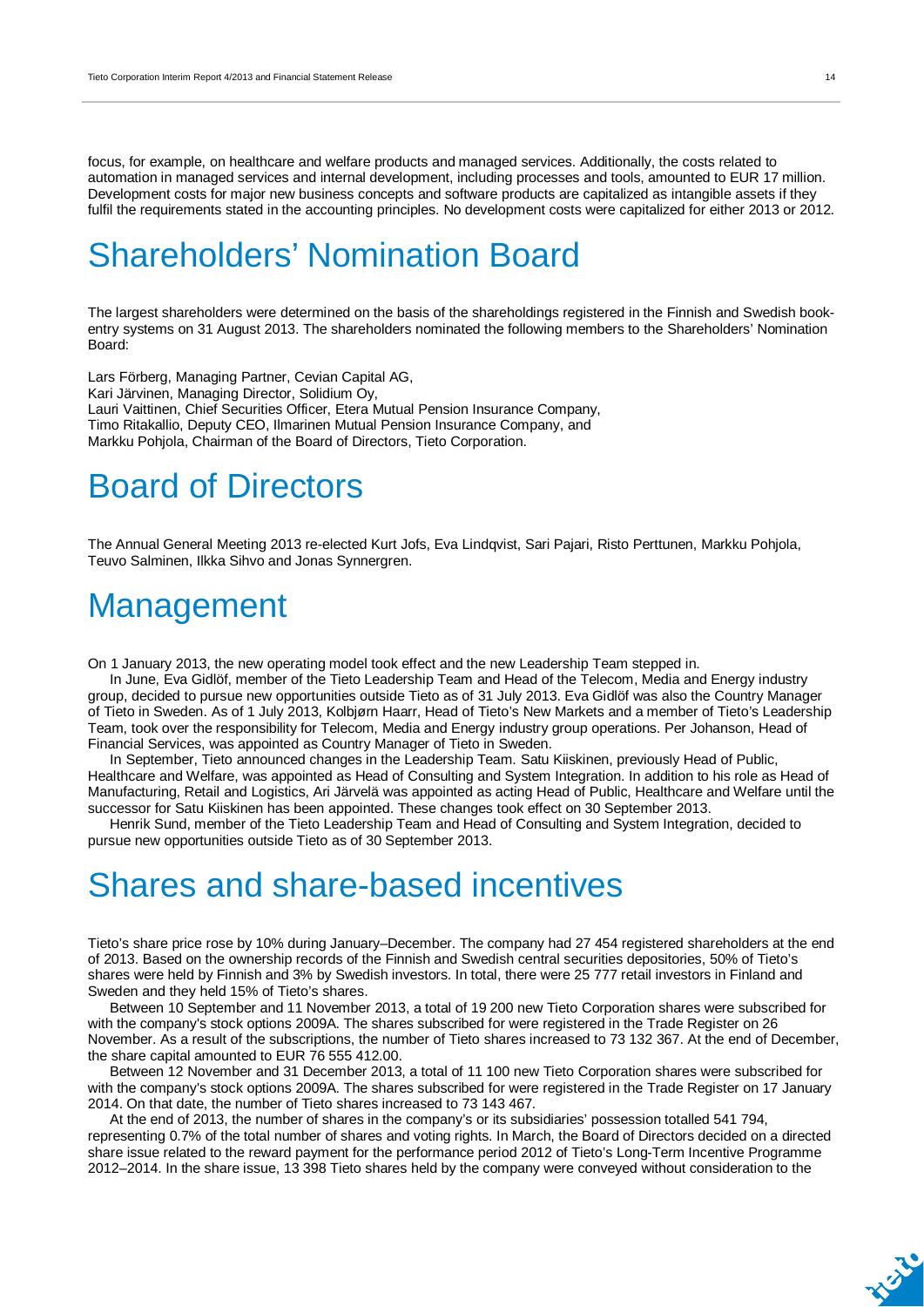Leadership Team members participating in the programme. In December, 1 492 shares were returned to the company free of consideration. The number of outstanding shares, excluding the treasury shares, was 72 590 573 at the end of the year.

In December, Tieto received an announcement regarding a change in its shareholding. Silchester International Investors LLP announced that its aggregate holding in the company had risen to 5.01%.

Additional information regarding shares and shareholders is available at [www.tieto.com/Investors/Shares.](http://www.tieto.com/Investors/Shares)

## Dividend proposal

The distributable funds of the Parent company amount to EUR 685.5 million, of which net profit for the current year amounts to EUR 38.9 million. The Board of Directors proposes a dividend of EUR 0.90 (0.83) per share for 2013. The dividend shall be paid to shareholders who on the proposed dividend record date, 25 March 2014, are recorded in the shareholders' register held by Euroclear Finland Ltd or the register of Euroclear Sweden AB. The proposed dividend payout does not endanger the solvency of the company.

## Events after the period

Tieto has signed an agreement with Siemens to acquire part of Siemens Convergence Creators' Network Directory Server (NDS), IP Multimedia Systems (IMS), Home Location Register (HLR) and Radio Access (RA) businesses. The transaction will strengthen Tieto Product Development Services' (PDS) portfolio in voice and IP transformation area.

As part of the planned acquisition, approximately 220 employees will transfer to Tieto. Based on the acquisition, new business related to a significant customer will also be transferred to Tieto PDS. Over time, the transaction is expected to contribute in excess of EUR 15 million to annual sales. In addition, it is anticipated to improve PDS' profit. The final transition to Tieto is expected to take place by 1 April 2014.

### Near-term risks and uncertainties

Slow growth in Europe might lead to a continued weakness in the IT services market as well. As Tieto's top 10 customers account for 29% of its net sales, the company's development is relatively sensitive to changes in the demand from large customers.

As is typical of Product Development Services, visibility is weak due to short order backlog. Overall, the challenging business environment in the telecom sector might have a negative impact on the company going forward. The company has initiated efficiency measures to adjust its resources and closely monitors the development of demand.

The major transformation of the IT industry may result in continuous actions to renew competences. This change coupled with the offshoring trend may drive continued restructuring within companies. This might create uncertainty among personnel and pose risks related to the company's performance.

As is typical of the industry, the large size of individual deals may have a strong effect on growth, and price pressure might lead to weak profitability. Additionally, new technologies, such as cloud computing, drive customer demand towards standardized and less labour intensive solutions. All these changes might result in the need for continuous restructuring.

Typical risks faced by the IT service industry involve the quality of deliveries, related project overruns and additional technology licence fees. Transitions to offshore delivery centres as well as the ongoing organizational change pose risks of project losses and penalties.

## Full-year outlook for 2014

Tieto expects its full-year operating profit (EBIT) excluding one-off items to increase from the previous year's level (EUR 143.8 million in 2013).

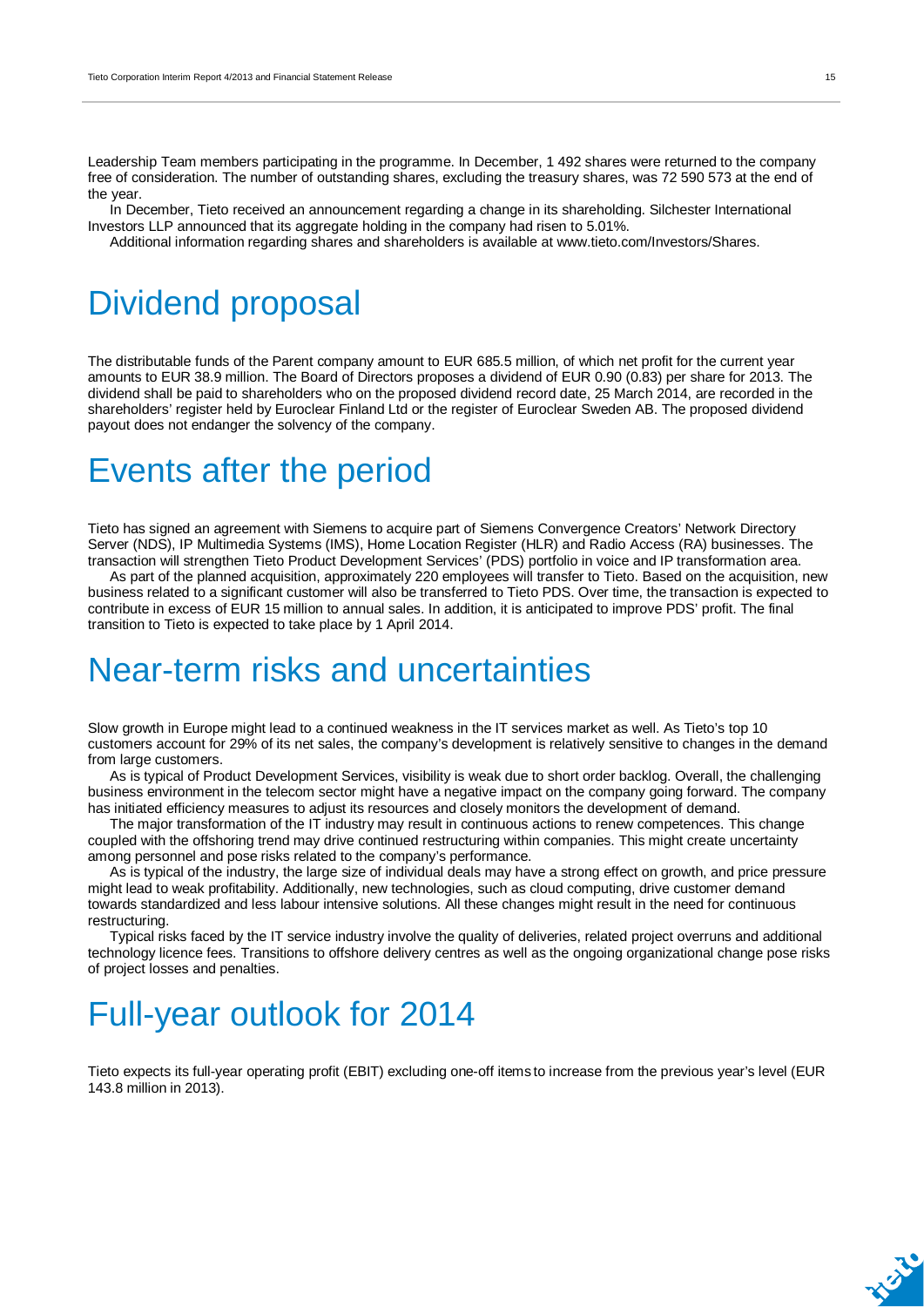## Auditing

The full-year figures in this report are audited.

## Financial calendar 2014

| 6 February 2014 | Interim report 4/2013 and financial statements bulletin for 2013 (8.00 am EET) |
|-----------------|--------------------------------------------------------------------------------|
| Week 8/2014     | Annual Report 2013 on Tieto's website                                          |
| 20 March 2014   | Annual General Meeting                                                         |
| 25 April        | Interim report $1/2014$ (8.00 am EET)                                          |
| 18 July         | Interim report $2/2014$ (8.00 am EET)                                          |
| 23 October      | Interim report $3/2014$ (8.00 am EET)                                          |

## Accounting policies

When preparing these financial statements, the Group has followed the same accounting policies as in the annual financial statements for 2012 except for the effect of changes required by the adoption of the following new standards, interpretations and amendments to existing standards and interpretations on 1 January 2013

- IAS 1 (Amendment), 'Financial statement presentation' regarding other comprehensive income. - IAS 19 (Amendment), 'Employee benefits'. This amendment eliminates the corridor approach and calculates finance costs on a net funding basis. All actuarial profits and losses must be accounted for immediately in other comprehensive income. The balance sheet for 2012 is restated correspondingly by increasing, at the end of December 2012, the net pension liability by EUR 39 million, increasing the net deferred tax asset by EUR 7 million and decreasing the equity by EUR 32 million. The restated operating profit (EBIT) increased in Support Functions and Global Management by EUR 1.7. million as the interest part of the pension costs for defined benefit plans is regrouped to financial items. The restatement did not impact the net profit.
- The following changes will not currently have any impact on the Group's financial statements:
	- IFRS 7 (Amendment) 'Financial instruments: Disclosures of offsetting financial assets and financial liabilities'.
	- IFRS 13, 'Fair value measurement'.

The following new standards and amendments will be adopted by the Group in 2014:

- IFRS 11, 'Joint arrangements'. The standard is a more realistic reflection of joint arrangements as it focuses on the rights and obligations of the arrangement rather than its legal form. There are two types of joint arrangement: joint operations and joint ventures. Joint operations arise where a joint operator has rights to the assets and obligations relating to the arrangement and hence accounts for its share of assets, liabilities, revenue and expenses. Joint ventures arise where the joint operator has right to the net assets of the arrangement and hence equity accounts for its interest. Proportional consolidation of joint ventures is no longer allowed. Instead, the results will be reported as one line above operating profit (EBIT). Equity accounting will decrease the Group's net sales by around 4%. The change will mainly affect the Managed Services (around 2% negative) and Industry Products (around 12% negative) service lines. Of industry groups, the change will mainly affect Financial Services (around 10% negative) and Public Healthcare and Welfare (around 7% negative). EBIT will be affected by the amount corresponding to Tieto's share of joint ventures' financial items and taxes, and there might be a slightly positive impact, if any, on EBIT margin. The company's net profit for the period will not be affected. Adjusted comparative information will be provided concerning the preceding comparative period.
- The following changes do not currently have any impact on the Group's financial statements:
	- IFRS 10, 'Consolidated financial statements'.
	- IFRS 12, 'Disclosures of interests in other entities'.

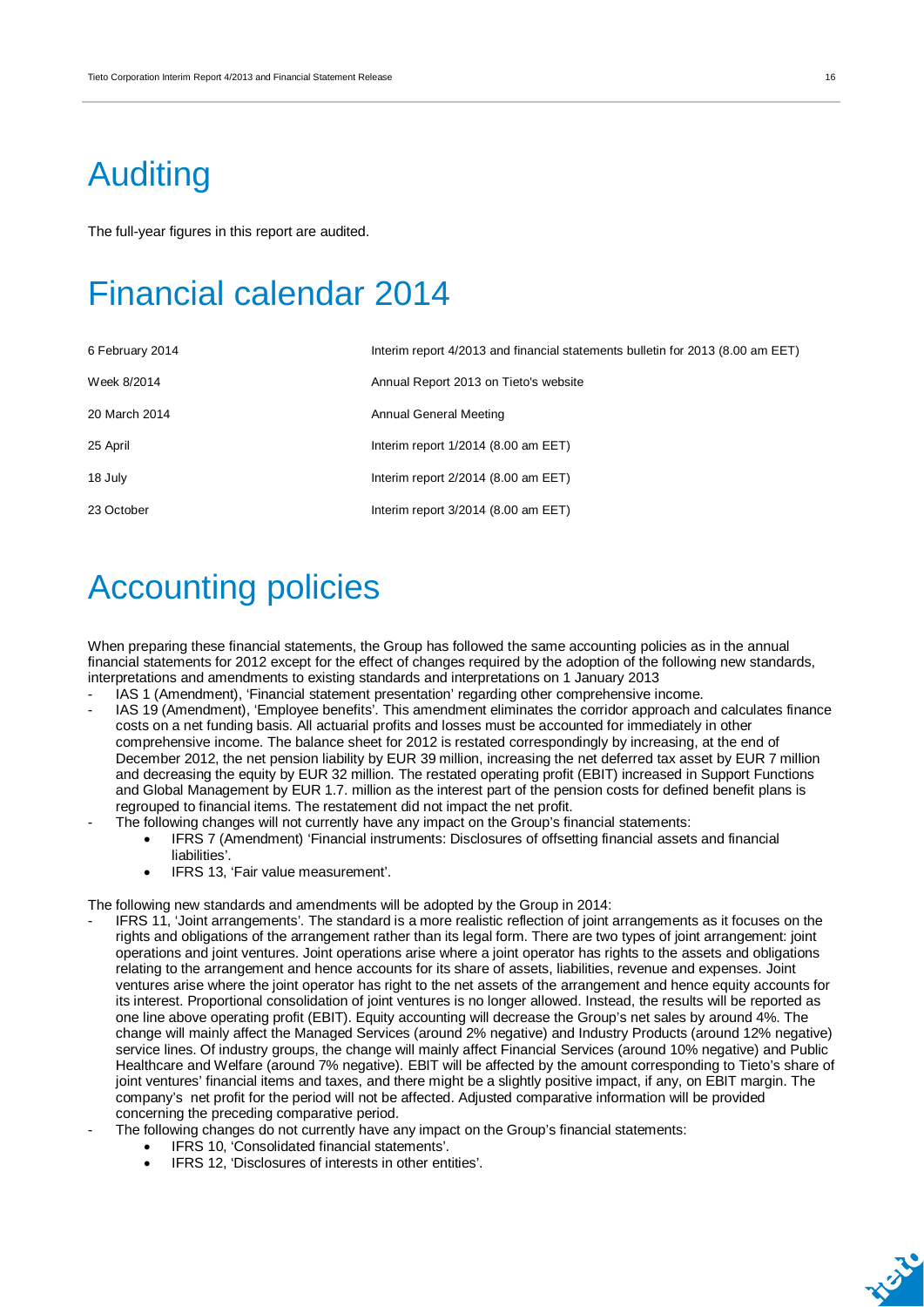- IAS 28 (revised 2011), 'Associates and joint ventures'.
- x IAS 32 (Amendment) 'Offsetting financial assets and financial liabilities'
- IAS 36 (Amendment) 'Impairment of assets'.
- IAS 39 (Amendment) 'Financial instruments'.
- IFRIC 21 'Levies'. This is an interpretation of IAS 37, 'Provisions, contingent liabilities and contingent assets'. IFRIC 21 is not yet endorsed by the EU.

IFRS 9, 'Financial instruments' is to replace IAS 39. The standard retains but simplifies the mixed measurement model and establishes two primary measurement categories for financial assets: amortized cost and fair value. The basis of classification depends on the entity's business model and the contractual cash flow characteristics of the financial asset. The guidance in IAS 39 on impairment of financial assets and hedge accounting continues to apply. The management is assessing the impact of the change on the Group's financial statements. The effective date has not been set yet as the standard is still subject to EU endorsement.

The accounting policies will be described in more detail in the annual financial statements for the year ended on 31 December 2013.

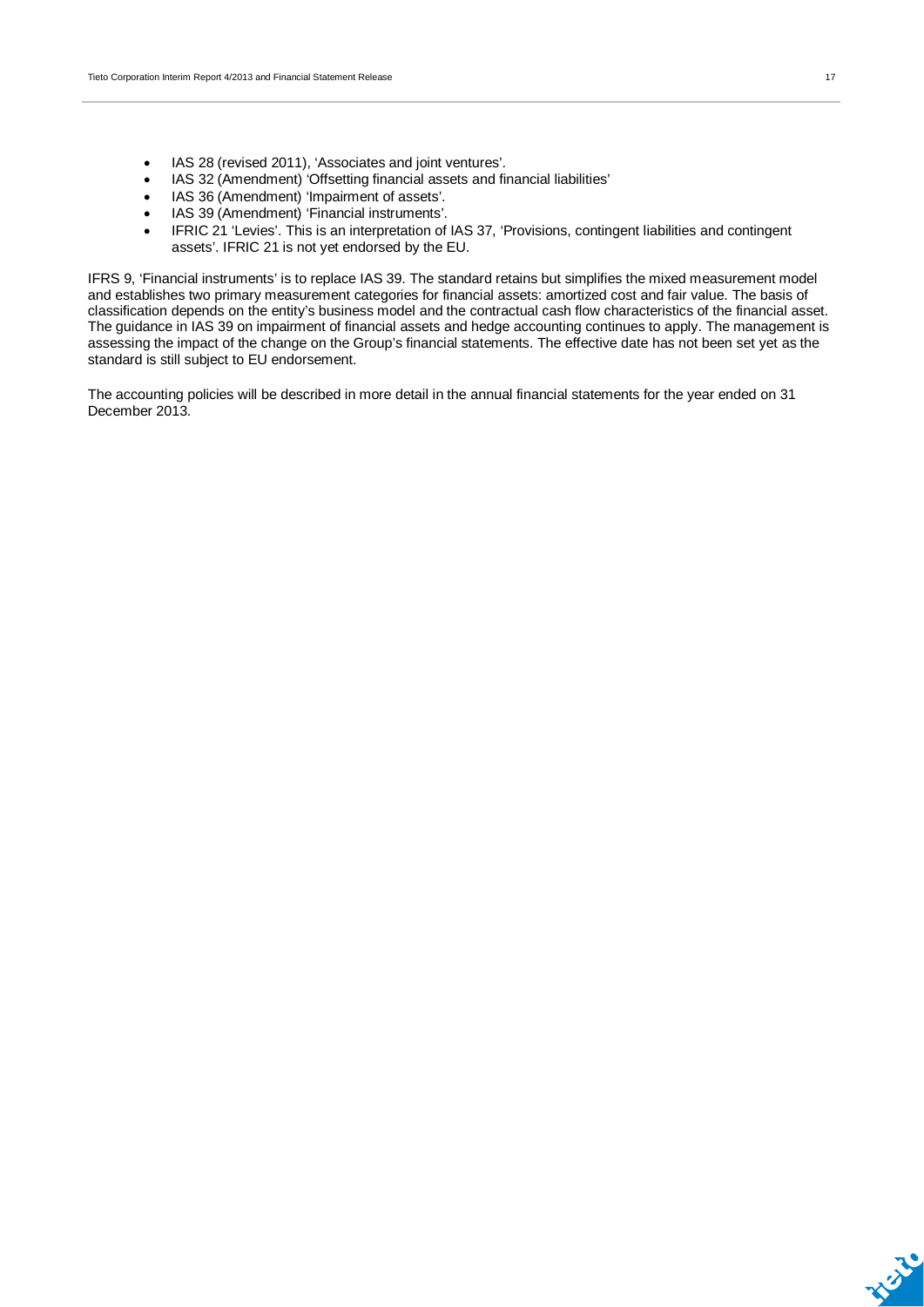## Key figures

|                                                 | 2013<br>$10 - 12$ | 2012<br>$10 - 12$ | 2013<br>$7 - 9$ | 2013<br>4-6 | 2013<br>$1 - 3$ | 2013<br>$1 - 12$ | 2012<br>$1 - 12$ |
|-------------------------------------------------|-------------------|-------------------|-----------------|-------------|-----------------|------------------|------------------|
|                                                 |                   |                   |                 |             |                 |                  |                  |
| Earnings per share, EUR                         |                   |                   |                 |             |                 |                  |                  |
| <b>Basic</b>                                    | 0.21              | $-0.26$           | 0.25            | 0.10        | 0.30            | 0.86             | 0.41             |
| <b>Diluted</b>                                  | 0.21              | $-0.26$           | 0.25            | 0.10        | 0.30            | 0.86             | 0.41             |
| Equity per share, EUR                           | 7.08              | 7.30              | 7.08            | 6.67        | 6.79            | 7.08             | 7.30             |
|                                                 |                   |                   |                 |             |                 |                  |                  |
| Return on equity, 12-month rolling, %           | 12.0              | 5.5               | 5.4             | 6.6         | 3.7             | 12.0             | 5.5              |
| Return on capital employed, 12-month rolling, % | 17.3              | 13.2              | 12.4            | 13.9        | 11.7            | 17.3             | 13.2             |
| Equity ratio, %                                 | 49.3              | 46.9              | 46.6            | 43.7        | 42.8            | 49.3             | 46.9             |
| Interest-bearing net debt, EUR million          | 1.9               | 23.9              | 45.0            | 71.5        | 6.9             | 1.9              | 23.9             |
| Gearing, %                                      | 0.4               | 4.5               | 8.8             | 14.8        | 1.4             | 0.4              | 4.5              |
| Investments, EUR million                        | 23.6              | 19.3              | 15.5            | 15.3        | 17.3            | 71.7             | 62.9             |

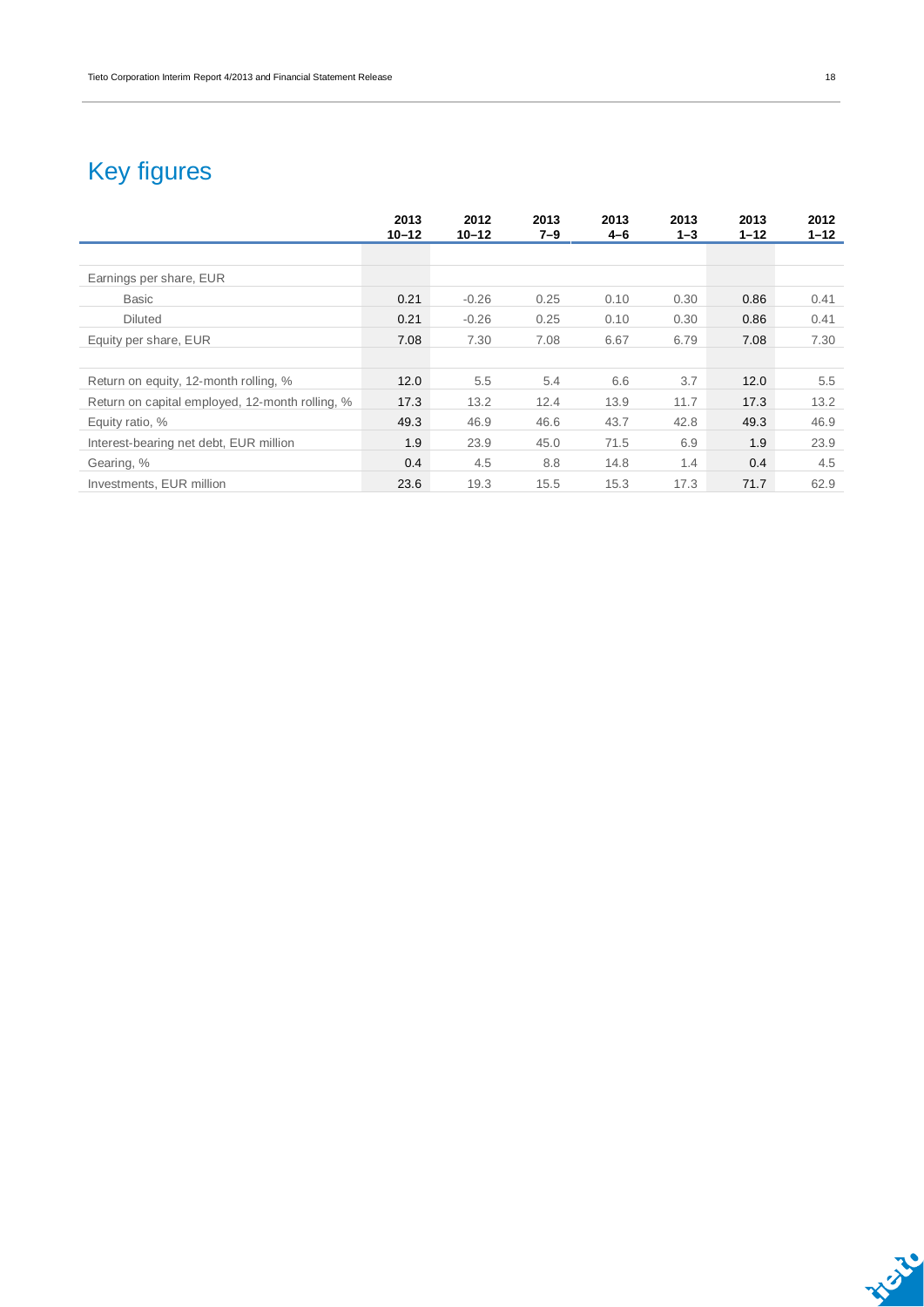### Number of shares

|                                           | 2013       | 2013       | 2013       | 2013       | 2013       | 2012       | 2012       |
|-------------------------------------------|------------|------------|------------|------------|------------|------------|------------|
|                                           | $10 - 12$  | $7 - 9$    | 4-6        | $1 - 3$    | $1 - 12$   | 10-12      | $1 - 12$   |
|                                           |            |            |            |            |            |            |            |
| Outstanding shares, end of period         |            |            |            |            |            |            |            |
| <b>Basic</b>                              | 72 590 573 | 72 572 865 | 72 572 865 | 71 952 257 | 72 590 573 | 71 823 513 | 71 823 513 |
| <b>Diluted</b>                            | 72 887 720 | 72 854 016 | 72 826 090 | 72 556 343 | 72 894 452 | 72 579 951 | 72 532 449 |
|                                           |            |            |            |            |            |            |            |
| Outstanding shares, average               |            |            |            |            |            |            |            |
| <b>Basic</b>                              | 72 580 167 | 72 572 865 | 72 396 224 | 71 918 113 | 72 369 221 | 71 789 409 | 71 659 278 |
| <b>Diluted</b>                            | 72 870 930 | 72 834 535 | 72 695 876 | 72 563 601 | 72 677 909 | 72 177 229 | 72 009 960 |
|                                           |            |            |            |            |            |            |            |
| Company's possession of its own<br>shares |            |            |            |            |            |            |            |
| End of period                             | 541794     | 540 302    | 540 302    | 540 302    | 541 794    | 553 700    | 553 700    |
| Average                                   | 540 513    | 540 302    | 540 302    | 552 658    | 543 402    | 553 700    | 553 700    |

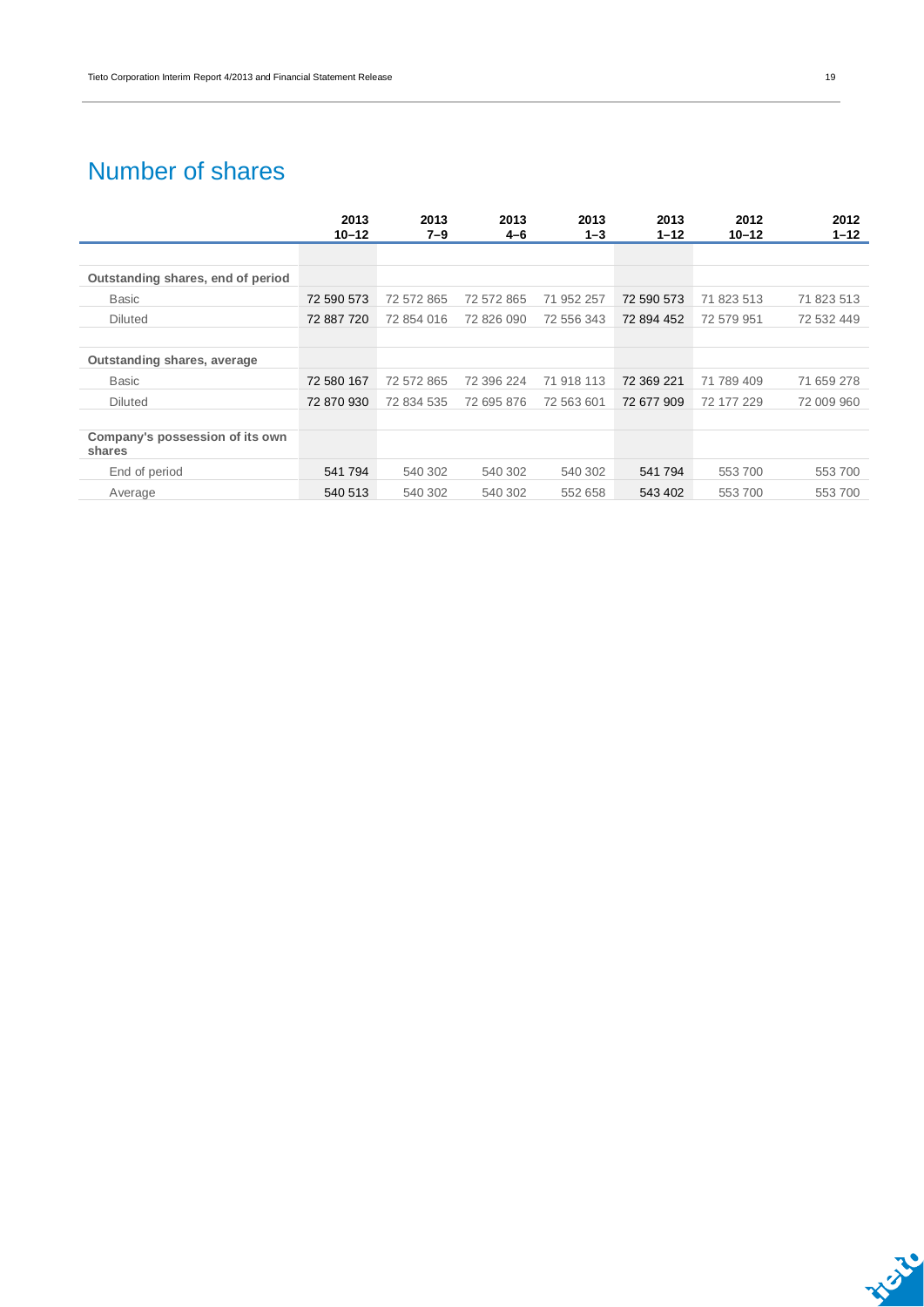## Income statement, EUR million

|                                                                                                                                  | 2013<br>$10 - 12$ | 2012<br>$10 - 12$ | 2013<br>$1 - 12$ | 2012<br>$1 - 12$ | Change<br>%              |
|----------------------------------------------------------------------------------------------------------------------------------|-------------------|-------------------|------------------|------------------|--------------------------|
|                                                                                                                                  |                   |                   |                  |                  |                          |
| Net sales                                                                                                                        | 417.0             | 478.6             | 1 671.3          | 1825.3           | -8                       |
| Other operating income                                                                                                           | 5.2               | 5.3               | 12.4             | 27.2             | $-54$                    |
| Employee benefit expenses                                                                                                        | 238.2             | 281.9             | 957.9            | 1 089.0          | -12                      |
| Depreciation, amortization and impairment charges                                                                                | 20.8              | 55.1              | 90.0             | 119.1            | $-24$                    |
| Other operating expenses                                                                                                         | 145.4             | 154.7             | 547.6            | 581.4            | -6                       |
| Operating profit (EBIT)                                                                                                          | 17.8              | $-7.8$            | 88.2             | 63.0             | 40                       |
| Interest and other financial income                                                                                              | 1.4               | 1.7               | 5.4              | 9.6              | $-44$                    |
| Interest and other financial expenses                                                                                            | $-3.2$            | $-3.1$            | $-12.8$          | $-16.4$          | $-22$                    |
| Net exchange gains/losses                                                                                                        | 0.2               | 0.2               | 0.8              | 0.5              |                          |
| Profit before taxes                                                                                                              | 16.2              | $-9.0$            | 81.6             | 56.7             | 44                       |
| Income taxes                                                                                                                     | $-1.2$            | $-9.5$            | $-19.4$          | $-27.3$          | -29                      |
| Net profit for the period                                                                                                        | 15.0              | $-18.5$           | 62.2             | 29.4             | 112                      |
| Net profit for the period attributable to                                                                                        |                   |                   |                  |                  |                          |
| Shareholders of the Parent company                                                                                               | 15.0              | $-18.5$           | 62.2             | 29.4             | 112                      |
| Non-controlling interest                                                                                                         | 0.0               | 0.0               | 0.0              | 0.0              |                          |
|                                                                                                                                  | 15.0              | $-18.5$           | 62.2             | 29.4             | 112                      |
| Earnings per share attributable to the shareholders<br>of the Parent company, EUR                                                |                   |                   |                  |                  |                          |
| <b>Basic</b>                                                                                                                     | 0.21              | $-0.26$           | 0.86             | 0.41             | 110                      |
| <b>Diluted</b>                                                                                                                   | 0.21              | $-0.26$           | 0.86             | 0.41             | 110                      |
| Statement of comprehensive income, EUR million                                                                                   |                   |                   |                  |                  |                          |
| Net profit for the period                                                                                                        | 15.0              | $-18.5$           | 62.2             | 29.4             | 112                      |
| Items that may be reclassified subsequently to profit or loss                                                                    |                   |                   |                  |                  |                          |
| <b>Translation differences</b><br>Translation difference from net investment in<br>subsidiaries (net of tax)                     | $-5.9$            | $-2.8$<br>$-2.4$  | $-21.2$          | 0.6<br>6.9       | $\overline{\phantom{a}}$ |
| Cash flow hedges (net of tax)                                                                                                    | $-1.6$            | $-0.4$            | $-1.8$           | 1.9              |                          |
| Items that will not be reclassified subsequently to profit or loss<br>Actuarial gain/loss on post employment benefit obligations |                   |                   |                  |                  |                          |
| (net of tax)                                                                                                                     | $-6.9$            | $-0.7$            | 3.3              | $-13.9$          | -124                     |
| <b>Total comprehensive income</b>                                                                                                | 0.6               | $-24.8$           | 42.5             | 24.9             | 71                       |
| Total comprehensive income attributable to                                                                                       |                   |                   |                  |                  |                          |
| Shareholders of the Parent company                                                                                               | 0.6               | $-24.8$           | 42.5             | 24.9             | 71                       |
| Non-controlling interest                                                                                                         | 0.0               | $0.0\,$           | 0.0              | 0.0              |                          |
|                                                                                                                                  | 0.6               | $-24.8$           | 42.5             | 24.9             | 71                       |

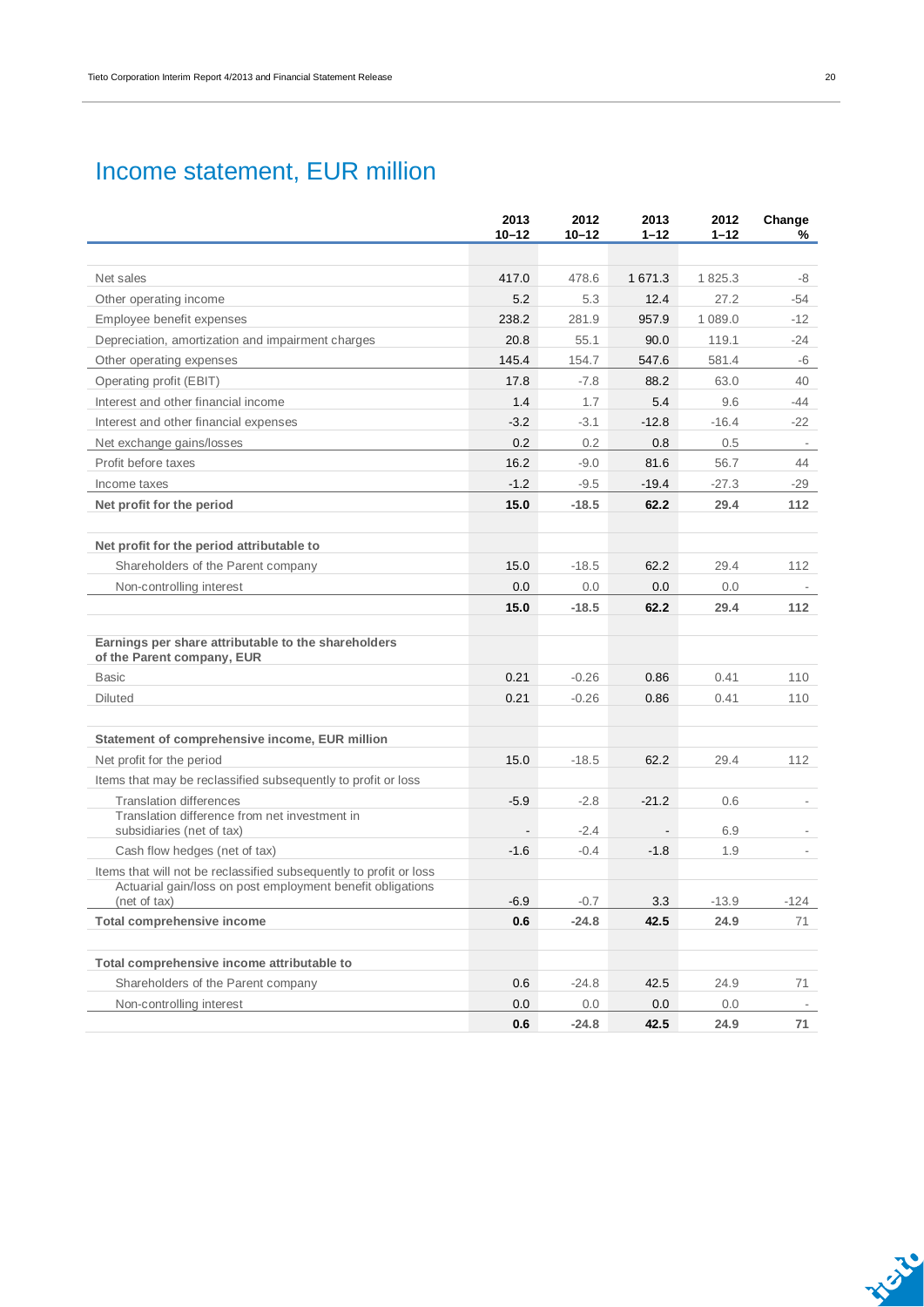### Balance sheet, EUR million

|                                                        | 2013<br>31 Dec           | 2012<br>31 Dec | Change<br>%    |
|--------------------------------------------------------|--------------------------|----------------|----------------|
|                                                        |                          |                |                |
| Goodwill                                               | 382.6                    | 391.6          | $-2$           |
| Other intangible assets                                | 44.3                     | 55.5           | $-20$          |
| Property, plant and equipment                          | 95.0                     | 99.3           | $-4$           |
| Deferred tax assets                                    | 27.6                     | 30.4           | -9             |
| Finance lease receivables                              | 1.9                      | 5.5            | -65            |
| Other interest-bearing receivables                     | 1.5                      | 0.9            | 67             |
| Available-for-sale financial assets                    | 0.7                      | 0.8            | -13            |
| Total non-current assets                               | 553.6                    | 584.0          | -5             |
|                                                        |                          |                |                |
| Trade and other receivables                            | 400.5                    | 456.2          | $-12$          |
| Pension benefit assets                                 | 5.8                      | J.             |                |
| Finance lease receivables                              | 4.3                      | 2.8            | 54             |
| Other interest-bearing receivables                     | 0.3                      | 1.1            | $-73$          |
| Current income tax receivables                         | 10.3                     | 4.0            | 158            |
| Cash and cash equivalents                              | 121.4                    | 86.7           | 40             |
| Total current assets                                   | 542.6                    | 550.8          | $-1$           |
|                                                        |                          |                |                |
| Assets classified as held for sale                     | $\overline{\phantom{a}}$ | 44.8           |                |
|                                                        |                          |                |                |
| <b>Total assets</b>                                    | 1 096.2                  | 1 179.6        | -7             |
|                                                        |                          |                |                |
| Share capital, share issue premiums and other reserves | 122.3                    | 117.3          | $\overline{4}$ |
| Share issue based on stock options                     | 0.1                      | 1.2            | -92            |
| Retained earnings                                      | 391.7                    | 405.8          | $-3$           |
| Parent shareholders' equity                            | 514.1                    | 524.3          | $-2$           |
| Non-controlling interest                               | 0.1                      | 0.2            | -50            |
| Total equity                                           | 514.2                    | 524.5          | $-2$           |
| Loans                                                  | 103.1                    | 4.0            | 2478           |
| Deferred tax liabilities                               | 25.6                     | 25.3           | $\mathbf{1}$   |
| Provisions                                             | 9.2                      | 8.9            | 3              |
| Pension obligations                                    | 19.5                     | 25.1           | $-22$          |
| Other non-current liabilities                          | 3.0                      | 4.1            | $-27$          |
| Total non-current liabilities                          | 160.4                    | 67.4           | 138            |
|                                                        |                          |                |                |
| Trade and other payables                               | 341.9                    | 377.5          | -9             |
| Current income tax liabilities                         | 7.2                      | 5.1            | 41             |
| Provisions                                             | 44.2                     | 32.8           | 35             |
| Loans                                                  | 28.3                     | 116.8          | -76            |
| <b>Total current liabilities</b>                       | 421.6                    | 532.2          | $-21$          |
|                                                        |                          |                |                |
| Liabilities classified as held for sale                | $\blacksquare$           | 55.5           |                |
|                                                        |                          |                |                |
| <b>Total equity and liabilities</b>                    | 1 096.2                  | 1 179.6        | -7             |

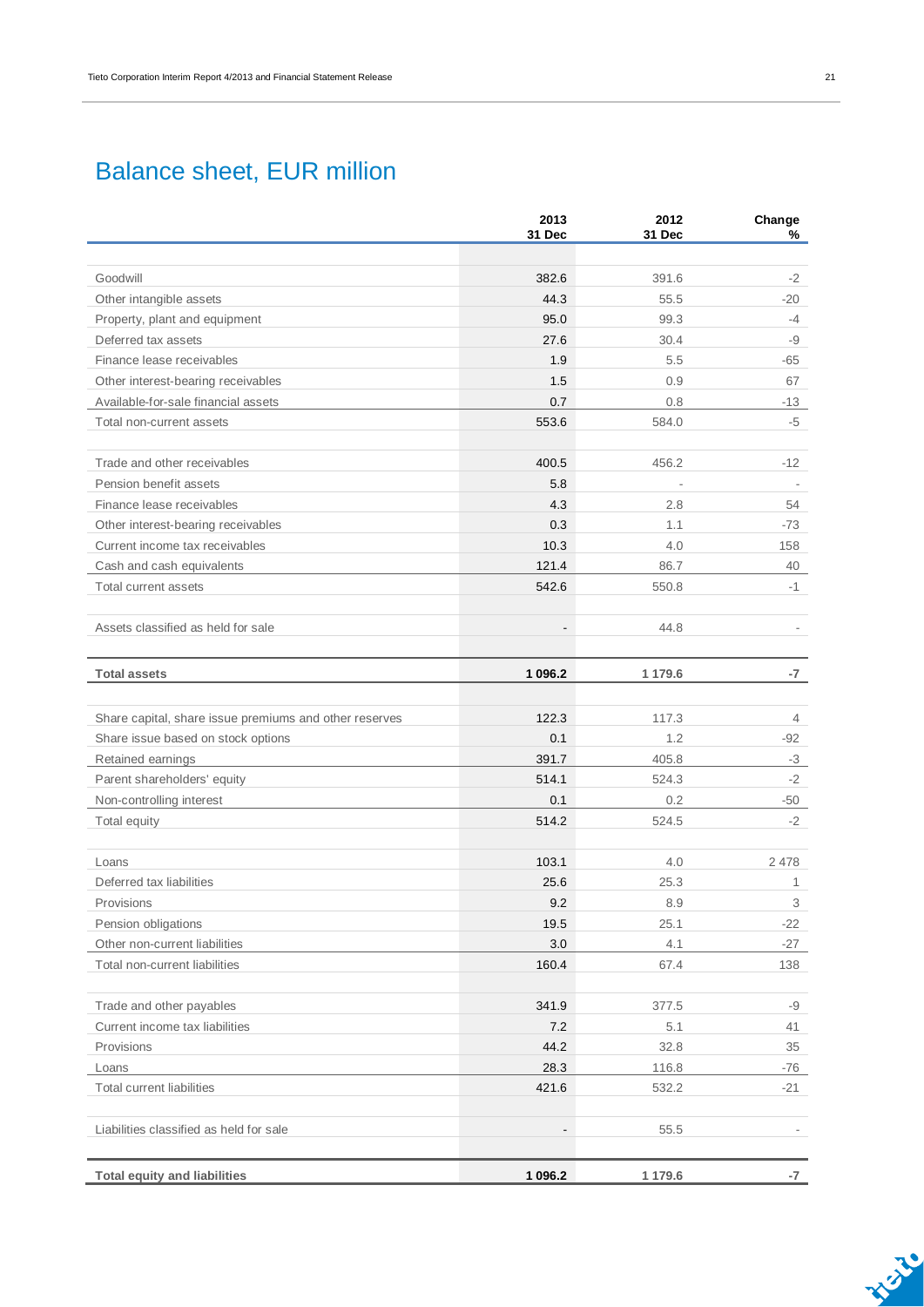| c |  |
|---|--|
|   |  |

| Net working capital in the balance sheet, EUR million |  |  |  |  |  |  |  |
|-------------------------------------------------------|--|--|--|--|--|--|--|
|-------------------------------------------------------|--|--|--|--|--|--|--|

|                                                             | 2013<br>31 Dec | 2012<br>31 Dec | Change<br>% | 2013<br>30 Sep | 2013<br>30 Jun | 2013<br>31 Mar |
|-------------------------------------------------------------|----------------|----------------|-------------|----------------|----------------|----------------|
|                                                             |                |                |             |                |                |                |
| Accounts receivable                                         | 302.4          | 340.6          | $-11$       | 301.8          | 341.9          | 345.5          |
| Other working capital receivables                           | 88.7           | 103.5          | $-14$       | 109.8          | 104.8          | 118.3          |
| Working capital receivables included in assets              | 391.1          | 444.1          | $-12$       | 411.6          | 446.7          | 463.8          |
|                                                             |                |                |             |                |                |                |
| Accounts payable                                            | 83.1           | 86.6           | $-4$        | 71.2           | 71.5           | 79.7           |
| Personnel related accruals                                  | 136.6          | 157.3          | $-13$       | 127.8          | 156.1          | 174.9          |
| Other working capital liabilities                           | 175.8          | 176.4          | $\Omega$    | 174.9          | 179.3          | 189.3          |
| Working capital liabilities included in current liabilities | 395.5          | 420.3          | -6          | 373.9          | 406.9          | 443.9          |
|                                                             |                |                |             |                |                |                |
| Net working capital in the balance sheet                    | $-4.4$         | 23.8           | $-118$      | 37.7           | 39.8           | 19.9           |

At the end of December 2012 working capital receivables EUR 36.5 million and working capital liabilities EUR 32.9 million were classified as held for sale.

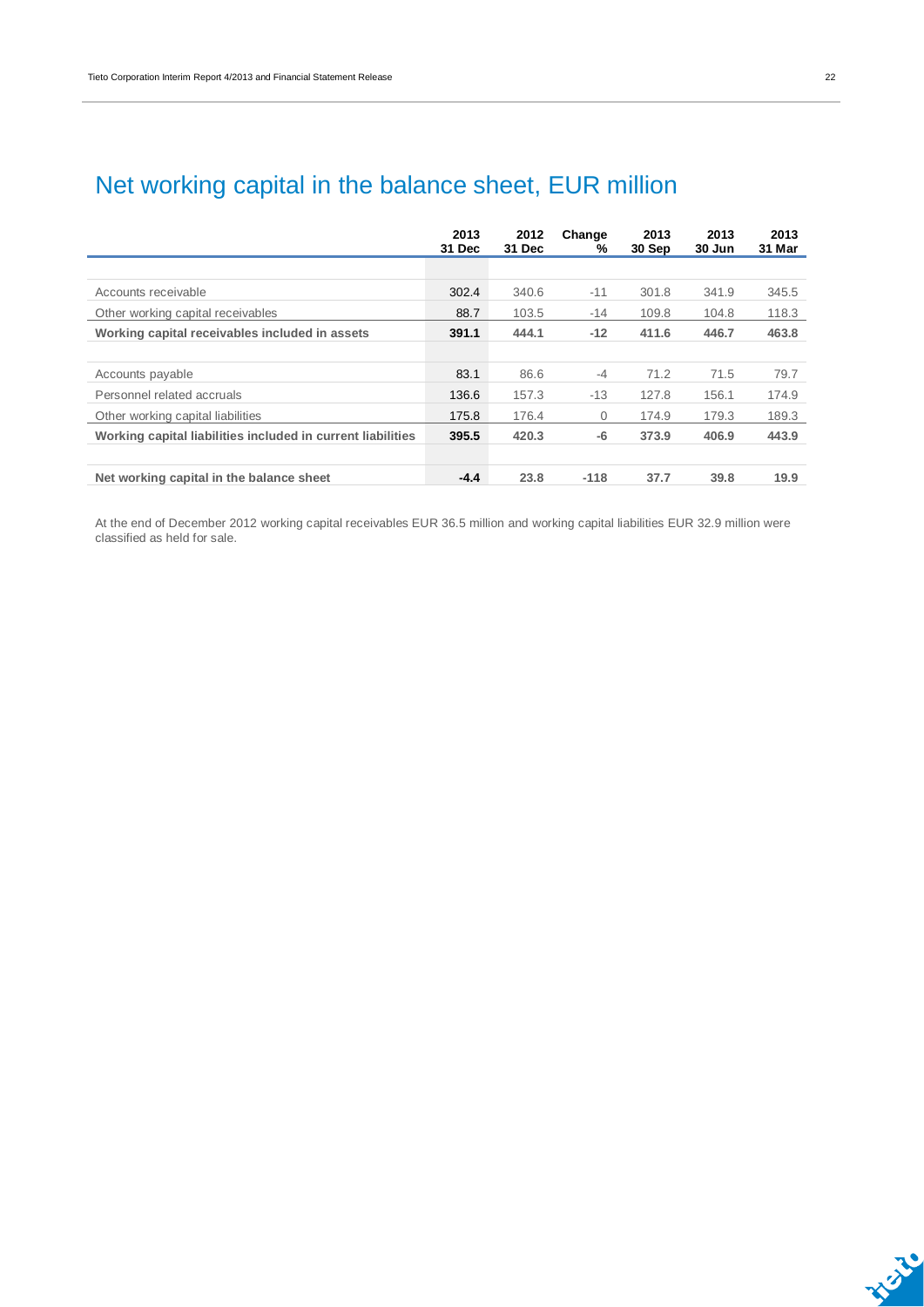## Cash flow, EUR million

|                                                                              | 2013<br>$10 - 12$        | 2012<br>$10 - 12$        | 2013<br>7–9              | 2013<br>4–6              | 2013<br>$1 - 3$          | 2013<br>$1 - 12$ | 2012<br>$1 - 12$ |
|------------------------------------------------------------------------------|--------------------------|--------------------------|--------------------------|--------------------------|--------------------------|------------------|------------------|
|                                                                              |                          |                          |                          |                          |                          |                  |                  |
| Cash flow from operations                                                    |                          |                          |                          |                          |                          |                  |                  |
| Net profit                                                                   | 15.0                     | $-18.5$                  | 18.4                     | 7.4                      | 21.4                     | 62.2             | 29.4             |
| Adjustments                                                                  |                          |                          |                          |                          |                          |                  |                  |
| Depreciation, amortization and impairment charges                            | 20.8                     | 55.1                     | 19.2                     | 28.8                     | 21.2                     | 90.0             | 119.1            |
| Share-based payments                                                         | 0.2                      | 0.3                      | 0.1                      | 0.1                      | 0.4                      | 0.8              | 1.9              |
| Profit/loss on sale of fixed assets and shares                               | $-0.2$                   | 1.0                      | $-1.3$                   | 0.0                      | 0.1                      | $-1.4$           | $-14.4$          |
| Other adjustments                                                            | $-5.2$                   | $-5.7$                   | $-0.3$                   | $-4.9$                   | 1.1                      | $-9.3$           | $-6.2$           |
| Net financial expenses                                                       | 1.6                      | 1.2                      | 1.8                      | 1.7                      | 1.5                      | 6.6              | 6.3              |
| Income taxes                                                                 | 1.2                      | 9.5                      | 4.6                      | 6.4                      | 7.2                      | 19.4             | 27.3             |
| Change in net working capital                                                | 40.5                     | 29.9                     | 4.5                      | $-22.5$                  | $-4.0$                   | 18.5             | 14.4             |
| Cash generated from operations                                               | 73.9                     | 72.8                     | 47.0                     | 17.0                     | 48.9                     | 186.8            | 177.8            |
| Net financial expenses paid                                                  | $-6.0$                   | $-4.5$                   | $-1.1$                   | $-2.0$                   | $-3.0$                   | $-12.1$          | $-5.2$           |
| Income taxes paid                                                            | $-4.2$                   | $-7.7$                   | $-7.0$                   | $-5.0$                   | $-4.7$                   | $-20.9$          | $-10.7$          |
| Net cash flow from operations                                                | 63.7                     | 60.6                     | 38.9                     | 10.0                     | 41.2                     | 153.8            | 161.9            |
| Cash flow from investing activities                                          |                          |                          |                          |                          |                          |                  |                  |
| Acquisition of Group companies and business operations,                      |                          |                          |                          |                          |                          |                  |                  |
| net of cash acquired                                                         | $\overline{\phantom{a}}$ | $\overline{\phantom{a}}$ | $-1.7$                   | $\overline{\phantom{a}}$ | $-0,0$                   | $-1.7$           | $-0.5$           |
| Capital expenditures                                                         | $-17.8$                  | $-19.4$                  | $-11.7$                  | $-15.7$                  | $-13.3$                  | $-58.5$          | $-59.1$          |
| Disposal of Group companies and business operations,<br>net of cash disposed | 1.6                      | $-0.5$                   | 2.2                      | $-19.5$                  | $-0,0$                   | $-15.7$          | 18.7             |
| Sales of fixed assets                                                        | 0.9                      | $-0.6$                   | 0.3                      | 0.0                      | 0.0                      | 1.2              | $-0.3$           |
| Change in loan receivables                                                   | 0.8                      | $-1.9$                   | 0.3                      | 1.4                      | $-0.4$                   | 2.1              | $-5.1$           |
| Net cash used in investing activities                                        | $-14.5$                  | $-22.4$                  | $-10.6$                  | $-33.8$                  | $-13.7$                  | $-72.6$          | $-46.3$          |
|                                                                              |                          |                          |                          |                          |                          |                  |                  |
| Cash flow from financing activities                                          |                          |                          |                          |                          |                          |                  |                  |
| Dividends paid                                                               | $\overline{\phantom{a}}$ | $\overline{\phantom{a}}$ | $\overline{\phantom{a}}$ | $-59.7$                  | $\overline{\phantom{a}}$ | $-59.7$          | $-53.7$          |
| Exercise of stock options                                                    | 0.2                      | 0.4                      | 0.0                      | 5.7                      | 1.2                      | 7.1              | 2.8              |
| Payments of finance lease liabilities                                        | $-0.9$                   | $-0.6$                   | $-1.1$                   | $-0.6$                   | $-2.8$                   | $-5.4$           | $-4.3$           |
| Change in interest-bearing liabilities                                       | $-82.9$                  | $-2.5$                   | $-3.4$                   | 95.9                     | $-3.6$                   | 6.0              | $-62.7$          |
| Net cash used in financing activities                                        | $-83.6$                  | $-2.7$                   | $-4.5$                   | 41.3                     | $-5.2$                   | $-52.0$          | $-117.9$         |
| Change in cash and cash equivalents                                          | $-34.4$                  | 35.5                     | 23.8                     | 17.5                     | 22.3                     | 29.2             | $-2.3$           |
|                                                                              |                          |                          |                          |                          |                          |                  |                  |
| Cash and cash equivalents at the beginning of period                         | 154.8                    | 55.9                     | 132.3                    | 100.3                    | 86.7                     | 86.7             | 95.8             |
| Foreign exchange differences                                                 | 1.0                      | $-1.2$                   | 0.3                      | 2.2                      | 2.0                      | 5.5              | $-2.2$           |
| Assets classified as held for sale                                           | $\overline{\phantom{a}}$ | $-3.5$                   | $-1.6$                   | 12.3                     | $-10.7$                  |                  | $-4.6$           |
| Change in cash and cash equivalents                                          | $-34.4$                  | 35.5                     | 23.8                     | 17.5                     | 22.3                     | 29.2             | $-2.3$           |
| Cash and cash equivalents at the end of period                               | 121.4                    | 86.7                     | 154.8                    | 132.3                    | 100.3                    | 121.4            | 86.7             |

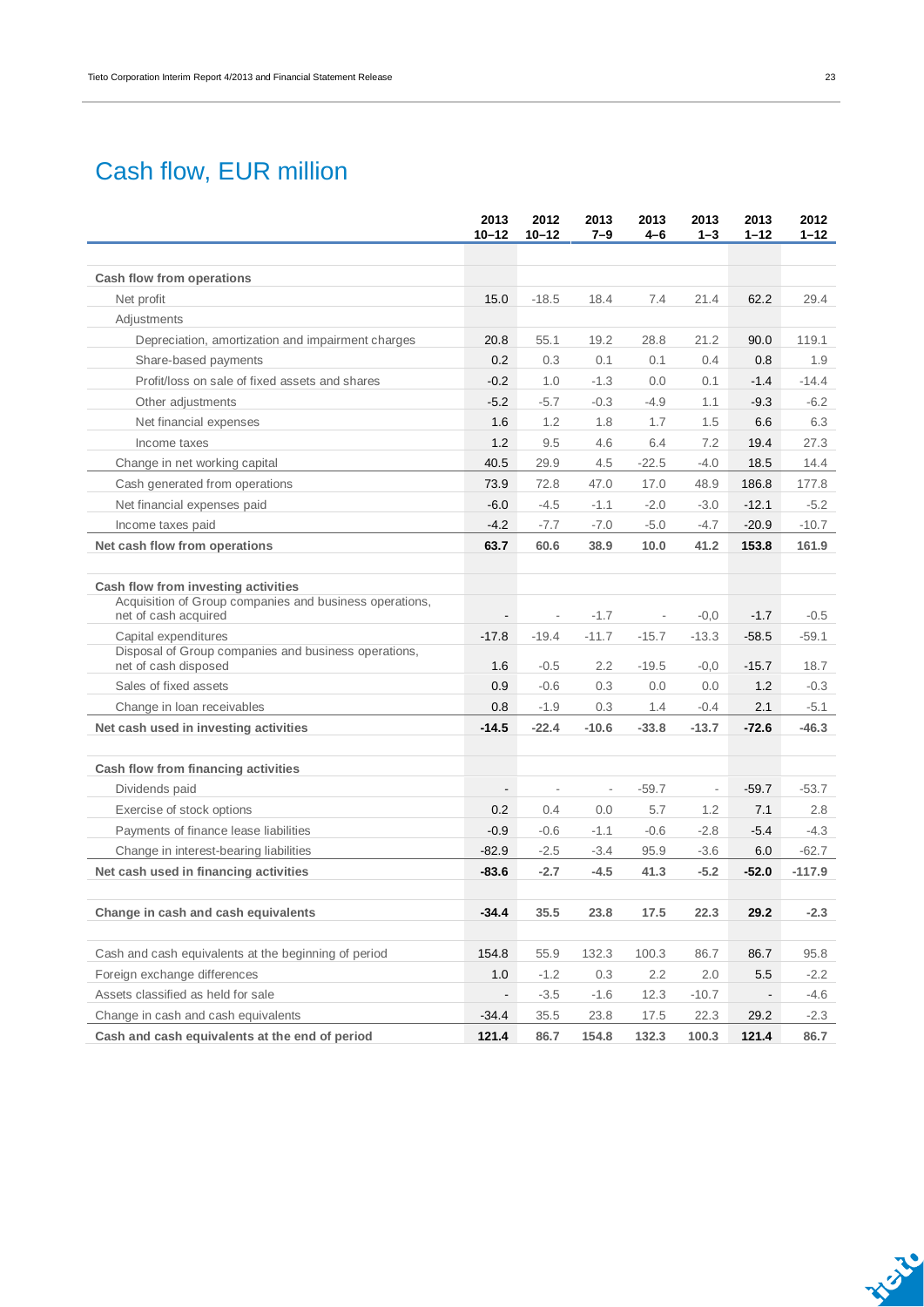## Statement of changes in shareholders' equity, EUR million

|                                                                                                    |                       |                                                                       |                                                        |               |                                      |                             |                                                                        |                                |         | Non-<br>control-<br>ling<br>inte- | Total      |
|----------------------------------------------------------------------------------------------------|-----------------------|-----------------------------------------------------------------------|--------------------------------------------------------|---------------|--------------------------------------|-----------------------------|------------------------------------------------------------------------|--------------------------------|---------|-----------------------------------|------------|
|                                                                                                    |                       |                                                                       |                                                        |               |                                      | Parent shareholders' equity |                                                                        |                                |         | rest                              | equity     |
|                                                                                                    | Share<br>capi-<br>tal | Share<br>issue<br>premi-<br>ums<br>and<br>other<br>re-<br>ser-<br>ves | Share<br>issue<br>based<br>on<br>stock<br>op-<br>tions | Own<br>shares | Trans-<br>lation<br>differ-<br>ences | Cash<br>flow<br>hedges      | In-<br>vest-<br>ed<br>unre-<br>strict-<br>ed<br>equity<br>re-<br>serve | Re-<br>tained<br>earn-<br>ings | Total   |                                   |            |
| At 31 Dec 2011                                                                                     | 75.8                  | 39.0                                                                  |                                                        | $-11.6$       | 19.6                                 | $-1.8$                      | 0.6                                                                    | 425.1                          | 546.7   | 0.2                               | 546.9      |
| Comprehensive<br>income                                                                            |                       |                                                                       |                                                        |               |                                      |                             |                                                                        |                                |         |                                   |            |
| Net profit for the period<br>Other comprehensive<br>income                                         |                       |                                                                       |                                                        |               |                                      |                             |                                                                        | 29.4                           | 29.4    | 0.0                               | 29.4       |
| Actuarial gain on post<br>employment benefit<br>obligations (net of tax)<br>Translation difference |                       |                                                                       |                                                        |               |                                      |                             |                                                                        | $-13.9$                        | $-13.9$ |                                   | $-13.9$    |
| from net investment in<br>subsidiaries (net of tax)                                                |                       |                                                                       |                                                        |               |                                      |                             |                                                                        | 6.9                            | 6.9     |                                   | 6.9        |
| <b>Translation difference</b>                                                                      |                       | 1.3                                                                   |                                                        |               | $-11.2$                              |                             |                                                                        | 10.5                           | 0.6     |                                   | 0.6        |
| Cash flow hedges<br>(net of tax)                                                                   |                       |                                                                       |                                                        |               |                                      | 1.9                         |                                                                        |                                | 1.9     |                                   | 1.9        |
| <b>Total comprehensive</b><br>income                                                               |                       | 1.3                                                                   |                                                        |               | $-11.2$                              | 1.9                         |                                                                        | 32.9                           | 24.9    | 0.0                               | 24.9       |
| <b>Transactions with</b><br>owners<br>Share-based payments<br>recognized against                   |                       |                                                                       |                                                        |               |                                      |                             |                                                                        |                                |         |                                   |            |
| equity                                                                                             |                       |                                                                       |                                                        |               |                                      |                             |                                                                        | 2.3                            | 2.3     |                                   | 2.3        |
| <b>Dividend</b><br>Share subscriptions<br>based on                                                 |                       |                                                                       |                                                        |               |                                      |                             |                                                                        | $-53.6$                        | $-53.6$ |                                   | $-53.6$    |
| stock options<br>Share subscriptions<br>based on<br>stock options,                                 | 0.1                   | 1.1                                                                   |                                                        |               |                                      |                             | 1.6                                                                    |                                | 2.8     |                                   | 2.8        |
| not yet registered<br>Non-controlling interest                                                     |                       |                                                                       | 1.2                                                    |               |                                      |                             |                                                                        |                                | 1.2     |                                   | 1.2<br>0.0 |
| <b>Total transactions</b><br>with owners                                                           | 0.1                   | 1.1                                                                   | $1.2$                                                  |               |                                      |                             | 1.6                                                                    | $-51.3$                        | $-47.3$ | $0.0\,$                           | $-47.3$    |
| At 31 Dec 2012                                                                                     | 75.9                  | 41.4                                                                  | $1.2$                                                  | $-11.6$       | $\bf 8.4$                            | 0.1                         | $2.2\,$                                                                | 406.7                          | 524.3   | $0.2\,$                           | 524.5      |

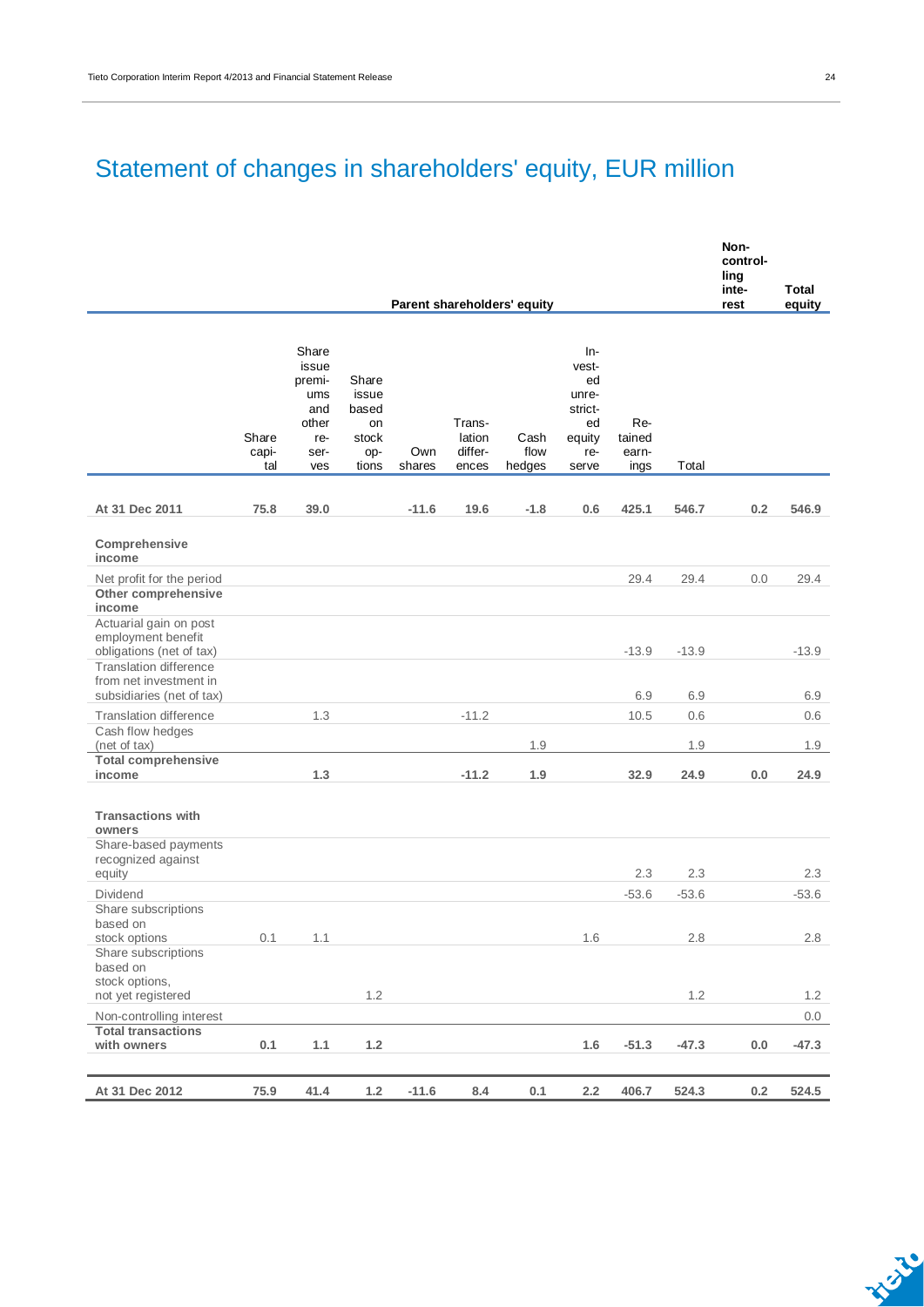| Parent shareholders' equity                                              |                       |                                                                       |                                                        |               |                                      |                        |                                                                          |                                |         |        |         |
|--------------------------------------------------------------------------|-----------------------|-----------------------------------------------------------------------|--------------------------------------------------------|---------------|--------------------------------------|------------------------|--------------------------------------------------------------------------|--------------------------------|---------|--------|---------|
|                                                                          | Share<br>capi-<br>tal | Share<br>issue<br>premi-<br>ums<br>and<br>other<br>re-<br>ser-<br>ves | Share<br>issue<br>based<br>on<br>stock<br>op-<br>tions | Own<br>shares | Trans-<br>lation<br>differ-<br>ences | Cash<br>flow<br>hedges | $In-$<br>vest-<br>ed<br>unre-<br>strict-<br>ed<br>equity<br>re-<br>serve | Re-<br>tained<br>earn-<br>ings | Total   |        |         |
| At 31 Dec 2012                                                           | 75.9                  | 41.4                                                                  | 1.2                                                    | $-11.6$       | 8.4                                  | 0.1                    | 2.2                                                                      | 406.7                          | 524.3   | 0.2    | 524.5   |
| Comprehensive<br>income                                                  |                       |                                                                       |                                                        |               |                                      |                        |                                                                          |                                |         |        |         |
| Net profit for the period<br>Other comprehensive<br>income               |                       |                                                                       |                                                        |               |                                      |                        |                                                                          | 62.2                           | 62.2    | 0.0    | 62.2    |
| Actuarial gain on post<br>employment benefit<br>obligations (net of tax) |                       |                                                                       |                                                        |               |                                      |                        |                                                                          | 3.3                            | 3.3     |        | 3.3     |
| <b>Translation difference</b>                                            |                       | $-1.2$                                                                |                                                        |               | $-35.0$                              |                        |                                                                          | 15.0                           | $-21.2$ |        | $-21.2$ |
| Cash flow hedges<br>(net of tax)                                         |                       |                                                                       |                                                        |               |                                      | $-1.8$                 |                                                                          |                                | $-1.8$  |        | $-1.8$  |
| <b>Total comprehensive</b><br>income                                     |                       | $-1.2$                                                                |                                                        |               | $-35.0$                              | $-1.8$                 |                                                                          | 80.5                           | 42.5    | 0.0    | 42.5    |
| <b>Transactions with</b><br>owners<br>Share-based payments               |                       |                                                                       |                                                        |               |                                      |                        |                                                                          |                                |         |        |         |
| recognized against<br>equity                                             |                       |                                                                       |                                                        |               |                                      |                        |                                                                          | 1.0                            | 1.0     |        | 1.0     |
| <b>Dividend</b><br>Share subscriptions<br>based on                       |                       |                                                                       |                                                        |               |                                      |                        |                                                                          | $-59.7$                        | $-59.7$ |        | $-59.7$ |
| stock options<br>Share subscriptions<br>based on<br>stock options,       | 0.6                   | 5.6                                                                   | $-1.2$                                                 |               |                                      |                        | 0.9                                                                      |                                | 5.9     |        | 5.9     |
| not yet registered                                                       |                       |                                                                       | 0.1                                                    |               |                                      |                        |                                                                          |                                | 0.1     |        | 0.1     |
| Non-controlling interest<br><b>Total transactions</b>                    |                       |                                                                       |                                                        |               |                                      |                        |                                                                          |                                |         | $-0.1$ | $-0.1$  |
| with owners                                                              | 0.6                   | 5.6                                                                   | $-1.1$                                                 |               |                                      |                        | 0.9                                                                      | $-58.7$                        | $-52.7$ | $-0.1$ | $-52.8$ |
| At 31 Dec 2013                                                           | 76.5                  | 45.8                                                                  | 0.1                                                    | $-11.6$       | $-26.6$                              | $-1.7$                 | 3.1                                                                      | 428.5                          | 514.1   | 0.1    | 514.2   |

**Non-**

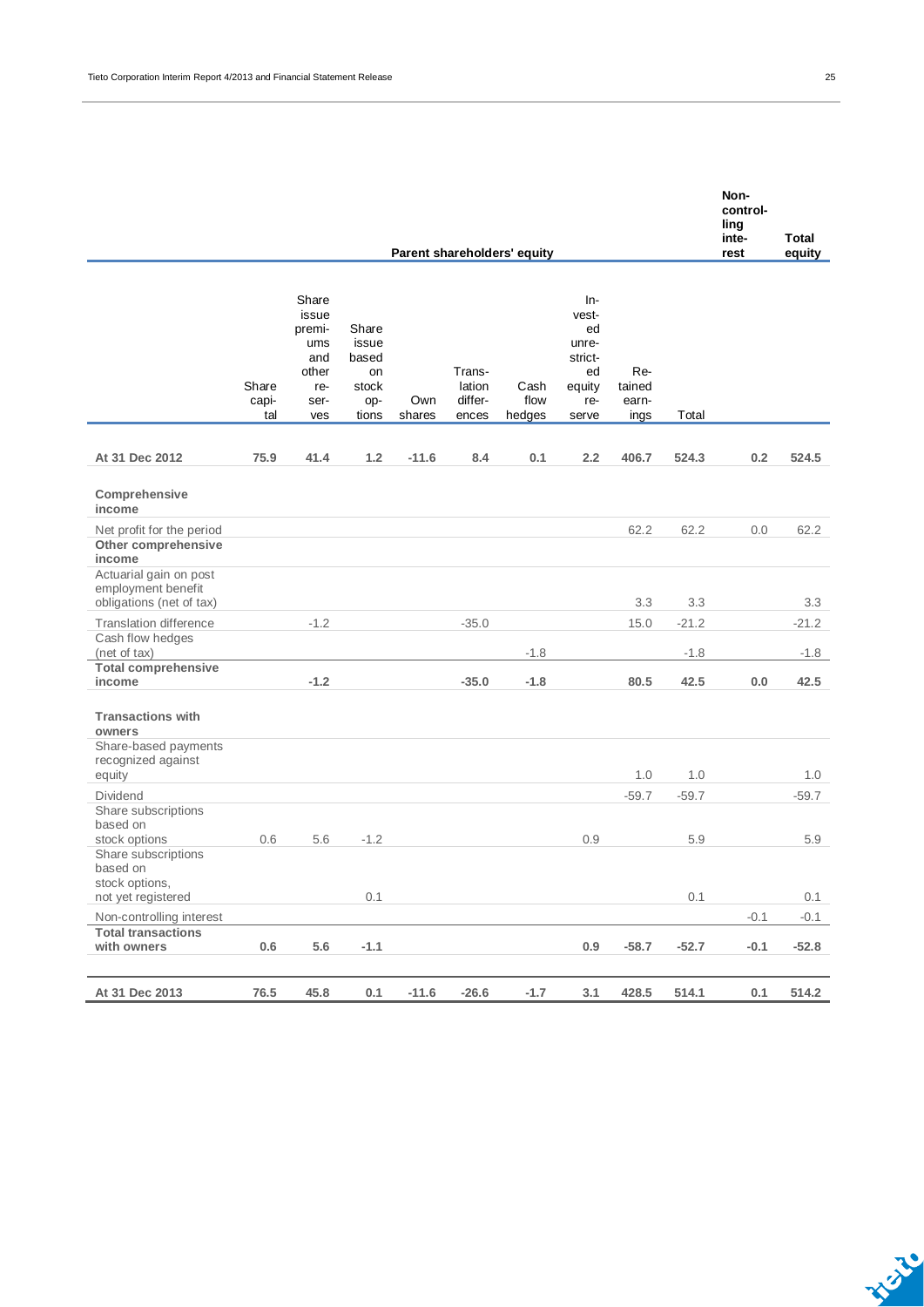### Segment information

#### **Customer sales by service line, EUR million**

|                                     | 2013      | 2012      | Change | 2013     | 2012     | Change |
|-------------------------------------|-----------|-----------|--------|----------|----------|--------|
|                                     | $10 - 12$ | $10 - 12$ | %      | $1 - 12$ | $1 - 12$ | %      |
|                                     |           |           |        |          |          |        |
| <b>Managed Services</b>             | 129       | 127       | 2      | 502      | 484      | 4      |
| Consulting and System Integration   | 101       | 131       | $-22$  | 409      | 500      | $-18$  |
| <b>Industry Products</b>            | 123       | 137       | $-10$  | 471      | 510      | -8     |
| <b>Product Development Services</b> | 63        | 84        | $-24$  | 289      | 331      | -13    |
| Group total                         | 417       | 479       | $-13$  | 1671     | 1825     | -8     |

No internal sales occur between service lines as in the management accounting, revenue and costs are booked directly to the respective customer projects in the service lines.

The comparison figures 2012 sales and operating margin have changed from the figures published initially due to some fine tuning of the operating model that took effect on 1 January 2013.

#### **Customer sales by country, EUR million**

|             | 2013     | Change | <b>Share</b> | 2012     | <b>Share</b> |
|-------------|----------|--------|--------------|----------|--------------|
|             | $1 - 12$ | %      | %            | $1 - 12$ | %            |
|             |          |        |              |          |              |
| Finland     | 794      | $-4$   | 48           | 830      | 45           |
| Sweden      | 555      | $-4$   | 33           | 580      | 32           |
| Other       | 322      | $-23$  | 19           | 415      | 23           |
| Group total | 1671     | -8     | 100          | 1825     | 100          |

#### **Customer sales by industry group, EUR million**

|                                     | 2013      | 2012      | Change | 2013     | 2012     | Change   |
|-------------------------------------|-----------|-----------|--------|----------|----------|----------|
|                                     | $10 - 12$ | $10 - 12$ | %      | $1 - 12$ | $1 - 12$ | %        |
|                                     |           |           |        |          |          |          |
| <b>Financial Services</b>           | 93        | 94        | $-1$   | 367      | 368      | $\Omega$ |
| Manufacturing, Retail and Logistics | 81        | 85        | $-5$   | 305      | 322      | $-5$     |
| Public, Healthcare and Welfare      | 113       | 127       | $-11$  | 431      | 439      | $-2$     |
| Telecom, Media and Energy           | 68        | 89        | $-24$  | 279      | 364      | $-23$    |
| <b>Product Development Services</b> | 63        | 84        | $-24$  | 289      | 331      | $-13$    |
| Group total                         | 417       | 479       | $-13$  | 1671     | 1825     | -8       |

Customer sales to the telecom sector were EUR 102 (140) during September–December and EUR 445 (563) million during January-December.

Revenues derived from any single external customer during January–December 2013 or 2012 did not exceed the 10% level of the total net sales of the Group.

The comparison figures 2012 sales and operating margin have changed from the figures published initially due to some fine tuning of the operating model that took effect on 1 January 2013.

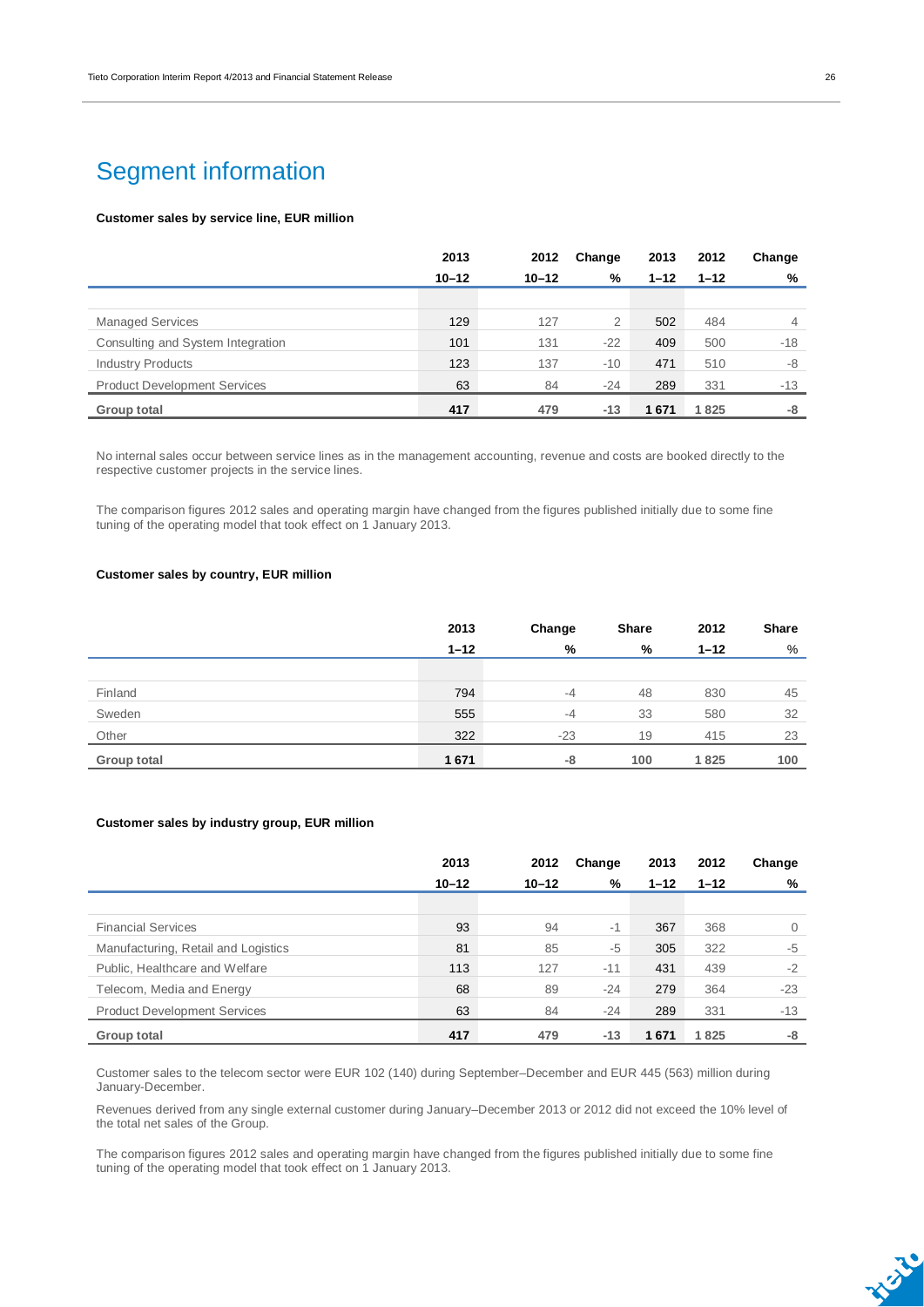#### **Operating profit (EBIT) by service line, EUR million**

|                                         | 2013      | 2012      | Change   | 2013     | 2012     | Change  |
|-----------------------------------------|-----------|-----------|----------|----------|----------|---------|
|                                         | $10 - 12$ | $10 - 12$ | %        | $1 - 12$ | $1 - 12$ | %       |
|                                         |           |           |          |          |          |         |
| <b>Managed Services</b>                 | $-1.7$    | 5.1       | $-133.1$ | 8.4      | 6.4      | 30.9    |
| Consulting and System Integration       | $-1.6$    | 4.5       | $-136.7$ | 9.0      | 34.0     | $-73.6$ |
| <b>Industry Products</b>                | 29.3      | 11.4      | 157.0    | 84.2     | 65.2     | 29.2    |
| <b>Product Development Services</b>     | $-1.3$    | $-23.9$   | 94.6     | 8.4      | $-24.9$  | 133.7   |
| Support Functions and Global Management | $-6.9$    | $-5.0$    | $-38.5$  | $-21.7$  | $-17.8$  | $-22.4$ |
| <b>Operating profit (EBIT)</b>          | 17.8      | $-7.8$    | 327.3    | 88.2     | 63.0     | 40.1    |

#### **Operating margin (EBIT) by service line, %**

|                                     | 2013      | 2012      | Change | 2013     | 2012     | Change |
|-------------------------------------|-----------|-----------|--------|----------|----------|--------|
|                                     | $10 - 12$ | $10 - 12$ |        | $1 - 12$ | $1 - 12$ |        |
|                                     |           |           |        |          |          |        |
| <b>Managed Services</b>             | $-1.3$    | 4.1       | $-5.4$ | 1.7      | 1.3      | 0.3    |
| Consulting and System Integration   | $-1.6$    | 3.4       | $-5.0$ | 2.2      | 6.8      | $-4.6$ |
| <b>Industry Products</b>            | 23.8      | 8.3       | 15.5   | 17.9     | 12.8     | 5.1    |
| <b>Product Development Services</b> | $-2.0$    | $-28.6$   | 26.6   | 2.9      | $-7.5$   | 10.4   |
| <b>Operating margin (EBIT)</b>      | 4.3       | $-1.6$    | 5.9    | 5.3      | 3.5      | 1.8    |

The new operating model taken into use 2013 is steered based on project performance and direct costs are linked to the deliveries in the service lines. The calculation of operating margin percentages is based on only customer sales by service lines as the internal invoicing between the legal entities based on transfer pricing requirements is reported within Support Functions and Global Management.

The comparison figures 2012 sales and operating margin have changed from the figures published initially due to some fine tuning of the operating model that took effect on 1 January 2013.

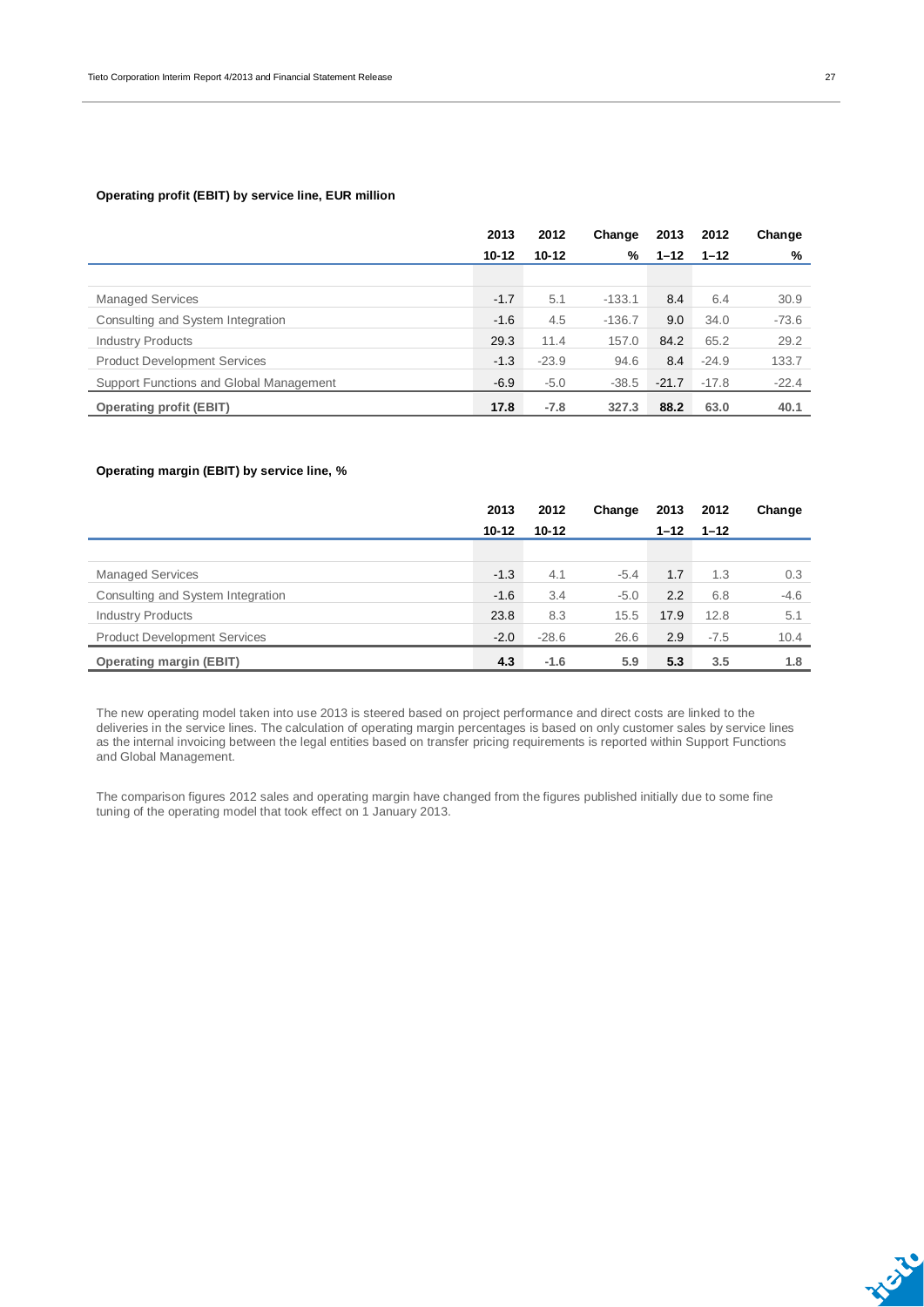#### **Operating profit (EBIT) excl. one-off items by service line, EUR million**

|                                         | 2013      | 2012      | Change  | 2013     | 2012     | Change  |
|-----------------------------------------|-----------|-----------|---------|----------|----------|---------|
|                                         | $10 - 12$ | $10 - 12$ | %       | $1 - 12$ | $1 - 12$ | %       |
|                                         |           |           |         |          |          |         |
| <b>Managed Services</b>                 | 6.9       | 9.9       | $-30.1$ | 19.3     | 24.3     | $-20.9$ |
| Consulting and System Integration       | 7.7       | 18.5      | $-58.1$ | 32.0     | 56.1     | $-42.8$ |
| <b>Industry Products</b>                | 29.6      | 18.6      | 58.8    | 85.9     | 62.5     | 37.5    |
| <b>Product Development Services</b>     | 2.7       | 2.3       | 13.8    | 19.4     | 9.7      | 100.6   |
| Support Functions and Global Management | $-4.2$    | $-5.1$    | 16.7    | $-12.9$  | $-13.8$  | 6.5     |
| <b>Operating profit (EBIT)</b>          | 42.7      | 44.2      | $-3.6$  | 143.8    | 138.8    | 3.6     |

#### **Operating margin (EBIT) excl. one-off items by service line, %**

|                                     | 2013      | 2012      | Change | 2013     | 2012     | Change |
|-------------------------------------|-----------|-----------|--------|----------|----------|--------|
|                                     | $10 - 12$ | $10 - 12$ |        | $1 - 12$ | $1 - 12$ |        |
|                                     |           |           |        |          |          |        |
| <b>Managed Services</b>             | 5.4       | 7.8       | $-2.5$ | 3.8      | 5.0      | $-1.2$ |
| Consulting and System Integration   | 7.6       | 14.1      | $-6.5$ | 7.8      | 11.2     | $-3.4$ |
| <b>Industry Products</b>            | 24.0      | 13.5      | 10.5   | 18.3     | 12.3     | 6.0    |
| <b>Product Development Services</b> | 4.2       | 2.8       | 1.4    | 6.7      | 2.9      | 3.8    |
| <b>Operating margin (EBIT)</b>      | 10.2      | 9.2       | 1.0    | 8.6      | 7.6      | 1.0    |

The comparison figures 2012 sales and operating margin have changed from the figures published initially due to some fine tuning of the operating model that took effect on 1 January 2013.

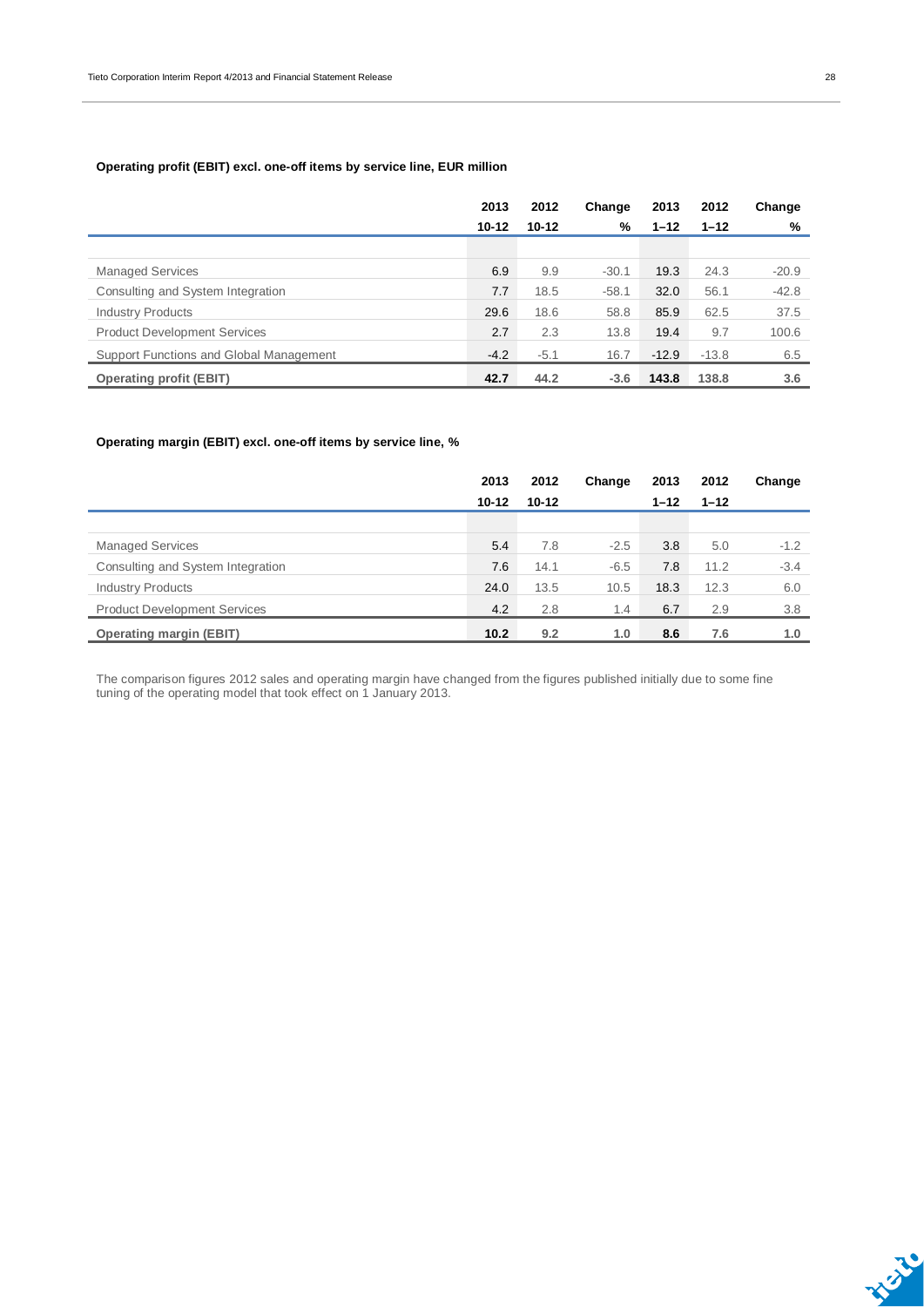#### **Personnel by service line**

|                                         | End of period |        |              | Average  |          |          |  |
|-----------------------------------------|---------------|--------|--------------|----------|----------|----------|--|
|                                         | 2013          | Change | <b>Share</b> | 2012     | 2013     | 2012     |  |
|                                         | $1 - 12$      | %      | %            | $1 - 12$ | $1 - 12$ | $1 - 12$ |  |
|                                         |               |        |              |          |          |          |  |
| <b>Managed Services</b>                 | 3 1 4 7       | $-3$   | 21           | 3 2 2 8  | 3 1 7 0  | 3 3 4 9  |  |
| Consulting and System Integration       | 3986          | $-3$   | 27           | 4 1 0 4  | 4 1 9 2  | 4638     |  |
| <b>Industry Products</b>                | 3 2 4 3       | $-9$   | 22           | 3550     | 3 3 8 7  | 3607     |  |
| <b>Product Development Services</b>     | 3 1 9 3       | $-26$  | 22           | 4 3 1 0  | 3673     | 4575     |  |
| <b>Service Lines total</b>              | 13 569        | $-11$  | 92           | 15 192   | 14 4 22  | 16 169   |  |
| <b>Industry Groups</b>                  | 390           | $-36$  | 3            | 607      | 418      | 680      |  |
| Support Functions and Global Management | 740           | 0      | 5            | 738      | 780      | 797      |  |
| Group total                             | 14 699        | $-11$  | 100          | 16 537   | 15 619   | 17 646   |  |

The number of personnel in Support Functions and Global Management in 2012 and 2013 are not comparable as employees in this function, mainly in marketing and planning, are allocated differently. Additionally, the divestments implemented affect the change. The comparable change for 1–12/2013 is -12%.

#### **Personnel by country**

|                       | End of period |        |              | Average  |          |          |  |
|-----------------------|---------------|--------|--------------|----------|----------|----------|--|
|                       | 2013          | Change | <b>Share</b> | 2012     | 2013     | 2012     |  |
|                       | $1 - 12$      | %      | %            | $1 - 12$ | $1 - 12$ | $1 - 12$ |  |
|                       |               |        |              |          |          |          |  |
| Finland               | 4790          | -9     | 33           | 5 2 6 6  | 5 1 2 7  | 5478     |  |
| Sweden                | 2701          | $-9$   | 18           | 2962     | 2811     | 3 1 0 0  |  |
| <b>Czech Republic</b> | 1940          | 1      | 13           | 1918     | 1920     | 1954     |  |
| India                 | 1591          | 4      | 11           | 1523     | 1579     | 1590     |  |
| China                 | 949           | $-20$  | 6            | 1 1 8 5  | 1 0 4 1  | 1 3 0 6  |  |
| Poland                | 722           | $-33$  | 5            | 1 0 8 4  | 884      | 1 1 6 6  |  |
| Latvia                | 689           | 8      | 5            | 638      | 671      | 630      |  |
| Norway                | 438           | $-1$   | 3            | 444      | 444      | 456      |  |
| Philippines           | 231           | 40     | 2            | 165      | 197      | 92       |  |
| Lithuania             | 129           | $-10$  | 1            | 143      | 132      | 147      |  |
| Germany               | 79            | $-88$  | 1            | 659      | 313      | 749      |  |
| Other                 | 440           | $-20$  | 3            | 552      | 500      | 979      |  |
| Group total           | 14 699        | $-11$  | 100          | 16 537   | 15 619   | 17 646   |  |
| Onshore countries     | 8 2 1 6       | $-15$  | 56           | 9658     | 8963     | 10 477   |  |
| Offshore countries    | 6483          | $-6$   | 44           | 6879     | 6657     | 7 1 7 0  |  |
| <b>Group total</b>    | 14 699        | $-11$  | 100          | 16 537   | 15 619   | 17 646   |  |

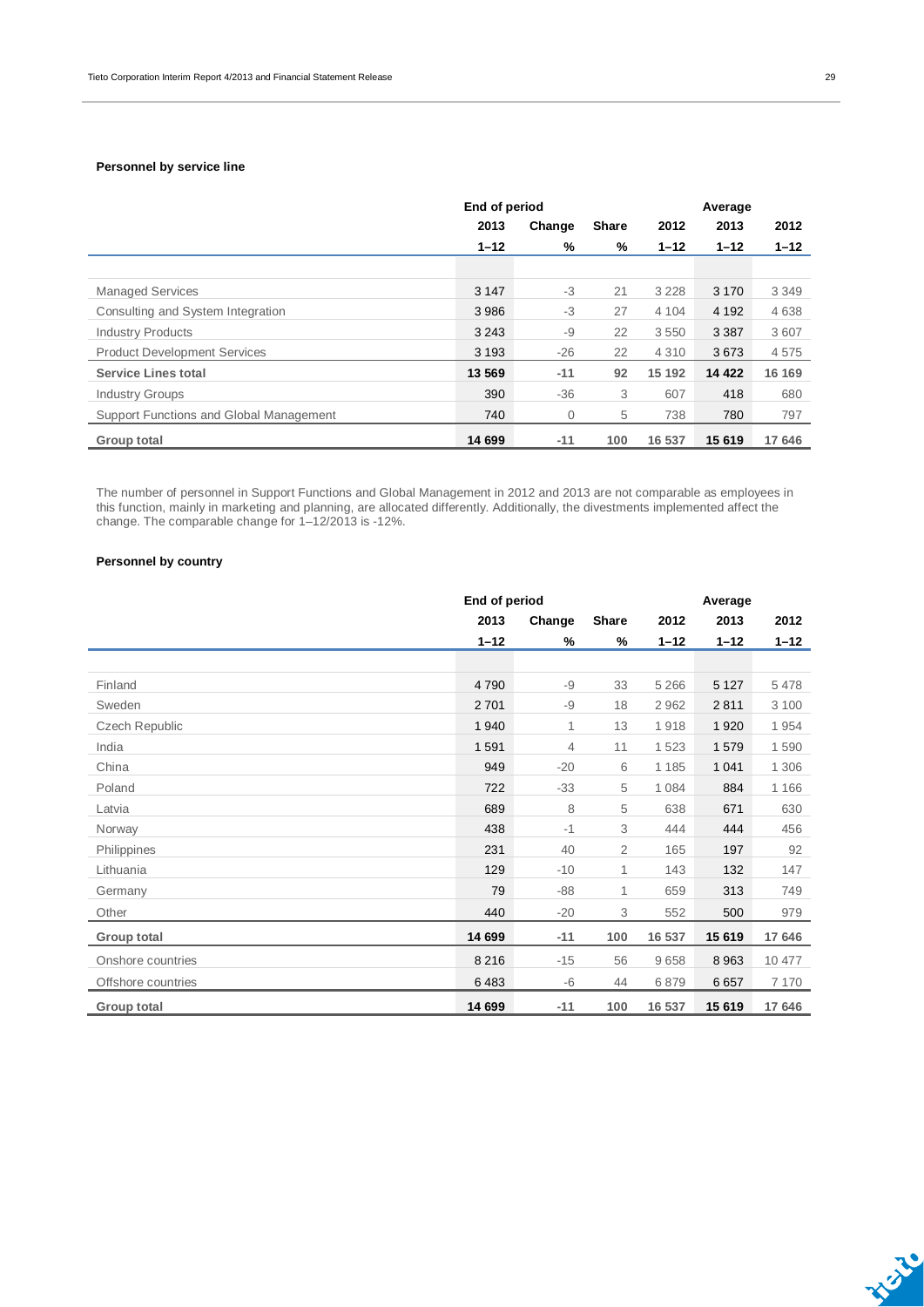#### **Non-current assets by country, EUR million**

|                                                | 2013   | 2012   |        |
|------------------------------------------------|--------|--------|--------|
|                                                | 31 Dec | 31 Dec | %      |
|                                                |        |        |        |
| Finland                                        | 102.0  | 111.3  | -8     |
| Sweden                                         | 28.0   | 31.5   | $-11$  |
| Other                                          | 9.2    | 12.0   | $-23$  |
| <b>Total countries</b>                         | 139.3  | 154.8  | $-10$  |
| Non-current assets classified as held for sale | 0.0    | 44.8   | $-100$ |
| <b>Total non-current assets</b>                | 139.3  | 199.6  | $-30$  |

Goodwill is allocated to the Cash Generating Units, which include several countries and therefore goodwill is not included in the country specific non-current assets shown above.

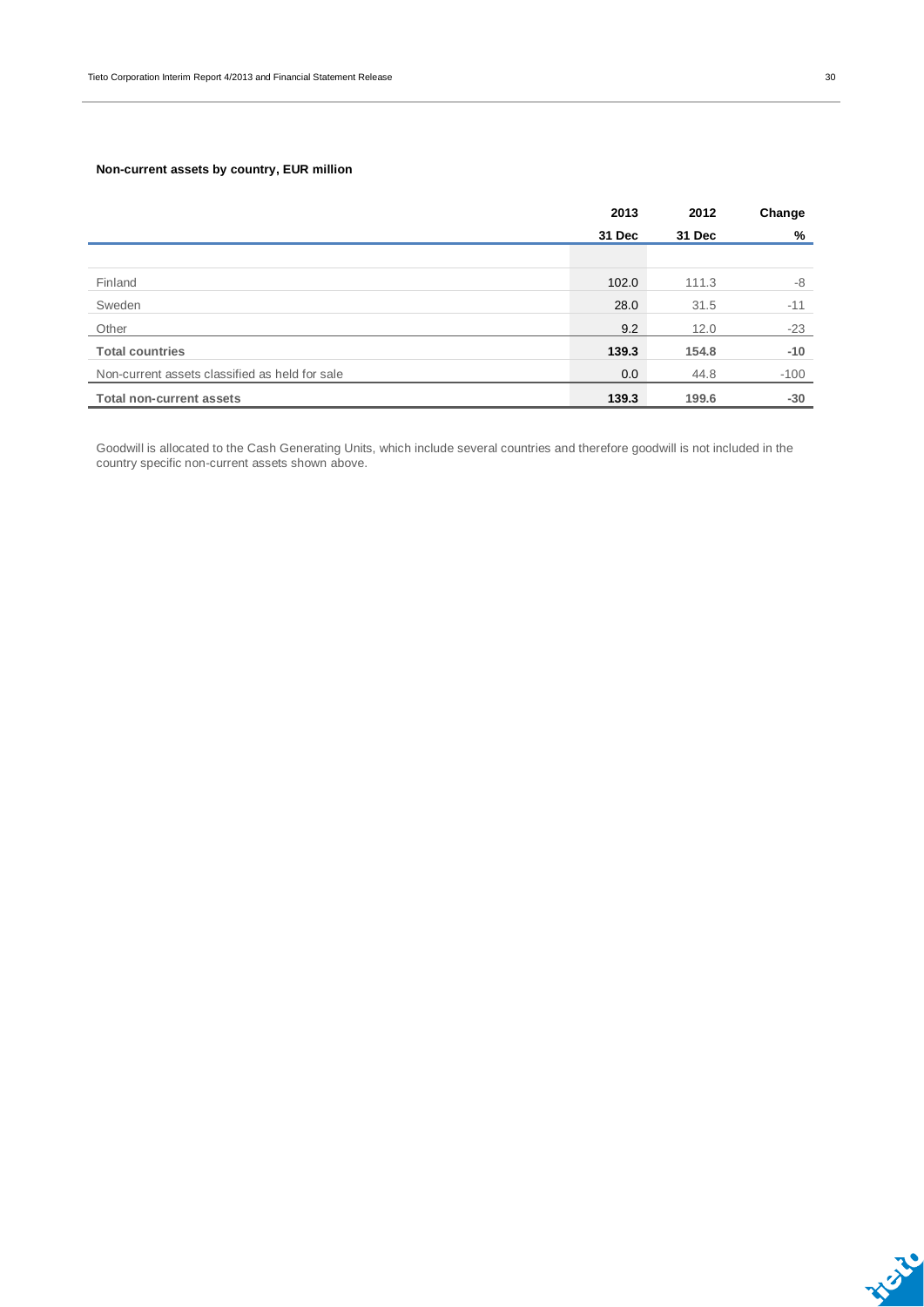#### **Depreciation by service line, EUR million**

|                                         | 2013      | 2012      | Change | 2013     | 2012     | Change       |
|-----------------------------------------|-----------|-----------|--------|----------|----------|--------------|
|                                         | $10 - 12$ | $10 - 12$ | %      | $1 - 12$ | $1 - 12$ | %            |
|                                         |           |           |        |          |          |              |
| <b>Managed Services</b>                 | 17.0      | 17.4      | $-2$   | 67.1     | 67.0     | $\mathbf{0}$ |
| Consulting and System Integration       | 0.3       | 0.2       | 21     | 1.0      | 1.0      | 5            |
| <b>Industry Products</b>                | 0.2       | 0.3       | $-45$  | 0.7      | 1.1      | $-35$        |
| <b>Product Development Services</b>     | 0.1       | 0.2       | $-32$  | 0.7      | 0.9      | $-24$        |
| Support Functions and Global Management | 2.3       | 2.4       | $-5$   | 8.8      | 9.6      | -9           |
| Group total                             | 19.8      | 20.5      | -3     | 78.3     | 79.7     | $-2$         |

#### **Amortization on allocated intangible assets from acquisitions by service line, EUR million**

|                                         | 2013      | 2012      | Change | 2013     | 2012     | Change |
|-----------------------------------------|-----------|-----------|--------|----------|----------|--------|
|                                         | $10 - 12$ | $10 - 12$ | %      | $1 - 12$ | $1 - 12$ | %      |
|                                         |           |           |        |          |          |        |
| <b>Managed Services</b>                 | 0.4       | 0.6       | $-23$  | 1.8      | 2.6      | -30    |
| Consulting and System Integration       | 0.2       | 0.2       | $-2$   | 0.6      | 0.6      | $-7$   |
| <b>Industry Products</b>                | 0.2       | 0.3       | $-29$  | 0.9      | 1.5      | $-42$  |
| <b>Product Development Services</b>     | 0.1       | 0.0       | -      | 0.4      | 0.6      | $-34$  |
| Support Functions and Global Management | 0.0       | 0.0       | -      | 0.0      | 0.0      |        |
| <b>Group total</b>                      | 0.9       | 1.0       | $-12$  | 3.7      | 5.3      | -31    |

#### **Impairment losses by service line, EUR million**

|                                         | 2013      | 2012      | Change                   | 2013     | 2012     | Change |
|-----------------------------------------|-----------|-----------|--------------------------|----------|----------|--------|
|                                         | $10 - 12$ | $10 - 12$ | %                        | $1 - 12$ | $1 - 12$ | %      |
|                                         |           |           |                          |          |          |        |
| <b>Managed Services</b>                 | 0.0       | 0.5       | $-100$                   | 0.1      | 1.0      | $-87$  |
| Consulting and System Integration       | 0.0       | 11.5      | $-100$                   | 2.6      | 11.5     | $-77$  |
| <b>Industry Products</b>                | 0.0       | 6.5       | $-100$                   | 1.3      | 6.5      | $-81$  |
| <b>Product Development Services</b>     | 0.0       | 15.1      | $-100$                   | 3.6      | 15.1     | -76    |
| Support Functions and Global Management | 0.0       | 0.0       | $\overline{\phantom{a}}$ | 0.4      | 0.0      |        |
| Group total                             | 0.0       | 33.6      | $-100$                   | 8.0      | 34.1     | $-77$  |

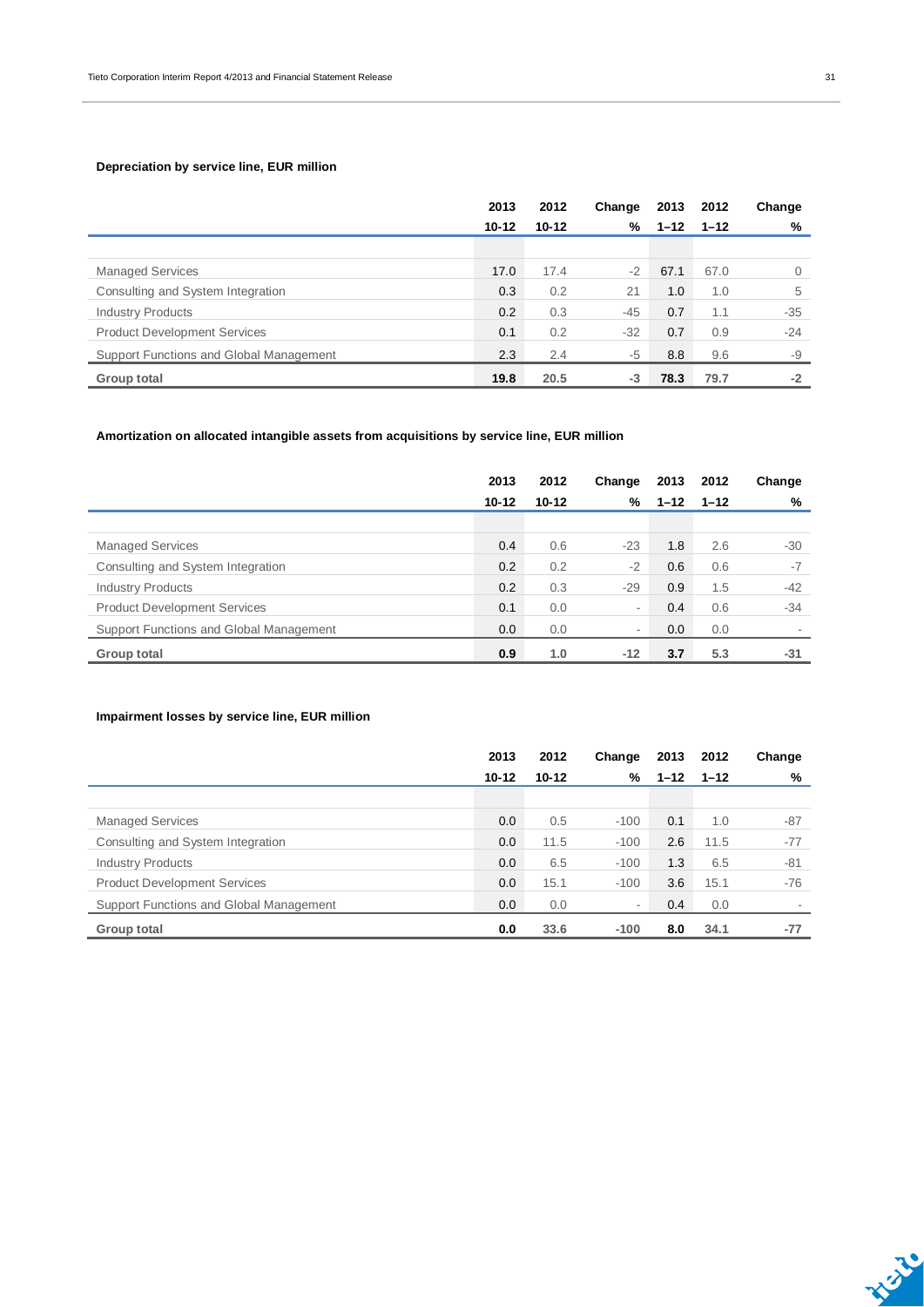### Acquisitions during 2013

Tieto made the following acquisition during 2013:

\*Canvisa Consulting AB, ownership 100%, effective September 2013

The following table summarizes the consideration paid, the fair value of assets acquired and liabilities assumed at the acquisition date.

#### **Consideration**

### **EUR million** Paid in cash 2.4 Contingent consideration 1.2 **Total consideration 3.6**

#### **Recognized amounts of identifiable assets acquired and liabilities assumed**

| <b>EUR million</b>            | Recognized on acquisition |
|-------------------------------|---------------------------|
| Cash and cash equivalents     | 0.6                       |
| Property, plant and equipment | 0.0                       |
| Intangible assets             | 0.4                       |
| <b>Receivables</b>            | 0.7                       |
| <b>Current liabilities</b>    | $-0.8$                    |
| Deferred tax liabilities      | $-0.1$                    |
| Total net assets              | 0.9                       |
| Goodwill                      | 2.7                       |
| <b>Total</b>                  | 3.6                       |

Since the date of acquisition, the acquired unit has contributed about EUR 1.8 million to the revenue and EUR 0.1 million to the operating profit of the Group.

If the combinations had taken place at the beginning of the year, the revenue for the Group would have been about EUR 5.8 million and loss about EUR 0.5 million impacting the operating profit of the group.

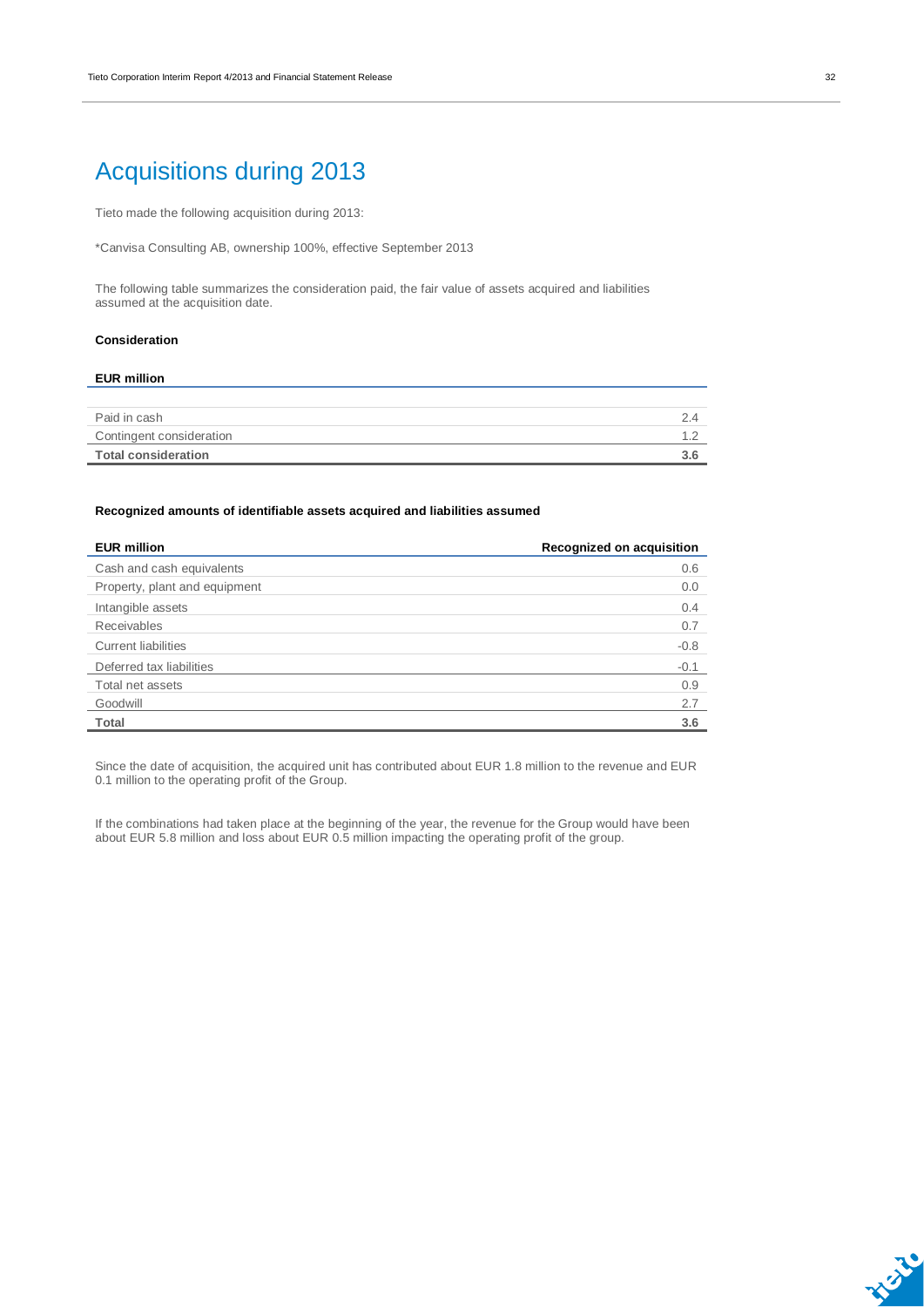## Commitments and contingencies, EUR million

|                                               | 31 Dec 2013 | 31 Dec 2012 |
|-----------------------------------------------|-------------|-------------|
|                                               |             |             |
| For Tieto obligations                         |             |             |
| Guarantees                                    |             |             |
| Performance guarantees                        | 39.3        | 42.8        |
| Lease guarantees                              | 11.1        | 10.4        |
| Other                                         | 0.4         | 0.5         |
| Other Tieto obligations                       |             |             |
| Rent commitments due in one year              | 54.4        | 53.6        |
| Rent commitments due in 1-5 years             | 119.3       | 134.2       |
| Rent commitments due after 5 years            | 24.8        | 19.4        |
| Operating lease commitments due in one year   | 5.9         | 7.0         |
| Operating lease commitments due in 1-5 years  | 6.2         | 6.8         |
| Operating lease commitments due after 5 years | 0.8         | 0.0         |
| Commitments to purchase assets                | 17.5        | 3.5         |
| On behalf of joint ventures                   |             |             |
| On behalf of others                           |             |             |
| Guarantees                                    | 1.0         |             |

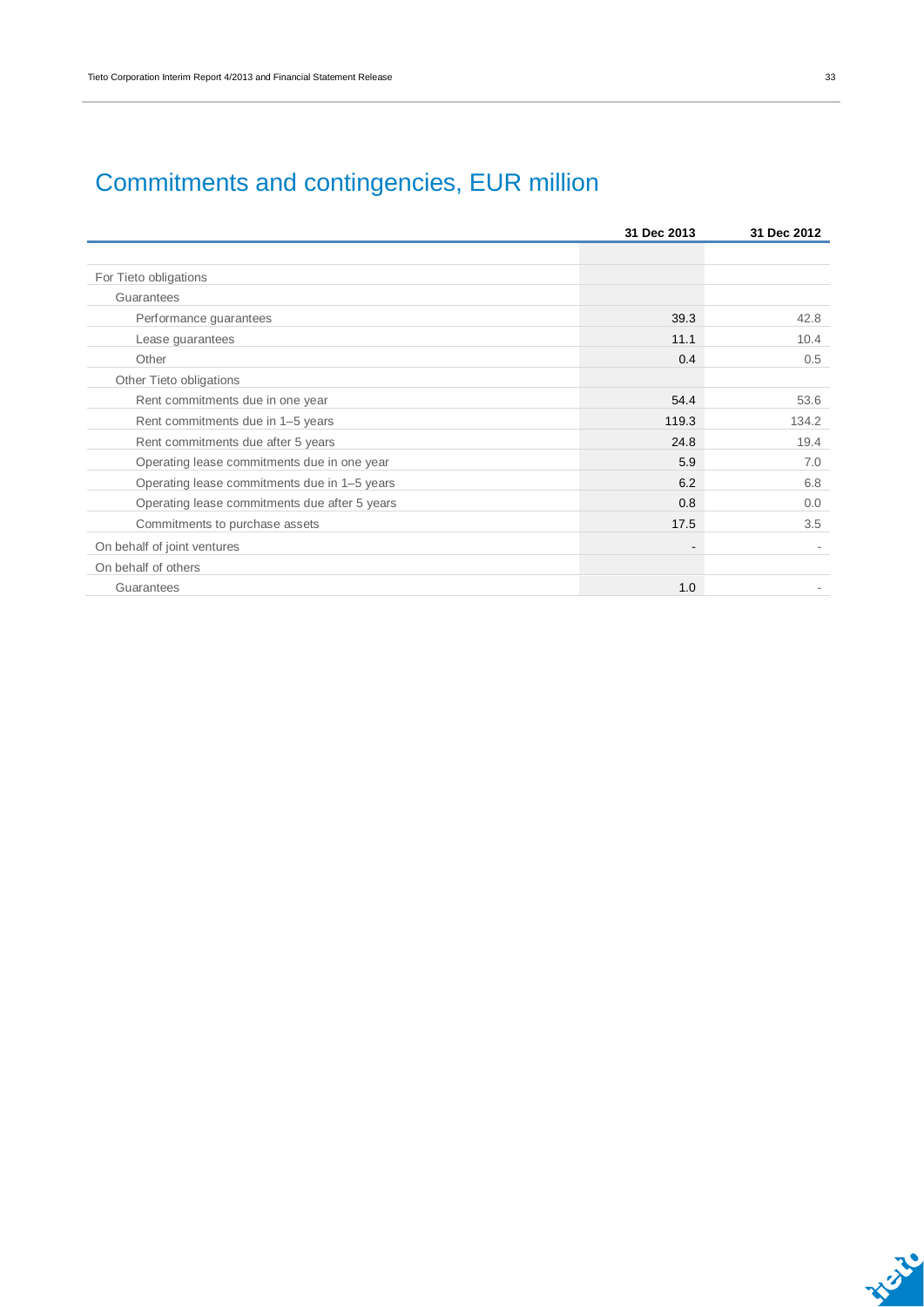## Derivatives, EUR million

#### **Notional amounts of derivatives**

Includes the gross amount of all notional values for contracts that have not yet been settled or closed. The amount of notional value outstanding is not necessarily a measure or indication of market risk, as the exposure of certain contracts may be offset by other contracts.

|                                            | 31 Dec 2013    | 31 Dec 2012 |
|--------------------------------------------|----------------|-------------|
|                                            |                |             |
| Foreign exchange forward contracts         | 180.6          | 250.2       |
| Forward contracts outside hedge accounting | 129.5          | 187.7       |
| Forward contracts within hedge accounting  | 51.1           | 62.6        |
| Electricity price futures contracts        | 1.7            | 2.0         |
| Interest rate swap                         | $\blacksquare$ | 200.0       |
| Currency options                           | -              |             |

#### **Fair values of derivatives**

#### **The net fair values of derivative financial instruments at the balance**

| sheet date were:                    | 31 Dec 2013 | 31 Dec 2012 |
|-------------------------------------|-------------|-------------|
|                                     |             |             |
| Foreign exchange forward contracts  | $-3.3$      | 0.3         |
| Electricity price futures contracts | $-0.3$      | $-0.3$      |
| Interest rate swaps                 | -           | $-0.2$      |
| Currency options                    |             |             |

Derivatives are used for economic hedging purposes only.

| Gross positive fair values of derivatives:             | <b>Positive</b> | <b>Positive</b> |
|--------------------------------------------------------|-----------------|-----------------|
|                                                        | 31 Dec 2013     | 31 Dec 2012     |
|                                                        |                 |                 |
| Foreign exchange forward contracts                     | 0.6             | 1.6             |
| Forward contracts outside hedge accounting             | 0.4             | 0.6             |
| Forward contracts within hedge accounting <sup>"</sup> | 0.2             | 1.0             |
| Electricity price futures contracts                    |                 |                 |
| Interest rate swaps                                    |                 | 2.4             |
| Currency options                                       |                 |                 |

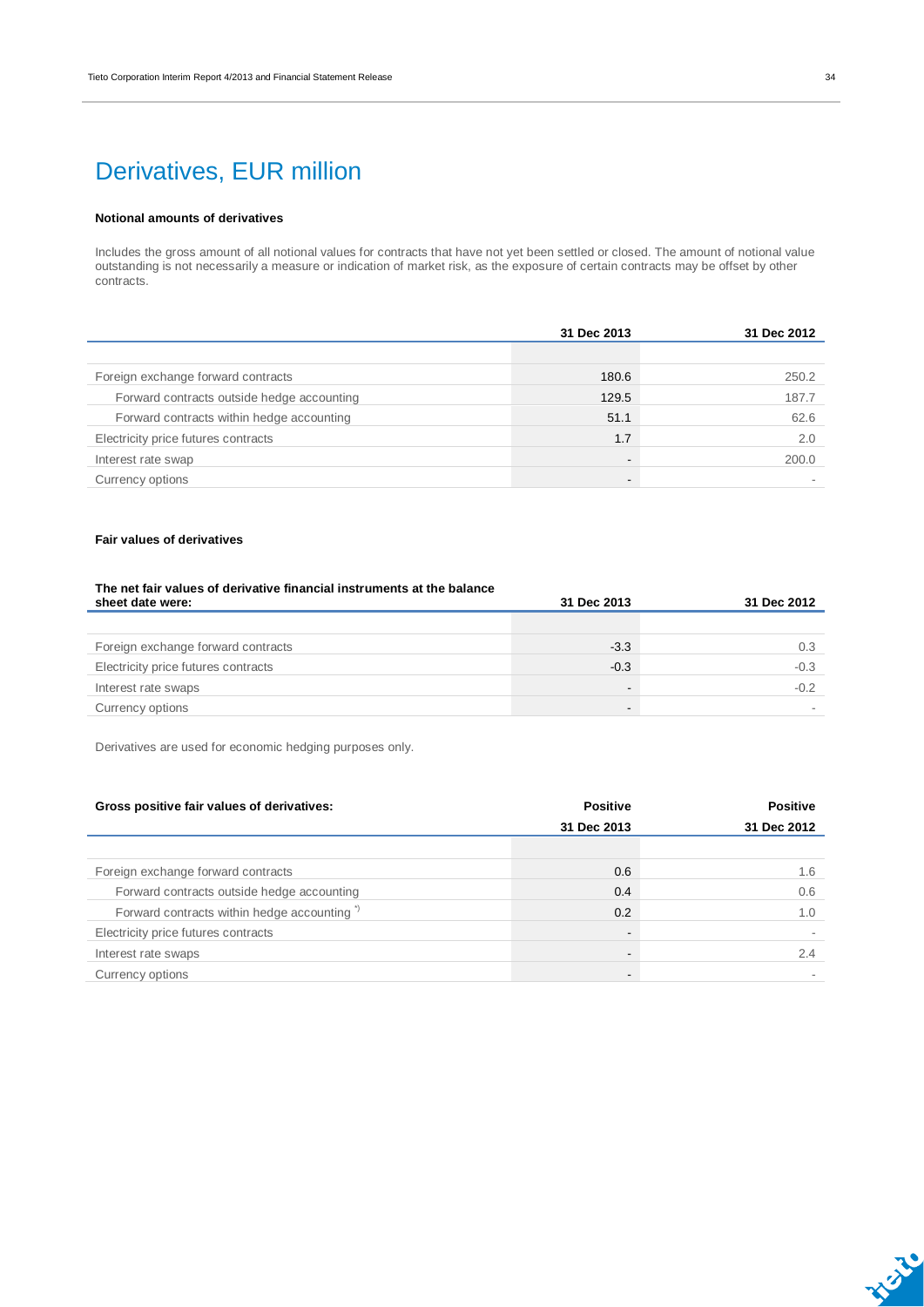| Gross negative fair values of derivatives:             | <b>Negative</b> | <b>Negative</b> |
|--------------------------------------------------------|-----------------|-----------------|
|                                                        | 31 Dec 2013     | 31 Dec 2012     |
|                                                        |                 |                 |
| Foreign exchange forward contracts                     | $-3.9$          | $-1.3$          |
| Forward contracts outside hedge accounting             | $-1.6$          | $-0.8$          |
| Forward contracts within hedge accounting <sup>"</sup> | $-2.3$          | $-0.5$          |
| Electricity price futures contracts                    | $-0.3$          | $-0.3$          |
| Interest rate swaps                                    |                 | $-2.6$          |
| Currency options                                       |                 |                 |

| Forward contracts within hedge accounting (net)                              |  |
|------------------------------------------------------------------------------|--|
| The amount recognized in equity                                              |  |
| Net periodic interest rate difference recognized in interest income/expenses |  |

Foreign exchange derivatives' fair values are calculated according to FX and interest rates on the closing date.

Interest rate swaps are valued according to the present value of their cash flows, supported by all relevant market data.

The hedged highly probable forecast transactions denominated in foreign currency are expected to occur at various dates during the next 12 months. Gains and losses, recognized in the hedging reserve in equity (note Other reserves) on forward foreign exchange contracts as of 31 December 2013 amounted to net EUR -2.1 million (EUR 0.3 million in 2012). These are recognised in the income statement in the current period or periods during which the hedged forecast transactions affect the income statement. This is usually within 12 months of the end of the reporting period. The hedged cash flows are expected to expire monthly in 2014.

The efficient portion of cash flow hedges recognized in net sales at 31 December 2013 amounted to a gain of EUR 0.7 million (EUR 0.3 million in 2012) and a loss of EUR 1.6 million (EUR 1.3 million in 2012) including the interest rate difference.

The inefficient portion recognized in the other operating income that arises from cash flow hedges amounts to a gain of EUR 0.3 million at 31 December 2013 (EUR 0.0 million in 2012). The inefficient portion recognized in other operating expenses that arises from cash flow hedges amounts to a loss of EUR 0.2 million at 31 December 2013 (EUR 0.0 million in 2012).

#### **Other reserves**

| Cash flow hedges          |                        |
|---------------------------|------------------------|
| <b>EUR million</b>        | <b>Hedging reserve</b> |
| Balance at 1 Jan 2012     | $-1.8$                 |
| Fair value gains in year  | 4.4                    |
| Fair value losses in year | $-2.4$                 |
| Tax on fair value gains   | $-0.1$                 |
| Tax on fair value losses  | 0.0                    |
| Balance at 31 Dec 2012    | 0.2                    |
|                           |                        |
| Balance at 1 Jan 2013     | 0.2                    |
| Fair value gains in year  | 1.6                    |
| Fair value losses in year | $-4.0$                 |
| Tax on fair value gains   | 0.5                    |
| Tax on fair value losses  | 0.0                    |
| Balance at 31 Dec 2013    | $-1.7$                 |

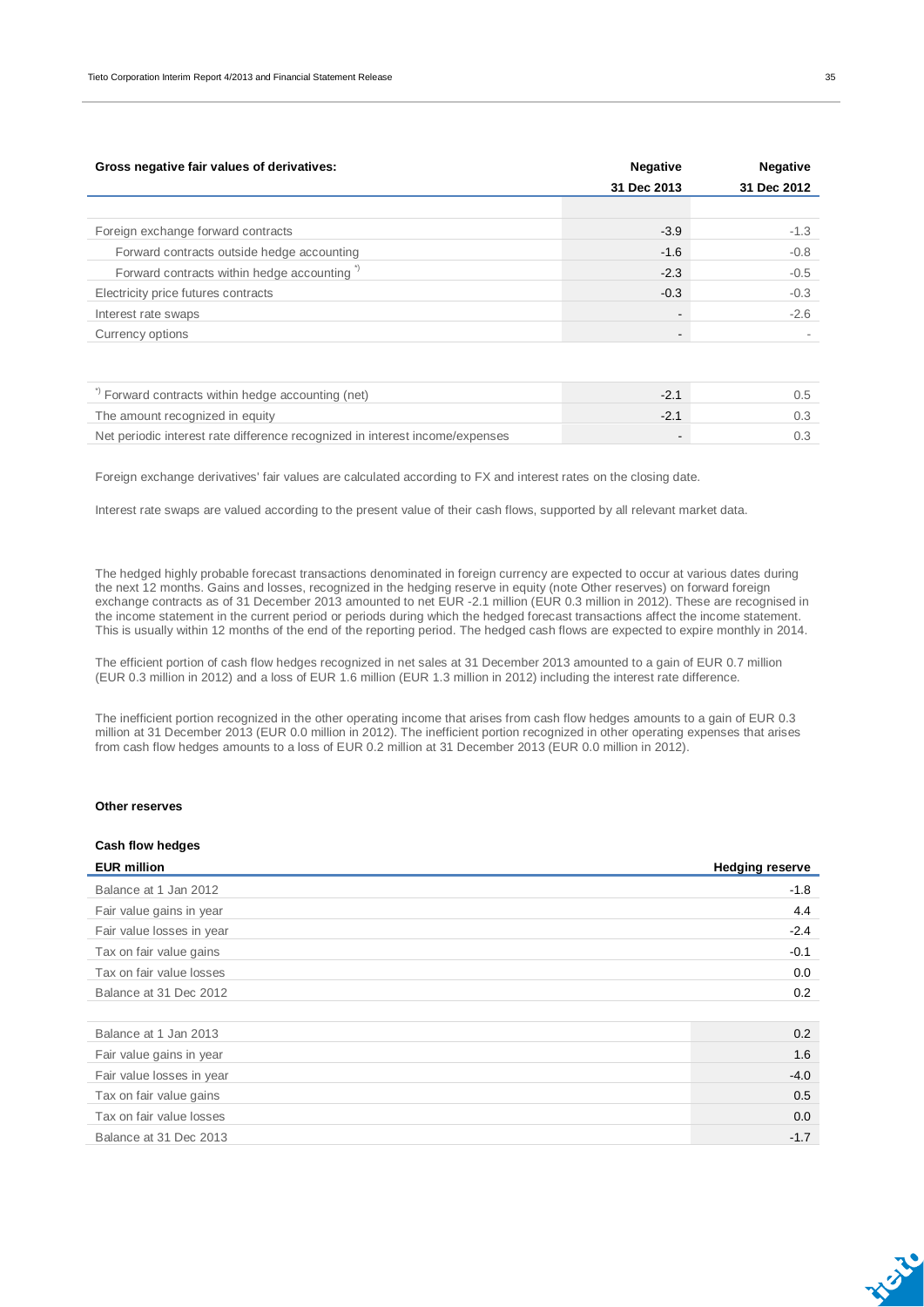#### **Fair value measurement of financial assets and liabilities**

| <b>EUR million</b>                                         |                          |         |                          |              |
|------------------------------------------------------------|--------------------------|---------|--------------------------|--------------|
| 31 Dec 2013                                                | Level 1                  | Level 2 | Level 3                  | <b>Total</b> |
|                                                            |                          |         |                          |              |
| Financial assets at fair value through profit or loss      |                          |         |                          |              |
| Derivatives                                                | $\overline{\phantom{a}}$ | 0.6     | $\sim$                   | 0.6          |
| Available-for-sale investments                             | $\overline{\phantom{a}}$ |         | 0.7                      | 0.7          |
| Financial liabilities at fair value through profit or loss |                          |         |                          |              |
| Derivatives                                                | $\sim$                   | 4.2     | $\overline{\phantom{a}}$ | 4.2          |

#### **EUR million**

| 31 Dec 2012                                                | Level 1                  | Level 2                  | Level 3                  | Total |
|------------------------------------------------------------|--------------------------|--------------------------|--------------------------|-------|
|                                                            |                          |                          |                          |       |
| Financial assets at fair value through profit or loss      |                          |                          |                          |       |
| Derivatives                                                |                          | 4.0                      | $\overline{\phantom{a}}$ | 4.0   |
| Available-for-sale investments                             | $\overline{\phantom{a}}$ | $\overline{\phantom{a}}$ | 0.7                      | 0.7   |
| Financial liabilities at fair value through profit or loss |                          |                          |                          |       |
| Derivatives                                                |                          | 4.2                      | ۰                        | 4.2   |

Available-for-sale investments' fair value measurement is based on their initial value. The fair market value cannot be reliably estimated, due to lack of proper market for the assets.

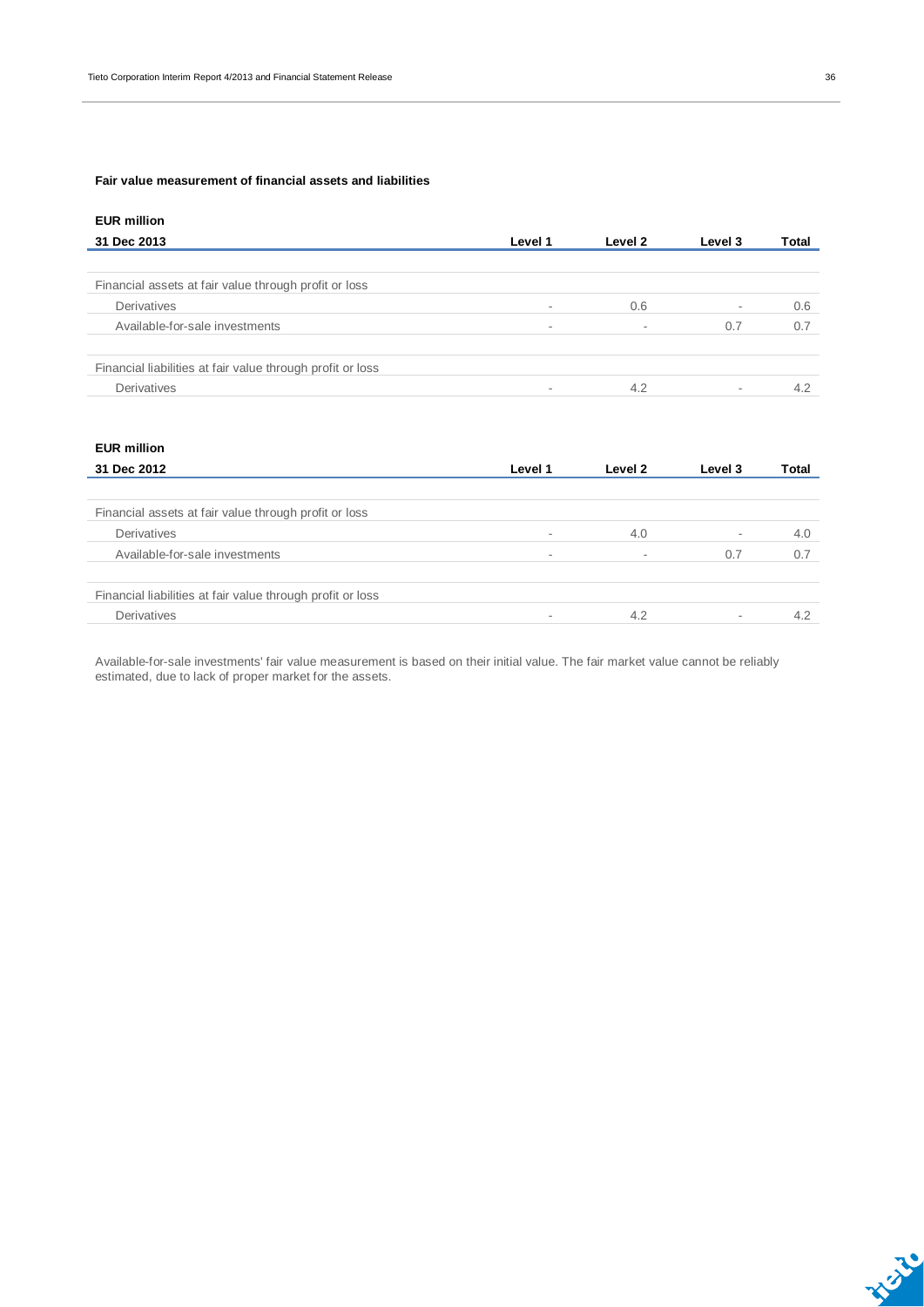### QUARTERLY FIGURES

#### **Key figures**

|                                                 | 2013<br>$10 - 12$ | 2013<br>$7 - 9$ | 2013<br>4-6 | 2013<br>$1 - 3$ | 2012<br>$10 - 12$ | 2012<br>$7 - 9$ | 2012<br>4-6 | 2012<br>$1 - 3$ |
|-------------------------------------------------|-------------------|-----------------|-------------|-----------------|-------------------|-----------------|-------------|-----------------|
|                                                 |                   |                 |             |                 |                   |                 |             |                 |
| Earnings per share, EUR                         |                   |                 |             |                 |                   |                 |             |                 |
| <b>Basic</b>                                    | 0.21              | 0.25            | 0.10        | 0.30            | $-0.26$           | 0.32            | $-0.10$     | 0.45            |
| <b>Diluted</b>                                  | 0.21              | 0.25            | 0.10        | 0.30            | $-0.26$           | 0.32            | $-0.10$     | 0.45            |
| Equity per share, EUR                           | 7.08              | 7.08            | 6.67        | 6.79            | 7.30              | 7.62            | 7.18        | 7.27            |
| Return on equity, 12-month rolling, %           | 12.0              | 5.4             | 6.6         | 3.7             | 5.5               | 11.2            | 11.7        | 15.4            |
| Return on capital employed, 12-month rolling, % | 17.3              | 12.4            | 13.9        | 11.7            | 13.2              | 18.5            | 18.2        | 21.7            |
| Equity ratio, %                                 | 49.3              | 46.6            | 43.7        | 42.8            | 46.9              | 47.9            | 43.4        | 42.4            |
| Interest-bearing net debt, EUR million          | 1.9               | 45.0            | 71.5        | 6.9             | 23.9              | 59.0            | 80.0        | 11.7            |
| Gearing, %                                      | 0.4               | 8.8             | 14.8        | 1.4             | 4.5               | 10.8            | 15.5        | 2.2             |
| Investments, EUR million                        | 23.6              | 15.5            | 15.3        | 17.3            | 19.3              | 15.6            | 13.6        | 14.4            |

### **Income statement, EUR million**

|                                                      | 2013<br>$10 - 12$ | 2013<br>$7 - 9$ | 2013<br>$4 - 6$ | 2013<br>$1 - 3$ | 2012<br>$10 - 12$ | 2012<br>$7 - 9$ | 2012<br>$4 - 6$ | 2012<br>$1 - 3$ |
|------------------------------------------------------|-------------------|-----------------|-----------------|-----------------|-------------------|-----------------|-----------------|-----------------|
|                                                      |                   |                 |                 |                 |                   |                 |                 |                 |
| Net sales                                            | 417.0             | 373.3           | 436.2           | 444.8           | 478.6             | 423.5           | 456.1           | 467.1           |
| Other operating income                               | 5.2               | 3.3             | 1.4             | 2.5             | 5.3               | 1.8             | 3.1             | 17.0            |
| Employee benefit expenses                            | 238.2             | 205.9           | 254.6           | 259.2           | 281.9             | 233.9           | 298.9           | 274.3           |
| Depreciation, amortization and impairment<br>charges | 20.8              | 19.2            | 28.8            | 21.2            | 55.1              | 21.8            | 21.0            | 21.2            |
| Other operating expenses                             | 145.4             | 126.7           | 138.7           | 136.8           | 154.7             | 137.6           | 142.6           | 146.5           |
| Operating profit (EBIT)                              | 17.8              | 24.8            | 15.5            | 30.1            | $-7.8$            | 32.0            | $-3.3$          | 42.1            |
| Financial income and expenses                        | $-1.6$            | $-1.8$          | $-1.7$          | $-1.5$          | $-1.2$            | $-0.5$          | $-2.1$          | $-2.5$          |
| Profit before taxes                                  | 16.2              | 23.0            | 13.8            | 28.6            | $-9.0$            | 31.5            | $-5.4$          | 39.6            |
| Income taxes                                         | $-1.2$            | $-4.6$          | $-6.4$          | $-7.2$          | $-9.5$            | $-8.8$          | $-1.4$          | $-7.6$          |
| Net profit for the period                            | 15.0              | 18.4            | 7.4             | 21.4            | $-18.5$           | 22.7            | $-6.8$          | 32.0            |

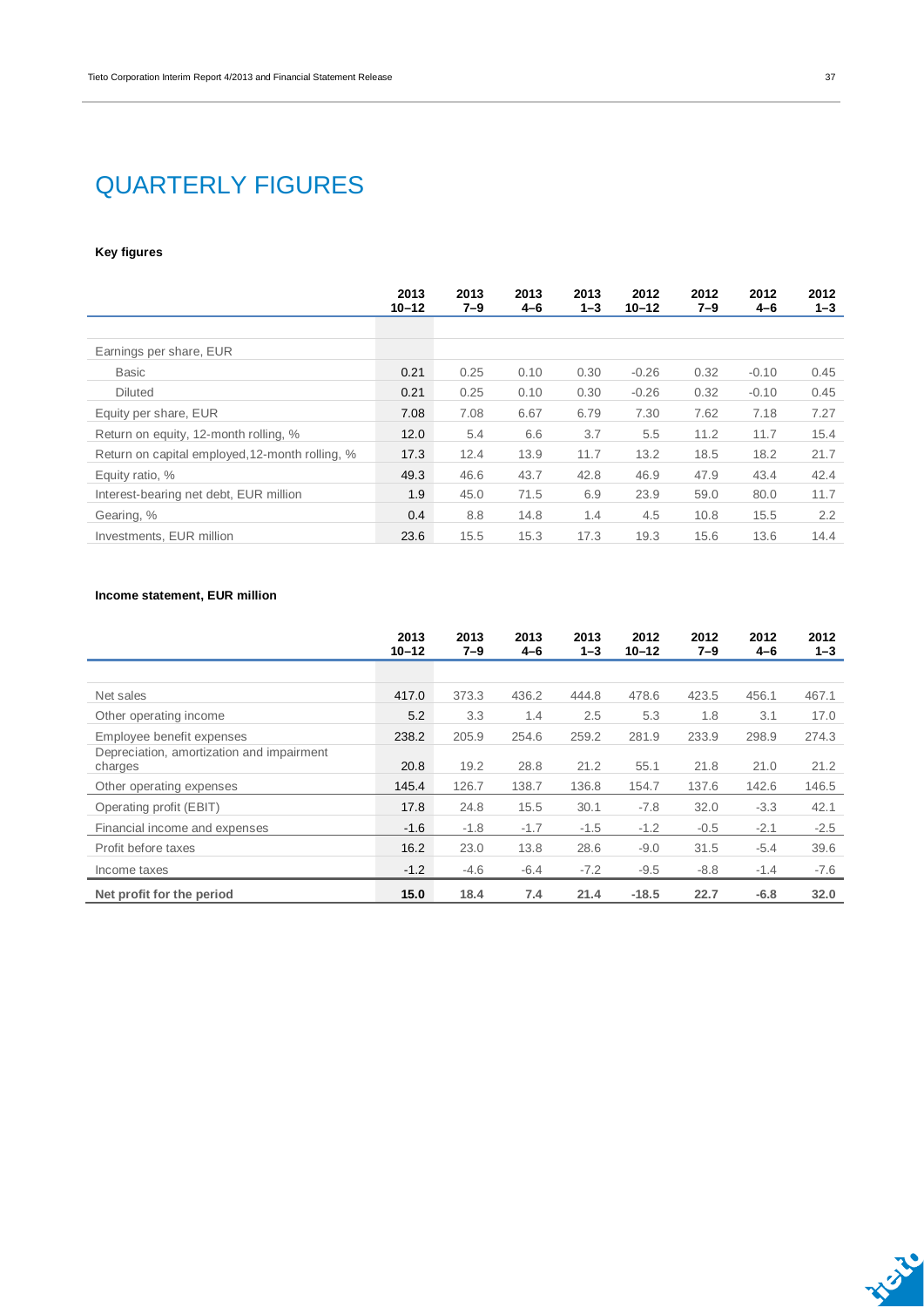#### **Balance sheet, EUR million**

|                                              | 2013<br>31 Dec           | 2013<br>30 Sep | 2013<br>30 Jun | 2013<br>31 Mar | 2012<br>31 Dec | 2012<br>30 Sep | 2012<br>30 Jun | 2012<br>31 Mar |
|----------------------------------------------|--------------------------|----------------|----------------|----------------|----------------|----------------|----------------|----------------|
|                                              |                          |                |                |                |                |                |                |                |
| Goodwill                                     | 382.6                    | 387.0          | 385.0          | 394.2          | 391.6          | 423.3          | 416.6          | 415.3          |
| Other intangible assets                      | 44.3                     | 40.5           | 46.1           | 51.4           | 55.5           | 61.8           | 67.3           | 72.4           |
| Property, plant and equipment                | 95.0                     | 96.8           | 98.6           | 100.8          | 99.3           | 99.7           | 99.2           | 101.8          |
| Other non-current assets                     | 31.7                     | 35.1           | 38.6           | 37.0           | 37.6           | 58.8           | 55.8           | 54.0           |
| Total non-current assets                     | 553.6                    | 559.4          | 568.3          | 583.4          | 584.0          | 643.6          | 638.9          | 643.5          |
| Trade receivables and other current assets   | 421.2                    | 448.2          | 466.8          | 486.1          | 464.1          | 492.5          | 514.6          | 480.2          |
| Cash and cash equivalents                    | 121.4                    | 154.8          | 132.3          | 100.3          | 86.7           | 55.9           | 91.1           | 162.9          |
| Total current assets                         | 542.6                    | 603.0          | 599.1          | 586.4          | 550.8          | 548.4          | 605.7          | 643.1          |
|                                              |                          |                |                |                |                |                |                |                |
| Assets classified as held for sale           |                          | 2.0            | 6.2            | 54.8           | 44.8           | 18.5           | 17.8           | 25.6           |
|                                              |                          |                |                |                |                |                |                |                |
| <b>Total assets</b>                          | 1 096.2                  | 1 1 64.4       | 1 173.6        | 1 2 2 4 . 6    | 1 179.6        | 1 210.5        | 1 2 6 2.4      | 1 3 1 2 . 2    |
|                                              |                          |                |                |                |                |                |                |                |
| Total equity                                 | 514.2                    | 513.5          | 483.9          | 488.7          | 524.5          | 547.3          | 514.9          | 519.3          |
|                                              |                          |                |                |                |                |                |                |                |
| Non-current loans                            | 103.1                    | 101.0          | 102.1          | 3.7            | 4.0            | 107.2          | 110.3          | 114.3          |
| Other non-current liabilities                | 57.3                     | 58.9           | 58.3           | 61.5           | 63.4           | 101.0          | 99.3           | 99.7           |
| Total non-current liabilities                | 160.4                    | 159.9          | 160.4          | 65.2           | 67.4           | 208.2          | 209.6          | 214.0          |
|                                              |                          |                |                |                |                |                |                |                |
| Trade payables and other current liabilities | 349.1                    | 344.2          | 385.4          | 478.7          | 382.6          | 387.2          | 416.0          | 477.7          |
| Provisions                                   | 44.2                     | 38.9           | 28.4           | 26.7           | 32.8           | 38.2           | 42.7           | 19.6           |
| <b>Current loans</b>                         | 28.3                     | 107.7          | 110.9          | 114.3          | 116.8          | 16.1           | 65.3           | 65.1           |
| <b>Total current liabilities</b>             | 421.6                    | 490.8          | 524.7          | 619.7          | 532.2          | 441.5          | 524.0          | 562.4          |
|                                              |                          |                |                |                |                |                |                |                |
| Liabilities classified as held for sale      | $\overline{\phantom{a}}$ | 0.2            | 4.6            | 51.0           | 55.5           | 13.5           | 13.9           | 16.5           |
| <b>Total equity and liabilities</b>          | 1 096.2                  | 1 1 64.4       | 1 173.6        | 1 2 2 4 .6     | 1 179.6        | 1 210.5        | 1 2 6 2.4      | 1 3 1 2.2      |

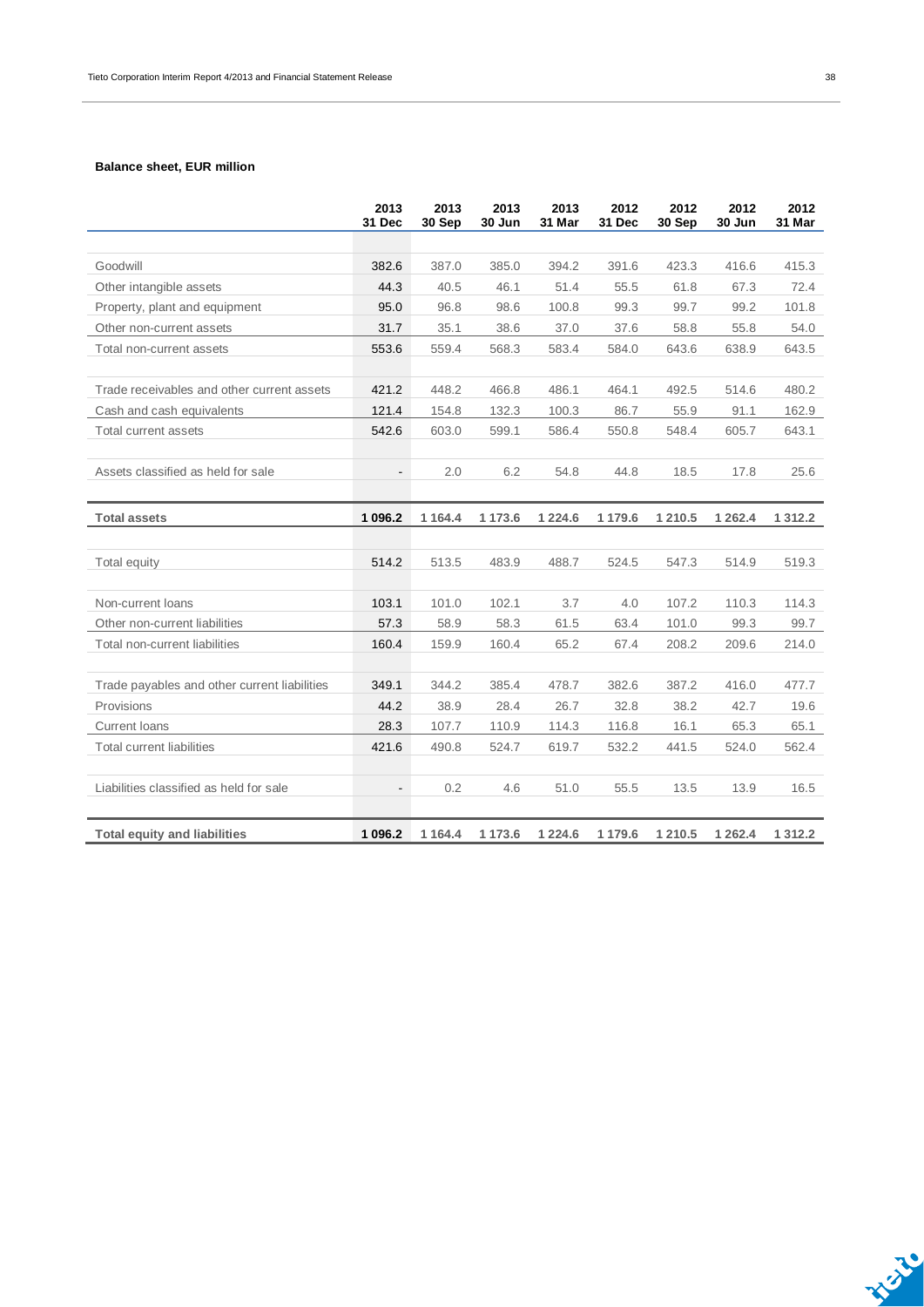#### **Cash flow, EUR million**

|                                                         | 2013<br>$10 - 12$ | 2013<br>$7 - 9$ | 2013<br>$4 - 6$ | 2013<br>$1 - 3$ | 2012<br>$10 - 12$ | 2012<br>$7 - 9$ | 2012<br>$4 - 6$ | 2012<br>$1 - 3$ |
|---------------------------------------------------------|-------------------|-----------------|-----------------|-----------------|-------------------|-----------------|-----------------|-----------------|
|                                                         |                   |                 |                 |                 |                   |                 |                 |                 |
| Cash flow from operations                               |                   |                 |                 |                 |                   |                 |                 |                 |
| Net profit                                              | 15.0              | 18.4            | 7.4             | 21.4            | $-18.5$           | 22.7            | $-6.8$          | 32.0            |
| Adjustments                                             | 18.4              | 24.1            | 32.1            | 31.5            | 61.4              | 32.4            | 25.3            | 14.9            |
| Change in net working capital                           | 40.5              | 4.5             | $-22.5$         | $-4.0$          | 29.9              | $-14.3$         | $-18.0$         | 16.8            |
| Cash generated from operations                          | 73.9              | 47.0            | 17.0            | 48.9            | 72.8              | 40.8            | 0.5             | 63.7            |
| Net financial expenses paid                             | $-6.0$            | $-1.1$          | $-2.0$          | $-3.0$          | $-4.5$            | 0.2             | 0.4             | $-1.3$          |
| Income taxes paid                                       | $-4.2$            | $-7.0$          | $-5.0$          | $-4.7$          | $-7.7$            | $-4.7$          | $-4.7$          | 6.4             |
| Net cash flow from operations                           | 63.7              | 38.9            | 10.0            | 41.2            | 60.6              | 36.3            | $-3.8$          | 68.8            |
| Net cash used in investing activities                   | $-14.5$           | $-10.6$         | $-33.8$         | $-13.7$         | $-22.4$           | $-15.8$         | $-11.6$         | 3.5             |
| Net cash used in financing activities                   | $-83.6$           | $-4.5$          | 41.3            | $-5.2$          | $-2.7$            | $-55.3$         | $-56.2$         | $-3.7$          |
| Change in cash and cash equivalents                     | $-34.4$           | 23.8            | 17.5            | 22.3            | 35.5              | $-34.8$         | $-71.6$         | 68.6            |
| Cash and cash equivalents at the beginning of<br>period | 154.8             | 132.3           | 100.3           | 86.7            | 55.9              | 91.1            | 162.9           | 95.8            |
| Foreign exchange differences                            | 1.0               | 0.3             | 2.2             | 2.0             | $-1.2$            | $-0.7$          | $-0.3$          | 0.0             |
| Assets classified as held for sale                      |                   | $-1.6$          | 12.3            | $-10.7$         | $-3.5$            | 0.3             | 0.1             | $-1.5$          |
| Change in cash and cash equivalents                     | $-34.4$           | 23.8            | 17.5            | 22.3            | 35.5              | $-34.8$         | $-71.6$         | 68.6            |
| Cash and cash equivalents at the end of period          | 121.4             | 154.8           | 132.3           | 100.3           | 86.7              | 55.9            | 91.1            | 162.9           |

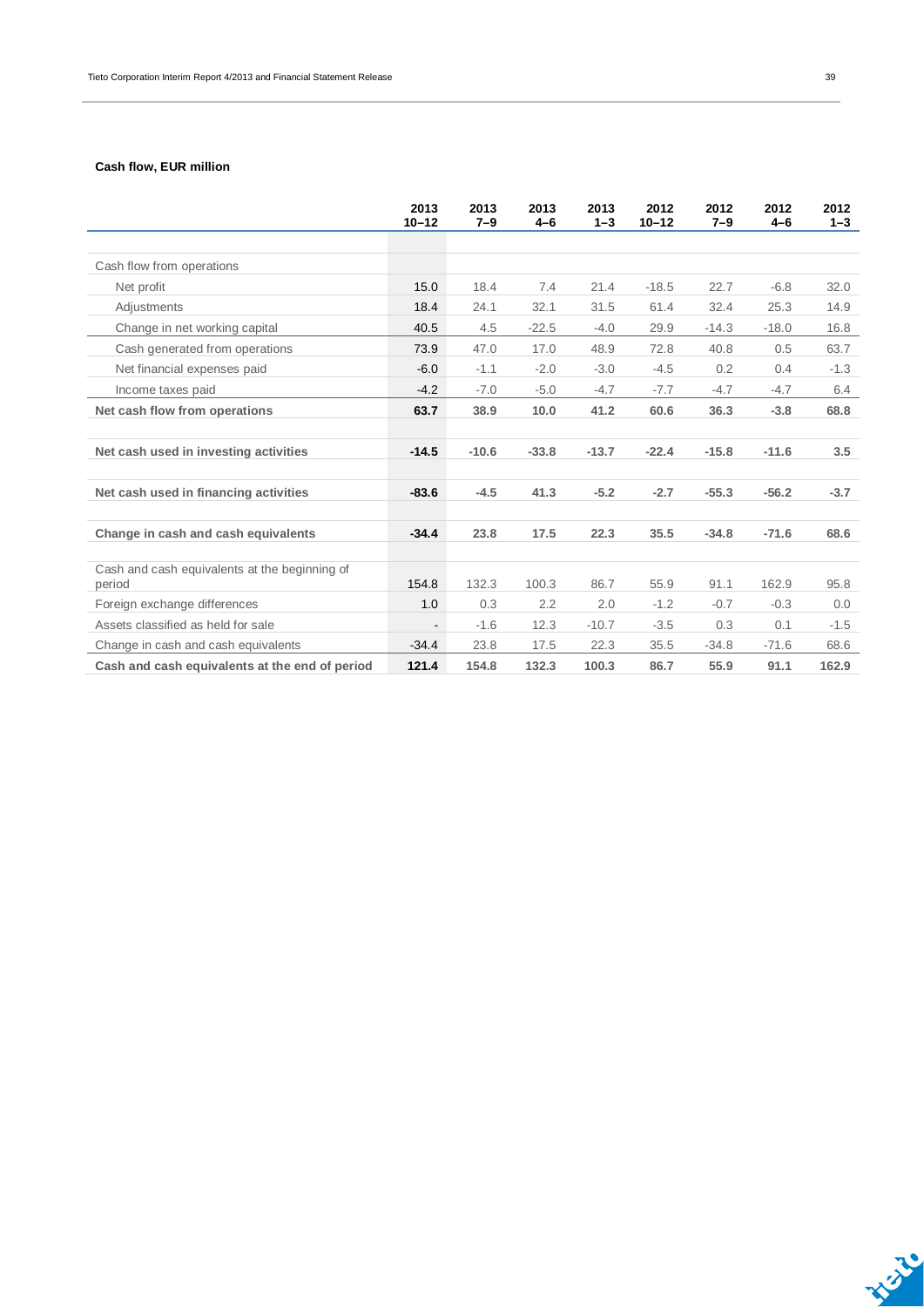### QUARTERLY FIGURES BY SEGMENTS

#### **Customer sales by service line, EUR million**

|                                     | 2013<br>$10 - 12$ | 2013<br>7–9 | 2013<br>4-6 | 2013<br>$1 - 3$ | 2012<br>$10 - 12$ | 2012<br>7–9 | 2012<br>4-6 | 2012<br>$1 - 3$ |
|-------------------------------------|-------------------|-------------|-------------|-----------------|-------------------|-------------|-------------|-----------------|
| <b>Managed Services</b>             | 129               | 120         | 128         | 125             | 127               | 125         | 115         | 117             |
| Consulting and System Integration   | 101               | 92          | 107         | 108             | 131               | 109         | 130         | 131             |
| <b>Industry Products</b>            | 123               | 101         | 121         | 126             | 137               | 115         | 125         | 132             |
| <b>Product Development Services</b> | 63                | 60          | 79          | 86              | 84                | 75          | 86          | 87              |
| Group total                         | 417               | 373         | 436         | 445             | 479               | 424         | 456         | 467             |

The comparison figures 2012 sales and operating margin have changed from the figures published earlier due to some fine tuning of the operating model that took effect on 1 January 2013.

#### **Customer sales by industry group, EUR million**

|                                     | 2013<br>$10 - 12$ | 2013<br>7–9 | 2013<br>$4 - 6$ | 2013<br>$1 - 3$ | 2012<br>$10 - 12$ | 2012<br>$7 - 9$ | 2012<br>4-6 | 2012<br>$1 - 3$ |
|-------------------------------------|-------------------|-------------|-----------------|-----------------|-------------------|-----------------|-------------|-----------------|
| <b>Financial Services</b>           | 93                | 84          | 97              | 94              | 94                | 85              | 90          | 98              |
| Manufacturing, Retail and Logistics | 81                | 70          | 78              | 76              | 85                | 78              | 81          | 77              |
| Public, Healthcare and Welfare      | 113               | 96          | 109             | 114             | 127               | 100             | 106         | 107             |
| Telecom, Media and Energy           | 68                | 63          | 74              | 74              | 89                | 86              | 92          | 98              |
| <b>Product Development Services</b> | 63                | 60          | 79              | 86              | 84                | 75              | 86          | 87              |
| Group total                         | 417               | 373         | 436             | 445             | 479               | 424             | 456         | 467             |

The comparison figures 2012 sales and operating margin have changed from the figures published earlier due to some fine tuning of the operating model that took effect on 1 January 2013.

#### **Operating profit (EBIT) by service line, EUR million**

|                                         | 2013<br>$10 - 12$ | 2013<br>7–9 | 2013<br>$4 - 6$ | 2013<br>$1 - 3$ | 2012<br>$10 - 12$ | 2012<br>$7 - 9$ | 2012<br>$4 - 6$ | 2012<br>$1 - 3$ |
|-----------------------------------------|-------------------|-------------|-----------------|-----------------|-------------------|-----------------|-----------------|-----------------|
| <b>Managed Services</b>                 | $-1.7$            | 3.6         | 5.2             | 1.3             | 5.1               | 7.5             | $-3.7$          | $-2.5$          |
| Consulting and System Integration       | $-1.6$            | 4.0         | 2.8             | 3.8             | 4.5               | 13.0            | 3.9             | 12.7            |
| <b>Industry Products</b>                | 29.3              | 20.7        | 15.8            | 18.5            | 11.4              | 13.0            | 8.4             | 32.4            |
| <b>Product Development Services</b>     | $-1.3$            | 3.0         | $-2.6$          | 9.3             | $-23.9$           | 0.4             | $-3.9$          | 2.5             |
| Support Functions and Global Management | $-6.9$            | $-6.6$      | $-5.6$          | $-2.7$          | $-5.0$            | $-1.8$          | $-8.0$          | $-3.0$          |
| <b>Operating profit (EBIT)</b>          | 17.8              | 24.8        | 15.5            | 30.1            | $-7.8$            | 32.0            | $-3.3$          | 42.1            |

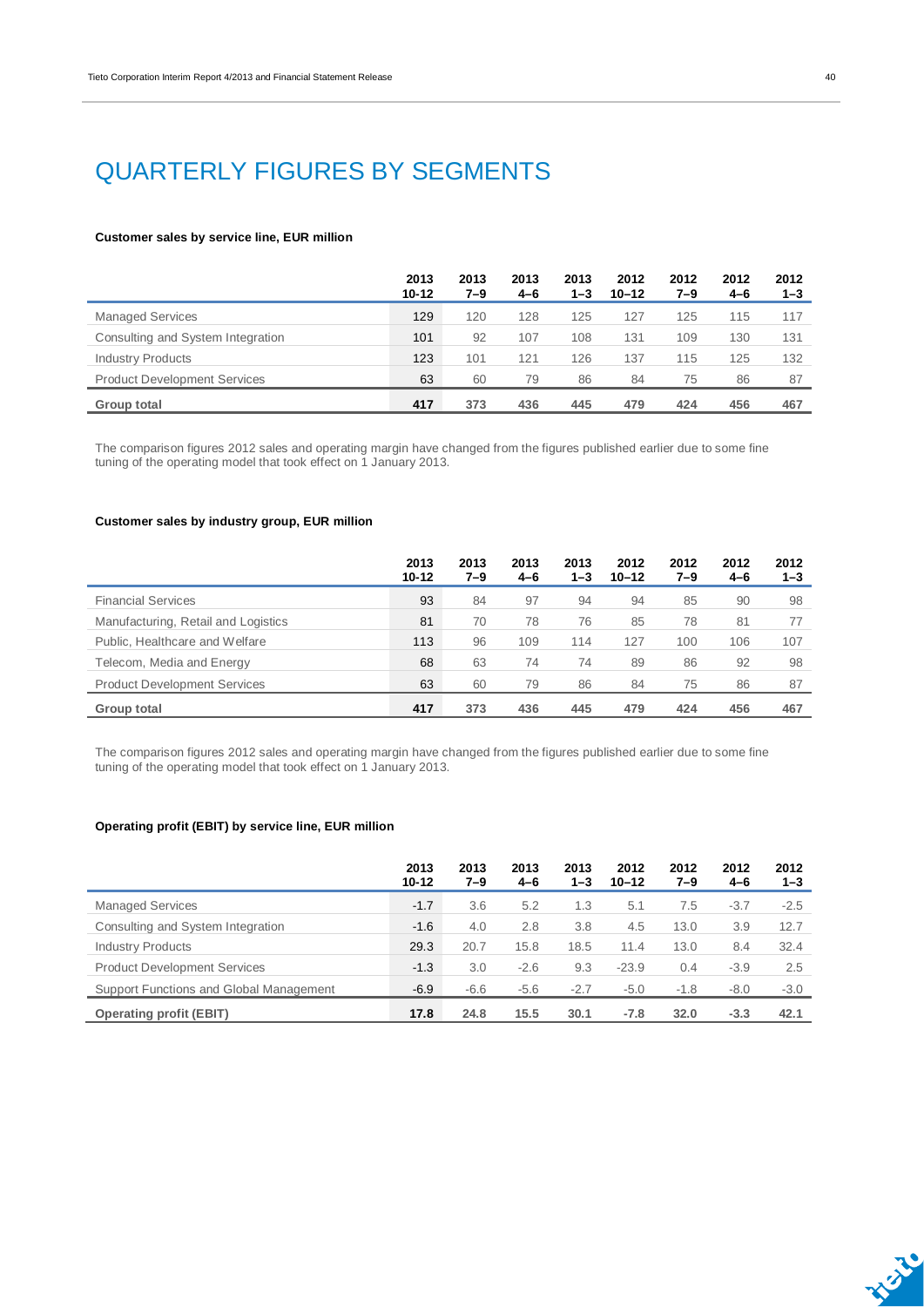#### **Operating margin (EBIT) by service line, %**

|                                     | 2013<br>$10 - 12$ | 2013<br>7–9 | 2013<br>$4 - 6$ | 2013<br>$1 - 3$ | 2012<br>$10 - 12$ | 2012<br>7–9 | 2012<br>4-6 | 2012<br>$1 - 3$ |
|-------------------------------------|-------------------|-------------|-----------------|-----------------|-------------------|-------------|-------------|-----------------|
| <b>Managed Services</b>             | $-1.3$            | 3.0         | 4.0             | 1.0             | 4.1               | 6.0         | $-3.2$      | $-2.1$          |
| Consulting and System Integration   | $-1.6$            | 4.4         | 2.6             | 3.5             | 3.4               | 11.9        | 3.0         | 9.7             |
| <b>Industry Products</b>            | 23.8              | 20.5        | 13.0            | 14.6            | 8.3               | 11.3        | 6.7         | 24.6            |
| <b>Product Development Services</b> | $-2.0$            | 5.0         | $-3.4$          | 10.8            | $-28.6$           | 0.6         | $-4.5$      | 2.9             |
| <b>Operating margin (EBIT)</b>      | 4.3               | 6.6         | 3.6             | 6.8             | $-1.6$            | 7.6         | $-0.7$      | 9.0             |

The comparison figures 2012 sales and operating margin have changed from the figures published earlier due to some fine tuning of the operating model that took effect on 1 January 2013.

#### **Operating profit (EBIT) excl. one-off items by service line, EUR million**

|                                         | 2013<br>$10 - 12$ | 2013<br>7–9 | 2013<br>$4 - 6$ | 2013<br>$1 - 3$ | 2012<br>$10 - 12$ | 2012<br>7–9 | 2012<br>$4 - 6$ | 2012<br>$1 - 3$ |
|-----------------------------------------|-------------------|-------------|-----------------|-----------------|-------------------|-------------|-----------------|-----------------|
| <b>Managed Services</b>                 | 6.9               | 5.9         | 5.5             | 0.9             | 9.9               | 9.3         | 7.2             | $-2.1$          |
| Consulting and System Integration       | 7.7               | 9.6         | 9.6             | 5.1             | 18.5              | 13.6        | 11.3            | 12.7            |
| <b>Industry Products</b>                | 29.6              | 20.8        | 16.9            | 18.6            | 18.6              | 14.2        | 12.6            | 17.1            |
| <b>Product Development Services</b>     | 2.7               | 4.8         | 2.0             | 10.0            | 2.3               | 1.6         | 2.2             | 3.5             |
| Support Functions and Global Management | $-4.2$            | $-3.3$      | $-2.8$          | $-2.7$          | $-5.1$            | $-1.2$      | $-4.7$          | $-2.9$          |
| <b>Operating profit (EBIT)</b>          | 42.7              | 37.9        | 31.3            | 32.0            | 44.2              | 37.5        | 28.6            | 28.4            |

#### **Operating margin (EBIT) excl. one-off items by service line, %**

|                                     | 2013<br>$10 - 12$ | 2013<br>7–9 | 2013<br>$4 - 6$ | 2013<br>$1 - 3$ | 2012<br>$10 - 12$ | 2012<br>$7 - 9$ | 2012<br>4-6 | 2012<br>$1 - 3$ |
|-------------------------------------|-------------------|-------------|-----------------|-----------------|-------------------|-----------------|-------------|-----------------|
| <b>Managed Services</b>             | 5.4               | 4.9         | 4.3             | 0.7             | 7.8               | 7.5             | 6.2         | $-1.8$          |
| Consulting and System Integration   | 7.6               | 10.5        | 8.9             | 4.7             | 14.1              | 12.4            | 8.7         | 9.7             |
| <b>Industry Products</b>            | 24.0              | 20.7        | 14.0            | 14.8            | 13.5              | 12.3            | 10.1        | 13.0            |
| <b>Product Development Services</b> | 4.2               | 7.9         | 2.6             | 11.6            | 2.8               | 2.2             | 2.5         | 4.1             |
| <b>Operating margin (EBIT)</b>      | 10.2              | 10.1        | 7.2             | 7.2             | 9.2               | 8.9             | 6.3         | 6.1             |

The comparison figures 2012 sales and operating margin have changed from the figures published earlier due to some fine tuning of the operating model that took effect on 1 January 2013.

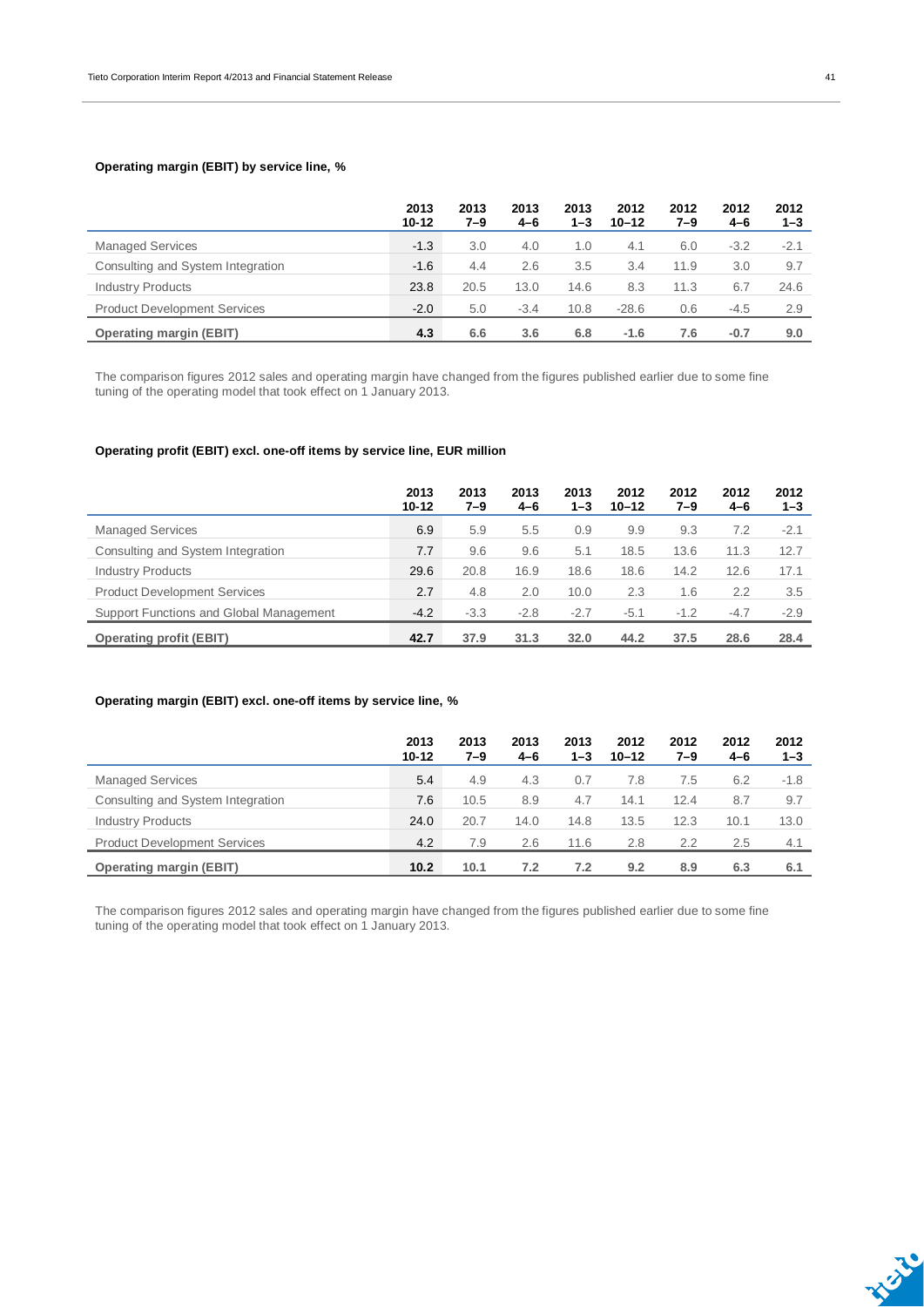|                                           | <b>Shares</b> | %     |
|-------------------------------------------|---------------|-------|
| Cevian Capital <sup>*</sup>               | 11 073 614    | 15.1  |
| Solidium Oy                               | 7 415 418     | 10.1  |
| Silchester International Investors LLP *) | 3 666 901     | 5.0   |
| Etera Mutual Pension Insurance Co.        | 3 000 000     | 4.1   |
| OP-Pohjola Group Central Cooperative      | 2 301 709     | 3.1   |
| Ilmarinen Mutual Pension Insurance Co.    | 1857871       | 2.5   |
| Swedbank Robur fonder                     | 1796 120      | 2.5   |
| Varma Mutual Pension Insurance Co.        | 1 543 488     | 2.1   |
| The State Pension fund                    | 823 000       | 1.1   |
| Nordea funds                              | 668 396       | 0.9   |
|                                           | 34 146 517    | 46.7  |
|                                           |               |       |
| Nominee registered                        | 36 762 043    | 50.3  |
| <b>Others</b>                             | 2 2 2 3 8 0 7 | 3.0   |
| Total                                     | 73 132 367    | 100.0 |
|                                           |               |       |

### Major shareholders on 31 December 2013

Based on the ownership records of Euroclear Finland Oy and Euroclear Sweden AB.

\*) Based on the ownership records of Euroclear Finland Oy, Cevian Capital's holding on 31 October 2013 was 11 073 614 shares, representing 15.1% of the shares and voting rights.

\*) On 17 December 2013, Silchester International Investors LLP announced that its holding in Tieto Corporation was 3 666 901 shares, which represents 5.0% of the shares and voting rights.

#### For further information, please contact:

Lasse Heinonen, CFO, tel. +358 2072 66329, +358 50 393 4950, lasse.heinonen (at) tieto.com Tanja Lounevirta, Head of Investor Relations, tel +358 2072 71725, +358 50 321 7510, tanja.lounevirta (at) tieto.com